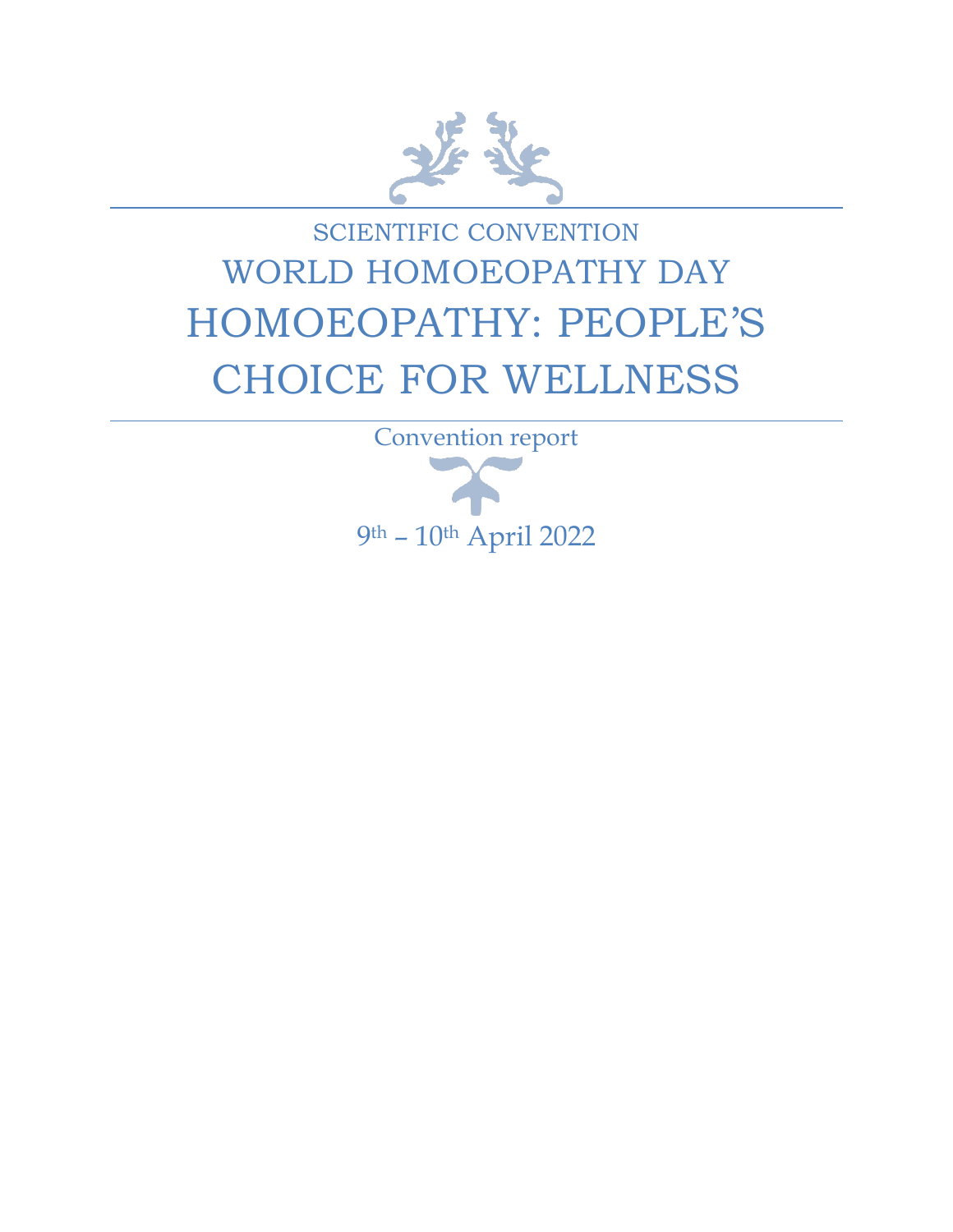| EXHIBITION OF CENTRAL COUNCIL FOR RESEARCH IN HOMOEOPATHY  48 |  |
|---------------------------------------------------------------|--|
|                                                               |  |

# **Contents**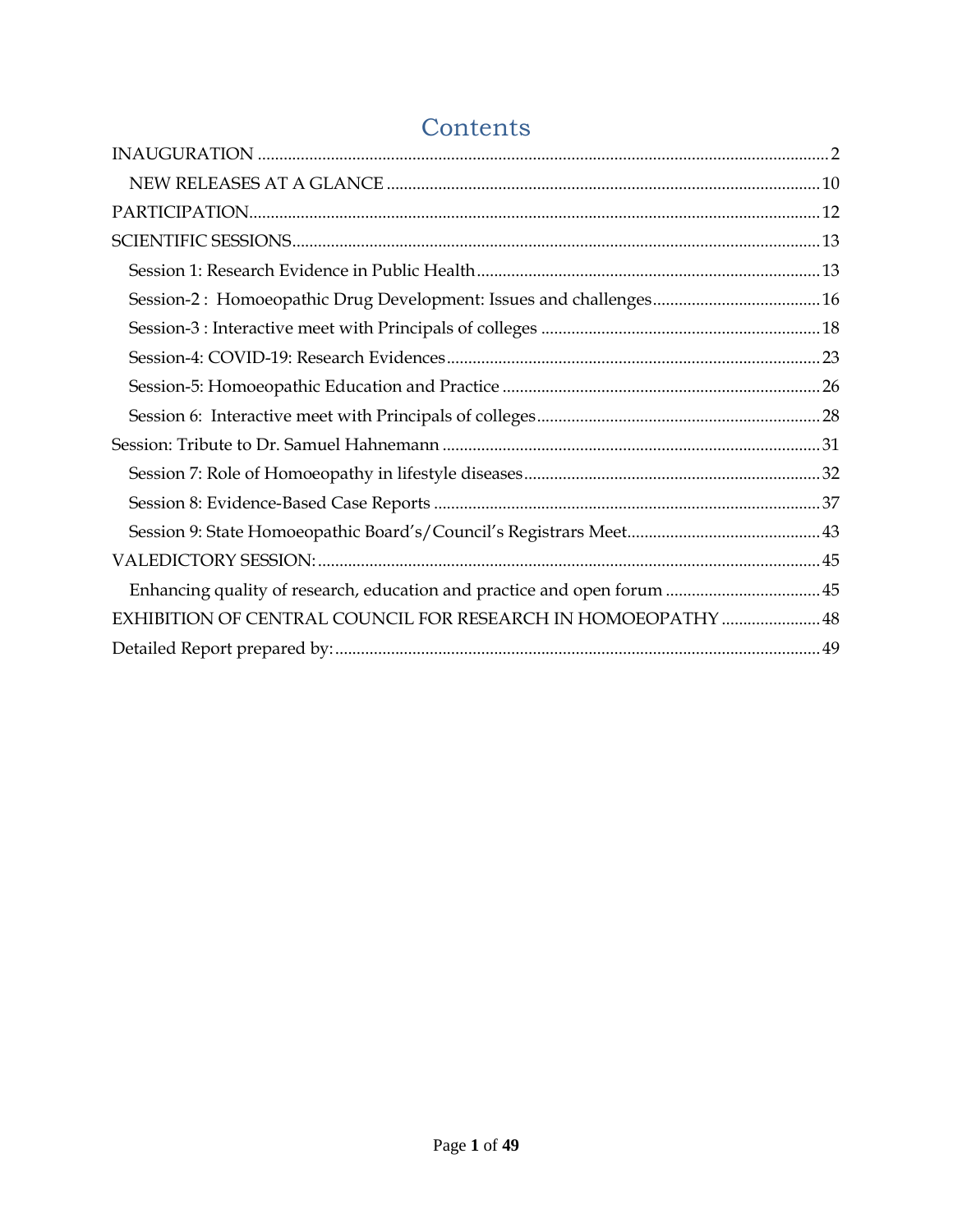A scientific convention on World Homoeopathy Day (WHD) was held to commemorate the 267<sup>th</sup> birth anniversary of Dr. Christian Fredrich Samuel Hahnemann on 9<sup>th</sup> and 10<sup>th</sup>April, 2022 at Bharat Ratna C. Subramaniam Auditorium, NASC Complex, ICAR Pusa, New Delhi, India. The theme of the convention was 'Homoeopathy: People's Choice for Wellness'. The convention was jointly organized by the Central Council for Research in Homoeopathy (CCRH), National Commission for Homoeopathy (NCH) and National Institute of Homoeopathy (NIH) under the aegis of the Ministry of Ayush, Government of India.

# INAUGURATION **9 th April, 2022**

<span id="page-2-0"></span>The Scientific Convention was inaugurated by Sh. Sarbnanda Sonowal, Hon'ble Union Minister, Ministry of Ayush and Hon'ble Union Minister, Ministry of Ports, Shipping and Waterways along with Dr. Mahendrabhai Munjpara, Hon'ble Minister of State (MoS) for Ministry of Ayush and Minister of State (MoS) for Ministry of Women and Child Development and Sh. Manoj Rajoria, Member of Parliament, as Guests of Honor. Vaidya Rajesh Kotecha, Secretary, Ministry of Ayush, Sh. Pramod Kumar Pathak, Special Secretary, Ministry of Ayush, Sh. D. Senthil Pandiyan, Joint Secretary, Ministry of Ayush, Padmashree Dr. VK Gupta, Chairman Scientific Advisory Board, CCRH, Dr. Sangeeta A. Duggal, Advisor Homoeopathy, Ministry of Ayush, Dr. Anil Khurana, Chairman, NCH, Dr. Subhash Kaushik, Director General, CCRH and Prof (Dr.) Subhas Singh, Director, NIH were present on the occasion.

The Chief Guest, Honorable Union Minister of Ayush and Ports, Shipping & Waterways, **Sh. Sarbananda Sonowal**, congratulated all on the occasion of the World Homoeopathy Day. He expressed the commitment of Government of India towards the progress of Homoeopathy. He said that under the guidance of the Honourable Prime Minister of India, Sh. Narendra Modi ji, the entire Ayush family viz. Ayurveda, Homoeopathy, Yoga & Naturopathy, Unani, Siddha, Sowa Rigpa are progressing tremendously since 2014. With his vision and various innovations ad initiatives, Ayush is earning a name not only within the country but in the whole world. Scientists and practitioners are contributing towards progress of Homoeopathy in country and abroad in education, research and practice, which is an inspiration for all. There are many challenges, but these need to be faced with a positive attitude with cooperation from all sectors using different strategies.

He highlighted that under the present government, the World Health Organization has acknowledged the role of traditional medicine systems and world's first Global Centre for Traditional Medicine is being developed in India at Jamnagar, Gujarat. This is a great achievement and an opportunity, which needs to be effectively utilized for the benefit of the society for the health of people of this country and people of the world. All stakeholders of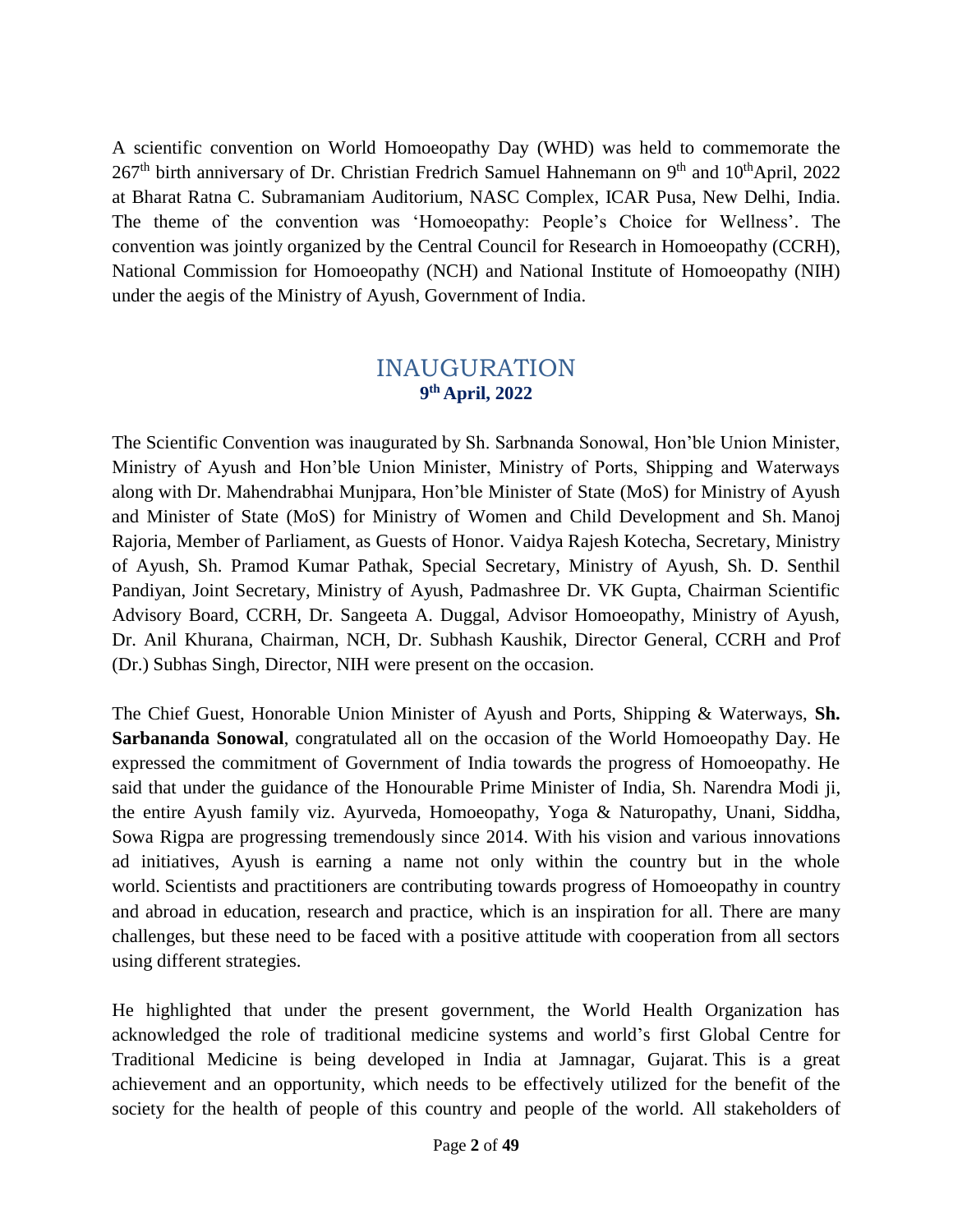Ayush need to rise up to the occasion and join our strengths and efforts and showcase the excellence of India to the world. To materialize the vision of Atmanirbhar Bharat, all need to put in their best efforts, and bring in an era of change. The people of the nation need to follow the example of the Honourable Prime Minister in his commitment, honesty, dedication, discipline, devotion, character, which should be an inspiration for all.

He thanked the state government of Gujarat for providing 35 acres land for development of the GCTM. Ayush systems of medicine and practices are close to nature. There is immense strength in nature and with knowledge and scientific progress, this can be utilizing for the health and progress of mankind. However, we must follow the laws of nature and work towards environmental protection and ecological balance. GCTM will follow the principles of environmental protection and conservation of natural resources by maintaining a balance between nature and technological advancement. In these times of science and technology, we need to inculcate love and respect for nature in the future generations. Nature is beautiful, creation is beautiful, and all positivity, energy and vibrations are there. The beauty of nature is projected in the beauty of mind, thinking, contribution, living, which emanates from positive thinking, doing, initiative and outlook. This is the first step towards quality. Quality of education, research and practice will come only when the life is of high quality – quality of thinking, relationship, environment all come together.

He informed the participants that the world looks towards India as a model of health care integrating traditional medicine and Ayush systems to enhance health, wellness and happiness in its people. Subsequent to the inauguration of the GCTM, a 3-day Global Ayush Innovation and Investment Summit which envisions a new, innovative, and integrated strategy for the health sector is being organized at Gandhinagar, Gujarat. This summit will be one of its kind, to be inaugurated by the Honourable Prime Minister of India. It will provide a platform for the global investors working in different fields invest in Ayush sector with its multiple sessions, knowledge sessions, export promotion, skill enhancement, brainstorming and thought leadership, and promotion of science.

He informed the audience about the PM Gati Shakti - National Master Plan for Multi-modal Connectivity, launched by the Honourable Prime Minister of India which is a digital platform to bring 16 Ministries together for integrated planning and coordinated implementation of infrastructure connectivity projects. With increasing avenues for progress, Ayush sector has great opportunities, and the Government follows a no discrimination policy to give an equal platform and opportunity to stakeholders of all systems. The people associated with these systems need to excel as per their capabilities and enhance upon their potential to make the benefit of it reach to all. The country surpasses all in Ayush systems in the world and with the right efforts and strategies will stand on the top of the world, with the most effective, efficacious, efficient and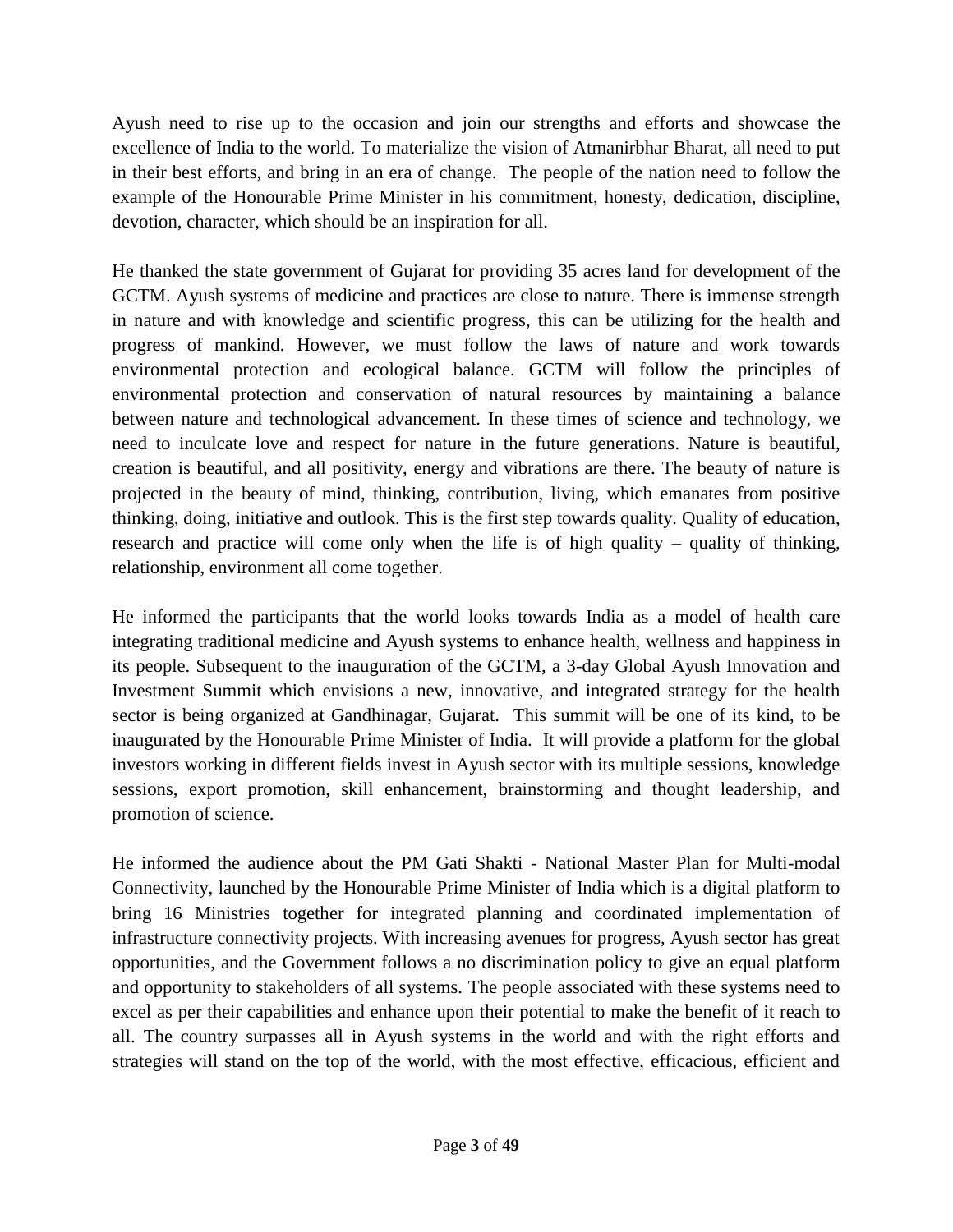economic health care services, that shall inherently blend the modern health system with the traditional medical practices, to develop a pluralistic system, accessible and affordable to all. He congratulated the organizers of the convention, CCRH, NCH and NIH and expected that the vision of "*Sabka Sath, Sabka Vikas*" will be fruitful with "*Sabka Prayas*". Discussion, observations, suggestions, considerations developed during this scientific convention will pave the way for development of future strategies of acceptability, credibility and accountability of Homoeopathy in the world.

**Dr. Mahendrabhai Munjpara** Hon'ble Minister of State (MoS) for Ministry of Ayush and Minister of State (MoS) for Ministry of Women and Child Development said that the theme this year is in consonance with the Azadi ka Amrit Mahotsav and focuses on Azadi which is freedom from illness, freedom of choice of treatment, that the citizen identifies as the most suited. He further stated that in last 8 years, CCRH has undertaken more than 90 research projects, more than 100 publications and multiple public health programs and large-scale distribution of Arsenic album 30 as a preventive during the COVID -19 pandemic. He further said that the National Commission for Homoeopathy, is a newly formed commission moving towards streamlining homoeopathic education and practice. He appreciated the works of National Institute of Homoeopathy, Kolkata as a model institute providing training on clinical management to the homoeopathic students with a large patient pool. A second campus of NIH Kolkata is coming up in Delhi. He informed that during the Covid pandemic he has personally experienced Ayush doctors treating large number of patients and the homoeopathy students show overall a good level of clinical knowledge and acumen. The Government under the Honourable Prime Minister Sh Narendra Modi ji is committed for development of Ayush systems and under the regimen of the present government AYUSH has moved from a small department to a full fledge ministry headed by a Cabinet Minister and Minister of State. He hoped that the convention participants will utilize these two days fully with its plenary sessions, lectures, etc. to interact amongst themselves to identify the means and mechanisms of enhancing public acceptance and utility of Ayush systems as the first choice for treatment. The resolutions will go a long way in developing the operational mechanisms for the development of the profession and systems within the country and achieve a much-needed level of credibility all over the world.

**Dr. Manoj Rajoria,** Member of Parliament, addressing the audience appreciated the leadership provided by the Honourable Union Minister, Honourable Minister or State and the Secretary, Ministry of Ayush who have been working incessantly for making Ayush including Homoeopathy reach new heights. The convention organized jointly by the CCRH, NCH and NIH reflects on the unified efforts of the fraternity to take homeopathy to new heights. The theme of the convention being Homoeopathy, people's choice for wellness is interesting and at the same time challenging. The task of making homoeopathy acceptable to people lies not only with the government but is highly dependent on the physicians, organizations, colleges and the students. With the vision of development of the Ayush systems the Honourable Prime Minister of India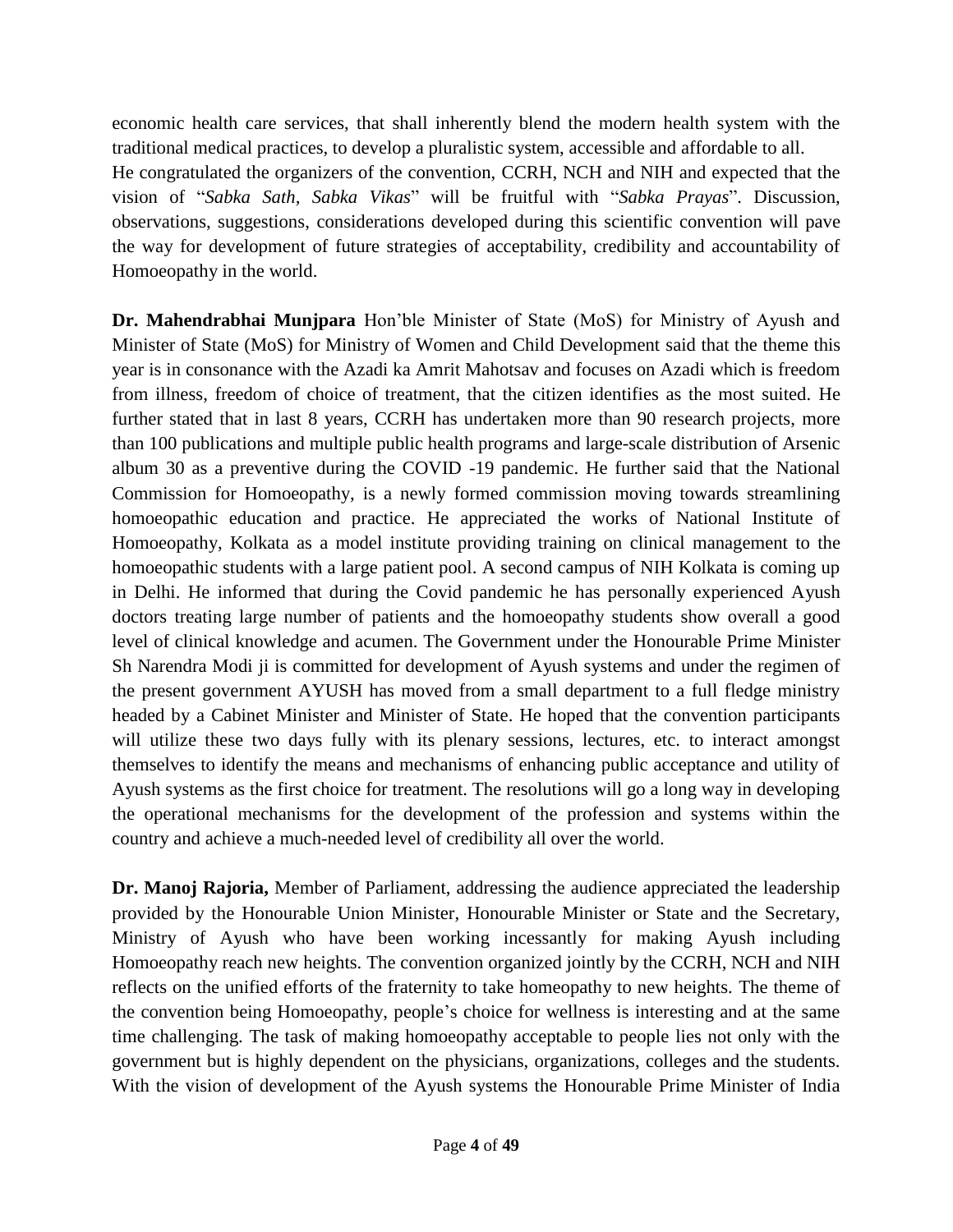created a separate Ministry of Ayush under which Ayush systems have developed using innovative means and strategies. Ministry of Ayush is working constantly to improve its standards and have gained immense success in the same. Research, practice, education and quality are four pillars of development of Homoeopathy. Good quality of education leads to better practice which in turn improves research and better research will enhance practice and education making Homoeopathy the people's choice. He further expressed that the homoeopathic fraternity present in these two days convention is the backbone of homoeopathy in the country and have to utilize these two days judiciously to identify and develop strategies to enhance people acceptability for homoeopathy. The platform provided by the world homoeopathy day is crucial and needs to be effectively utilized to percolate the message to the entire fraternity. The practitioners need to be aware of their strengths and areas of opportunity. Homoeopathic doctors need to explore avenues of working with other systems including Ayush and conventional systems and see scope of integrated care for the benefit of people. Practitioners of all systems need to keep health of people at the paramount.

Where Dr Hahnemann laid the foundation of the art and science of the system it is the responsibility of each practitioner to identify what they have done for the system and for the science of homoeopathy. We need to validate the principles of Homoeopathy on modern scientific parameters to ensure continuous progress and development. The traditional practices need to be combined with the modern technologies to make it a science of the future.

The traditional homoeopathic doctors dedicated their lives for the fulfilment of the mission of homoeopathy. The youth of today needs to learn from these stalwarts and go beyond the needs of money and prestige to adopt this mission in their lives. When the science progresses, all material needs, money and prestige will come to the profession automatically.

While appreciating the leadership in the Ayush Ministry, he advised the practitioners to be mindful of negativity, negative influences of shrewdness, ego, selfishness, hatred and adopt simplicity, gentleness, tolerance and patience to improve ourselves as an individual, as a practitioner and as a society. Working together for the betterment of our society and mindful of our contributions, we will increase avenues for the homoeopathic physicians and develop the science. The newly formed National Commission for Homoeopathy is a commitment of the government to enhance the transparency and standards of homoeopathy in the country and enhancing quality of education. Simultaneously the government has to enhance the quality and skills of practitioners by continued education and research avenues.

Over the years, the number of students coming towards Aayush or rather the entire medical filed has decreased inspite of the fact that the seating capacity in medical colleges has increased. Career opportunities for Ayush graduates need to be enhanced and the central government can work jointly with state governments in this regard. Earmarking of funds for Ayush sector in the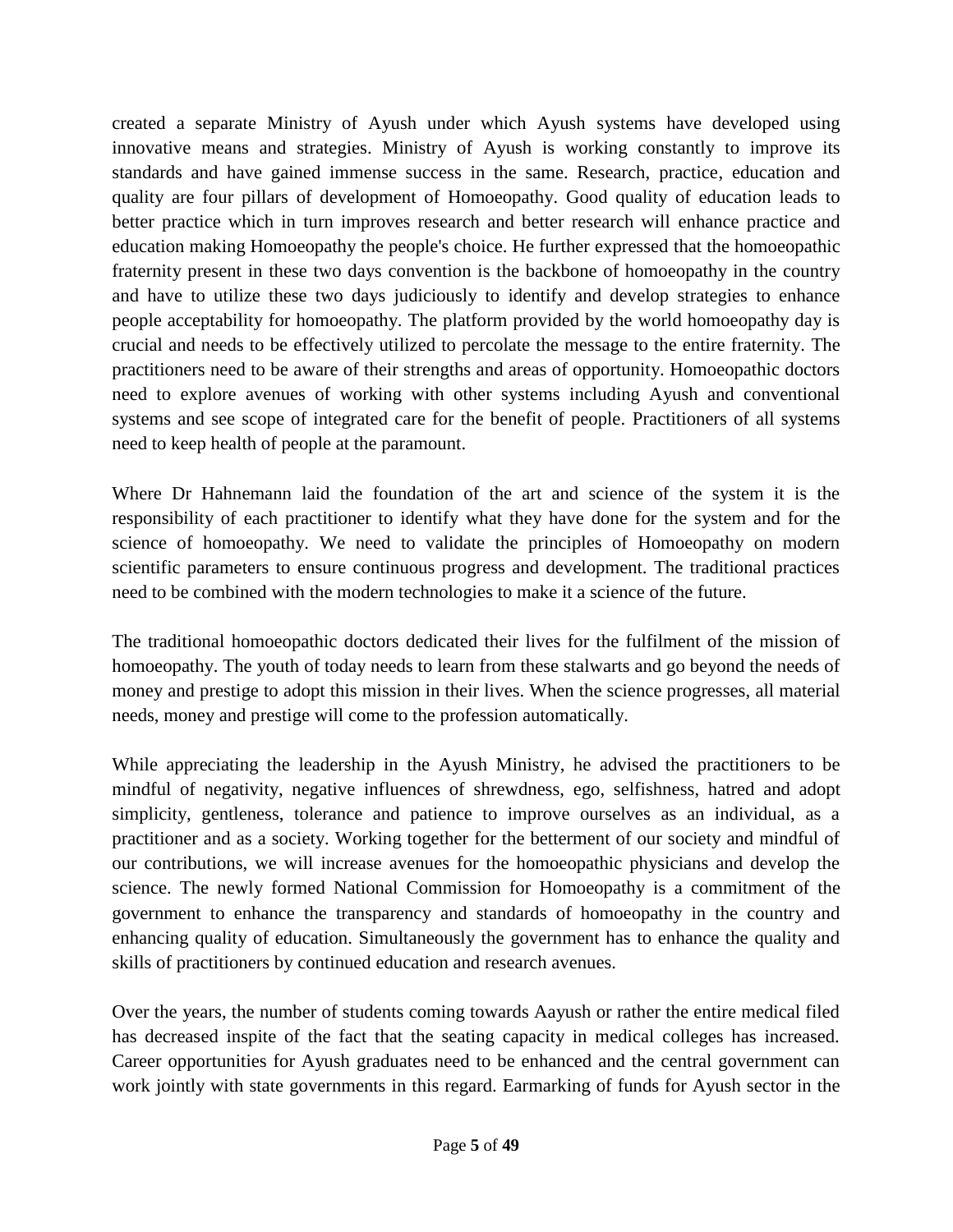state budget can be a worthwhile step. He encouraged participants of the convention to realise the vision of the Honourable Prime Minister of "*Sabka saath, sabka vikas, sabka vishwas, sabka prayas*" by making incessant efforts for contributing positively towards the science and the society.

**Vaidya Rajesh Kotecha,** Secretary, Ministry of Ayush, congratulated all for the progress made in homoeopathy by the combined efforts of the homoeopathic leadership under the aegis of the Ministry of Ayush in Homoeopathy in the recent years. The recent years have seen an immense increase in the competence and confidence in sector which brightens the future of Homoeopathy in the country. There have been a number of innovative works which have been undertaken particularly research sensitization of students and many small projects with the colleges, which have strengthened the system further. This out of the box thinking has led to the growth of the system and in the last 2 years the pace and extent of usage of traditional and homoeopathic medicines has never been seen in the last 75 years. This is due to combined effort by the homoeopathic leaderships, under whom large scale, multiple studies have been undertaken at multiple sites. In homoeopathy laboratory based in vivo and in vitro studies have also been conducted.

He informed that under the able guidance of the Honourable Union Minister, many new activities are being undertaken. On  $14<sup>th</sup>$  January the initiative of combined 75 lakh *suryanamaskar* was undertaken. In the first week of April 22, a program with 3000 participants was held at the Lal Quila Grounds, Delhi commemorating 75 days to International Day of Yoga. After these two events, this convention on the World Homoeopathy Day is a precursor to a mega event being organized at Jamnagar, Gujarat which is the ground breaking ceremony for the Global Centre of Traditional Medicine on 18<sup>th</sup> April 22 by the Honourable Prime Minister of India with the Director General, World Health Organisation and heads of two states. Immediately thereafter, the Honourable Prime Minister will inaugurate the Global Ayush Investment and Innovation Summit being held at Gandhinagar Gujarat. The Honourable Prime Minister has also given his commitment for the event being organized to celebrate the International Day of Yoga.

He further remarked that the energy and leadership of the Honorable Union Minister and The Honourable Minister of State is palpable and instils team spirit within the Ministry and the fraternity. He acknowledged the contribution of the team from AYUSH ministry, research councils and national institutes who work day for undertaking such large scale programs successfully.

He congratulated CCRH, NCH and NIH for developing a program of the scientific convention on World Homoeopathy with inclusion of sessions and resource persons from Homoeopathy and from other sectors bringing in expertise and diverse specializations enhancing knowledge and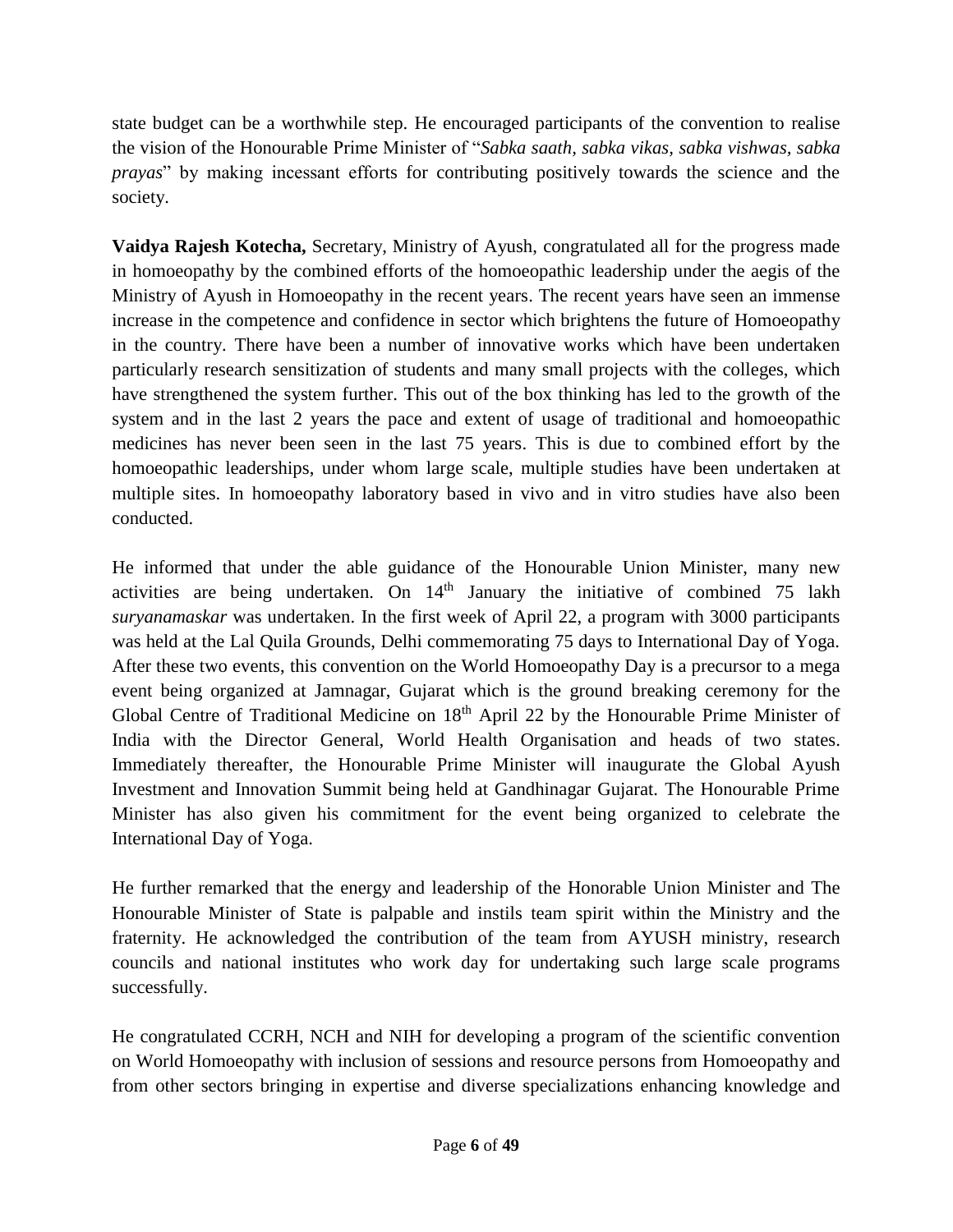skills. He also invited all participants to the upcoming Global Ayush Investment & Innovation Summit 2022 event in Gandhinagar, Gujarat by registering themselves at the summit website.

**Sh. D. Senthil Pandiyan,** Joint Secretary, Ministry of Ayush said that these two days provide an opportunity to understand the challenges faced by homoeopathy and during these two days from the discussions and deliberations, strategies can be devised for promotion of homoeopathy in public. The advantages and strengths of homoeopathy are well known, including its usefulness in allergic disorders, skin diseases, viral infections, adjuvant care, cancers, drug de-addiction, children disorders. An advantage of homoeopathy is the availability of literature of the system is in international languages so it can develop on the world platform very well, with inclusion of organizations at international level. Health care systems have four main components i.e. curative, preventive, promotive and rehabilitating health care and Homoeopathy can contribute successfully in all four areas. Around 250 Homoeopathic colleges are established, there is the National Institute of Homoeopathy in Kolkata and one satellite institute of NIH is going to open in Narela, Delhi very soon. Homoeopathic medicines are under the Drugs and Cosmetics Act which has improved the drug quality. More than 345 good manufacturing laboratories are available in India. Pharmacopoeia laboratory of Indian medicine and Homoeopathy in India plays an important role in quality control and drug standardization. Research both clinical and drug based is conducted through Central Council for Research in Homoeopathy and its 24 regional centers in different states and through extra-mural research. Also, the National AYUSH Mission by the Government of India supports the State Governments and Union Territories under which Ayush centres have been established in the existing PHC, CHC and District Hospital. The National Ayush Mission focuses on development of infrastructure and Ayush Health Wellness Centres are being created under its ambit. He informed that under NAM, AYUSH success stories will be shared and translated to general practitioners to the practitioners and stakeholders. He invited success stories in Public Health Interventions which can be translated to practice through the state governments. Such efforts will pave the way for development of Homoeopathy in near future as an evidence-based science and the convention should pave the way forward for strengthening of the systems in the country.

**Dr Anil Khurana**, Chairman, National Commission for Homoeopathy said World Homoeopathy Day is being celebrated every year under the aegis of the Ministry of Ayush since 2016. Homoeopathy based on the "law of similars" developed as a science of gentle, efficacious and affordable system of medicine and as per WHO report of 2019 is practiced in more than 100 countries, second only to allopathy. India is a model for the world in medical pluralism. There is no other country where medical pluralism is institutionalized, to the extent it is in India. The core principle of unity in diversity is expressed in delivery of medical health care, through Ayush systems integrated in health care. The abundant support from both the central and state governments has encouraged the development of these systems and today patients have a freedom to choose the system of treatment they think suits them the best. India has been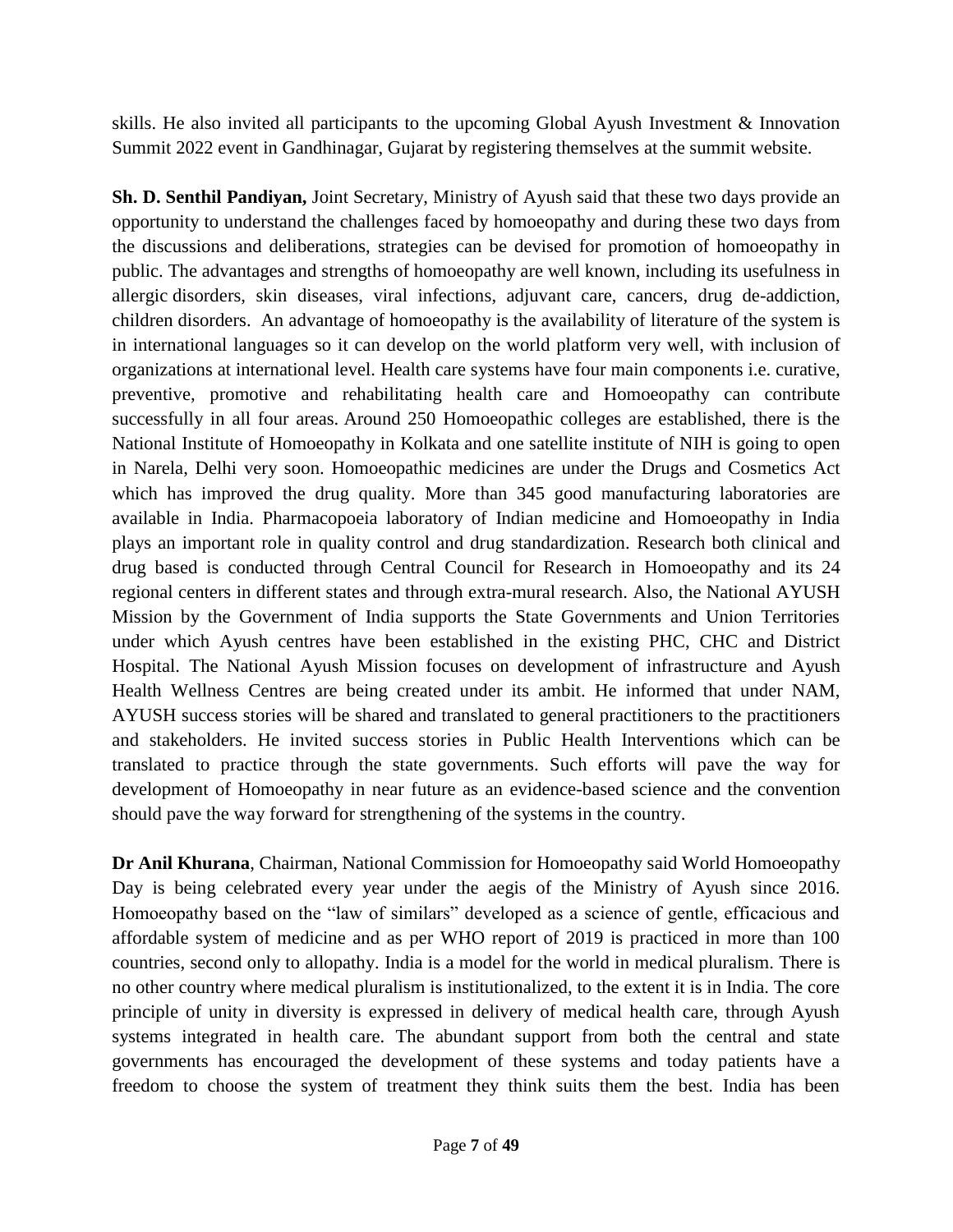exemplary in promoting integration of Ayush systems in mainstream and other countries look forward to replicating this Indian healthcare model for the benefit of people around the world.

Research in Homoeopathy is supported by the Government of India through CCRH, established since 1979 and presently working in network of 24 centres. The government through the Ministry of Ayush also provides funds to the private and government research bodies under its Extramural Research Scheme, which is a means of encouraging researchers to continue working in the field. There is a dedicated pharmacopoeia laboratory to draw standards of homoeopathic medicines. Model institute of education for Homoeopathy, i.e. National Institute of Homoeopathy is existing in Kolkata. Now the WHO has agreed to develop a Global Centre for Traditional Medicine in Gujarat, which will soon be inaugurated by the Honourable Prime Minster of India.

He informed the audience of the great boost to infrastructure of Homoeopathy since the formation of separate Ministry of Ayush. The budget for Homoeopathy has increased substantially, research institutes of CCRH have been developed at Mumbai, Agartala, Siliguri, and Lucknow with their own buildings, State of art laboratories for drug standardization and virology have been established at Noida and Kolkata; a campus of National Institute of Homoeopathy is coming up at Delhi; homoeopathic research institute for mental health has been upgraded to national institute at Kottayam and also got academic institution status for post graduation courses in medicine and psychiatry; new guidelines for good clinical practices for clinical trials in homoeopathy have been published; National Commission for Homoeopathy has been established by the Act of the Parliament to uplift education sector in qualitative terms. The Government of India is giving due consideration to quality of drugs and quality standards are laid down in the homoeopathic pharmacopoeia of India. CCRH and Pharmacopoeia Commission of Indian Medicine and Homoeopathy have signed an MOU with Homoeopathic Pharmacopoeia Commission of the United States for harmonization of pharmacopoeias of India and the US and efforts are being made to standardize preparation methods of drugs irrespective of the country. The WHO document on safety issues of homeopathic medicines strives to provide guidelines on technical aspects of production and manufacture of medicines which has implications on its safety and is highly relevant to establish national quality standards of homoeopathic medicines as well as controlling their quality.

Many countries are facing challenges to prove basic health care to their citizens due to rise in complex technologies. In this context Homoeopathy can be most useful and relevant to harness, scientific advancements to bring in a sea change in health care scenarios. The Ministry of Ayush has under its Ayush Grid has brought such technological programs under its ambit. India has the largest number of teaching institutions in the world and the NCH aims to bring qualitative change and implementation of standards of education. Public health facilities being developed by the Government specially under the Ayush wellness clinics enhance availability Homoeopathy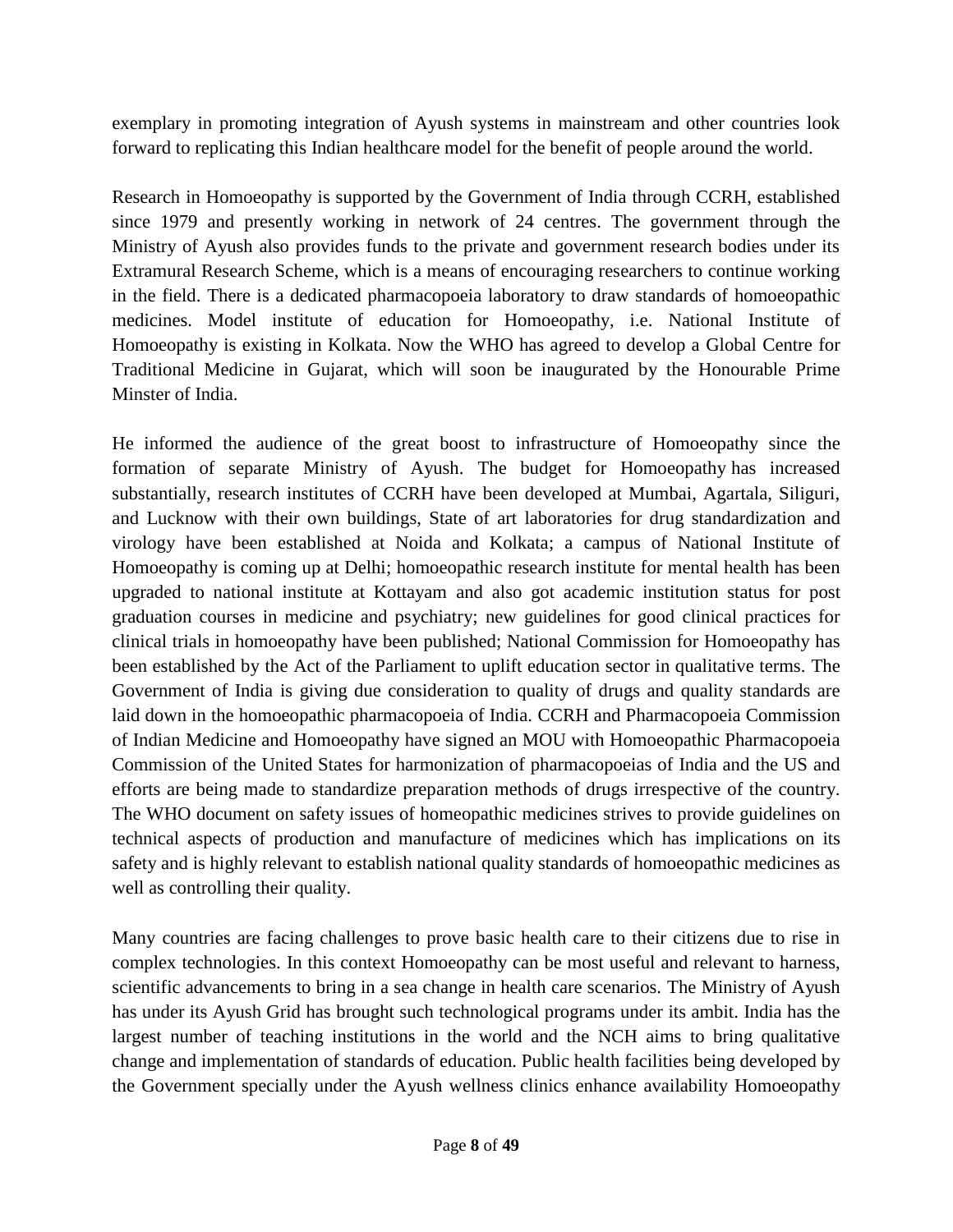and also opens more job opportunities for the homoeopathic students and practitioners. The potential of this skilled human resource needs to be utilized in health care delivery model. Challenges have been there in research and health care delivery but with concerted efforts and by the support of the Ministry of Ayush have been eased out. We need to join hands on the WHD to bring India as the emerging global leader for homoeopathy.

**Sh. Pramod Kumar Pathak,** Special Secretary, Ministry of Ayush, **Dr Sangeeta A. Duggal**, Advisor (Homoeopathy), Ministry of Ayush, Padma Shri **Dr VK Gupta**, Chairman of the Scientific Advisory Board of CCRH and a veteran homoeopathic physician graced the occasion.

While welcoming the gathering **Dr Subhash Kaushik**, Director General, Central Council for Research in Homoeopathy expressed his thanks to the Honourable Union Minister, Honourable Minister of State and Honourable Member Parliament and all the dignitaries for gracing the occasion. He expressed his gratitude to the Secretary Ayush, Special Secretary Ayush and the Joint Secretary Ayush for their guidance and support on the occasion. He welcomed all the resource persons, officers of the Ministry of Ayush CCRH, NCH, NIH and all the delegates and hoped that in these two days, with the encouragement of the Honourable ministers and the senior officials of the Ministry of Ayush the participants shall be able to discuss innovative ideas and practices and to increase acceptance of Homoeopathy in the country and the world.

**Dr Subhas Singh**, Director, NIH expressed his gratitude to the Master, Dr. Samuel Hahnemann, who founded the homoeopathic system 200 years ago and the system has been serving humanity since its inception. He thanked all the dignitaries on the dais for their august presence and he especially thanked the Honourable Union Minister for his suggestion of inviting academic representatives from various universities across the country. He also shared that over 150 academic representatives joined this event and they have heard his message and will carry his vision across various colleges & campuses all over India. He also thanked the principals from various academic institutions and the representatives from various organizations across the country, officials of the Ministry of Ayush, Central Government for attending the event. He also thanked all the resource persons, invitees and participants present at the convention.

After the inauguration the Honourable Union Minister, Honourable Minister of State, Honourable Member Parliament along with Senior Officials of the Ministry of Ayush, CCRH, NCH and NIH interacted with the homoeopathic students who had come for attending the conference. They discussed the teaching and academic activities and procedures being undertaken in the colleges and encouraged students to be fully committed while pursuing there are degrees in Homoeopathy.

The convention witnessed more than 1000 participants delegates including homoeopathic researchers, scientists from interdisciplinary streams, practitioners, students, industrialists as well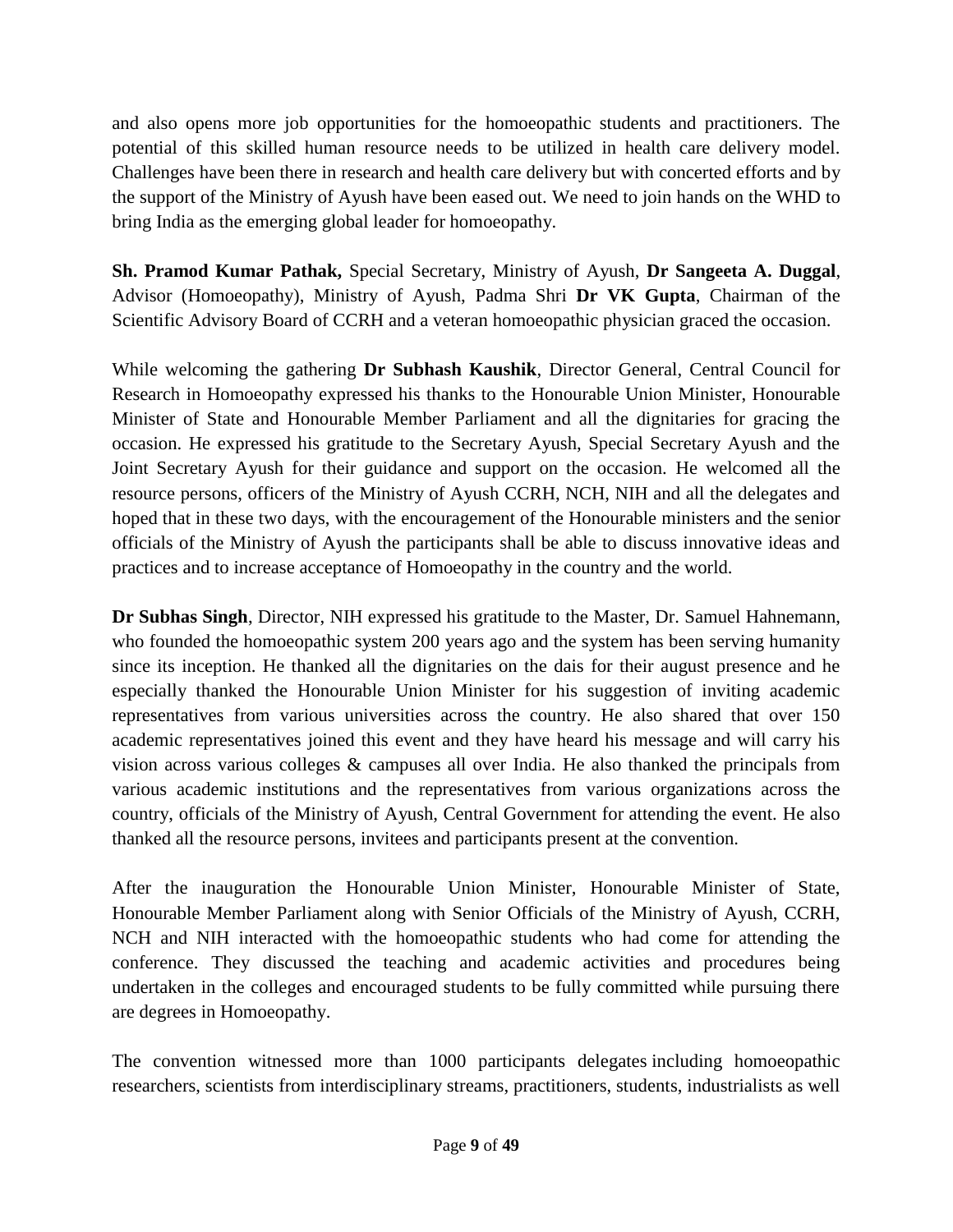as representatives of various homoeopathic associations. Wolters Kluwer, STAT CRAFT & BMJ were sponsoring teams. The session was telecast live from the You Tube® and Facebook Live® channels of the Ministry of AYUSH.

**Moderator**: Dr Divya Taneja, RO(H)/ S- 2, CCRH, Delhi

# <span id="page-10-0"></span>NEW RELEASES AT A GLANCE

On this event, the dignitaries unveiled the following releases, namely:

| Name                                    | Key features                                                                                      | Team                                         |
|-----------------------------------------|---------------------------------------------------------------------------------------------------|----------------------------------------------|
| Documentary - Bharat                    | The development of Homoeopathy in India is                                                        | Dr. O.P. Verma,                              |
| me Homoeopathy ke                       | briefly depicted in this film in three parts:                                                     | Librarian, Mrs.                              |
| 75 varsh                                | Development of homoeopathy before<br>$\bullet$                                                    | Meenakshi Bhatia,                            |
|                                         | independence.                                                                                     | Junior Librarian, Dr.                        |
|                                         | Development<br>since<br>of<br>Homeopathy<br>$\bullet$                                             | Varanasi Roja,                               |
|                                         | independence before the establishment of                                                          | Research Officer (H),                        |
|                                         | the Ministry of AYUSH.                                                                            | <b>CCRH</b>                                  |
|                                         | Development of Homeopathy after the<br>$\bullet$                                                  |                                              |
|                                         | establishment of the Ministry of AYUSH.                                                           |                                              |
|                                         |                                                                                                   |                                              |
| Documentary<br>$\overline{\phantom{a}}$ | The institutes and units of the Central Council                                                   | Dr. O.P. Verma,                              |
| Homoeopathy:<br>Ek                      | for Research in Homoeopathy actively provide                                                      | Librarian, Mrs.                              |
| Sashakth<br>Chikitsa                    | medical care, health promotive and disease                                                        | Meenakshi Bhatia,                            |
| Paddhathi                               | preventive services. Lakhs of patients are<br>benefitted in OPD and outreach programs.            | Junior Librarian, Dr.<br>Varanasi Roja,      |
|                                         | This short film showcases the testimonials of                                                     | Research Officer (H),                        |
|                                         | the patients who were benefited through                                                           | <b>CCRH</b>                                  |
|                                         | homoeopathic treatment moving<br>on<br>the                                                        |                                              |
|                                         | pathway from "Illness to Wellness".                                                               |                                              |
| Portal<br>Web                           | It is a real -time web-based portal. An                                                           | Dr Anil Khurana,                             |
| Homoeopathic                            | exclusive digital platform to capture the                                                         | Chairman NCH, Dr.                            |
| Pathogenetic<br>Trial                   | providing data from the drug proving research                                                     | O. P. Verma, IT                              |
| (Drug<br>Proving                        | study sites in real time. This software has been<br>developed to acquire the pathogenetic effects | (Manager)/Librarian;<br>2. Dr. Pritha Mehra, |
| Research) Portal                        | of a drug substance in healthy volunteers,                                                        | RO (H); Mrs.                                 |
|                                         | whereas the other existing software's focus on                                                    | Akanksha Kaushik,                            |
|                                         | data of patients. In<br>clinical<br>the<br>the                                                    | IT (Consultant)                              |
|                                         | homoeopathic field, it is a unique and one of                                                     |                                              |
|                                         | its kind.                                                                                         |                                              |
|                                         |                                                                                                   |                                              |
|                                         | At present this will be used for the research<br>institutes of the Council where drug proving     |                                              |
|                                         | research is going on and subsequently the                                                         |                                              |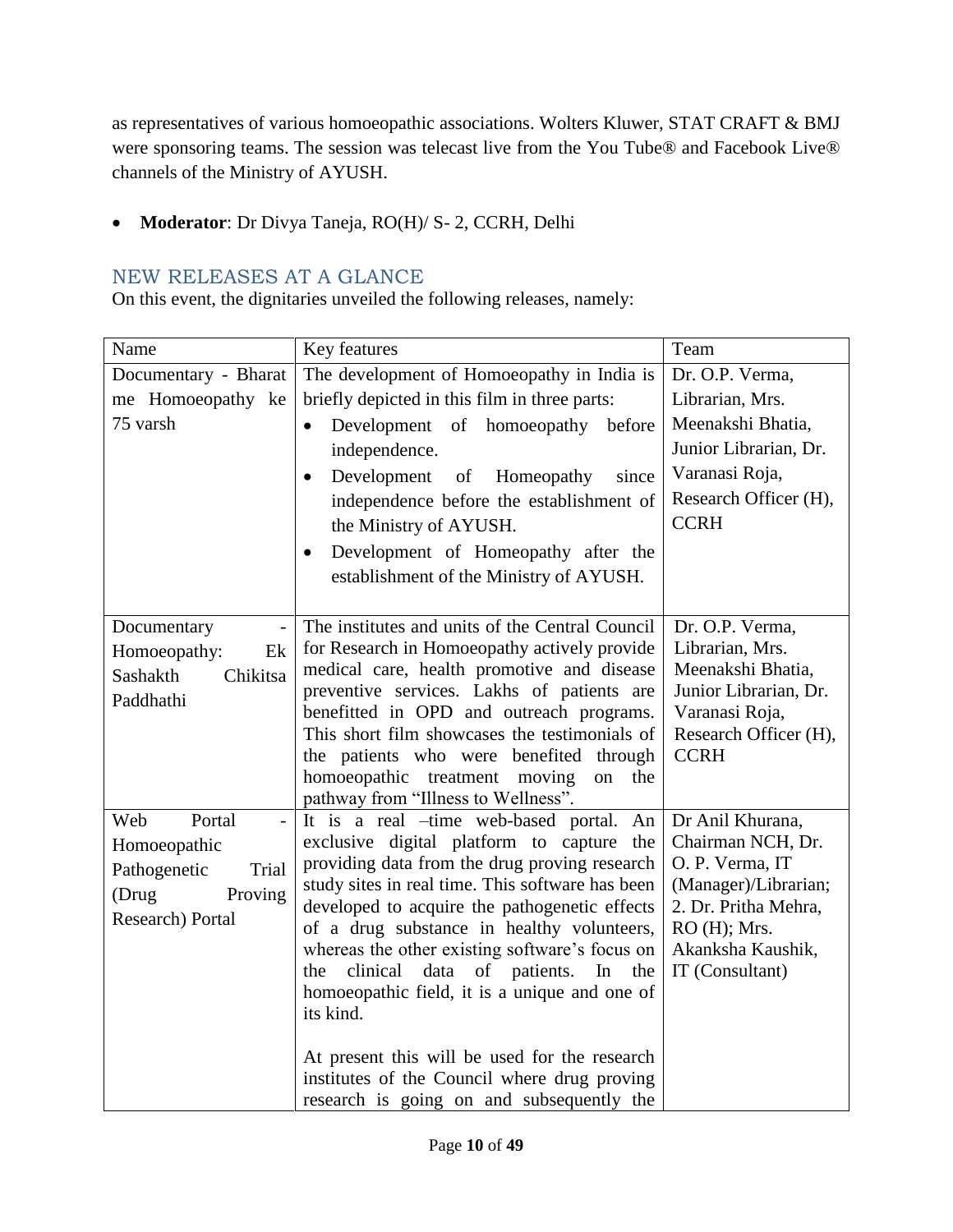|                                                                                                                                       | Council may spread its wings and collaborate<br>with international bodies who are working in<br>this field                                                                                                                                                                                                                                                                                                                               |                                                                                                                                                                                                                                                                                   |
|---------------------------------------------------------------------------------------------------------------------------------------|------------------------------------------------------------------------------------------------------------------------------------------------------------------------------------------------------------------------------------------------------------------------------------------------------------------------------------------------------------------------------------------------------------------------------------------|-----------------------------------------------------------------------------------------------------------------------------------------------------------------------------------------------------------------------------------------------------------------------------------|
| Chronic<br><b>Book</b><br>$\overline{\phantom{a}}$<br>diseases: its peculiar<br>nature and cure.                                      | <b>Book</b><br>Homoeopathic<br>on<br>philosophy                                                                                                                                                                                                                                                                                                                                                                                          | Dr Anusware Dev<br>Arundas<br>Dr<br>Menon                                                                                                                                                                                                                                         |
| Journal - Journal of<br>Homoeopathy by NIH                                                                                            | It is an official publication of the National<br>$\bullet$<br>Institute of Homoeopathy, Kolkata The<br>Journal started in 2020 and is a bi-annual<br>peer reviewed publication of NIH, Kolkata                                                                                                                                                                                                                                           | Subhas<br>Dr<br>Singh,<br>Director NIH, faculty,<br><b>NIH</b>                                                                                                                                                                                                                    |
| Book - Experimental<br>Homoeopathy                                                                                                    | Book comprising Homoeopathic research<br>٠<br>studies in laboratory settings                                                                                                                                                                                                                                                                                                                                                             | Dr Girsh Gupta                                                                                                                                                                                                                                                                    |
| Book -<br>$\mathbf{A}$<br>Journey<br>Through<br>Homoeopathic<br>Research Publications<br>compilation<br>of<br>a<br>CCRH publications. | This<br>$A^{\cdot\cdot}$<br>book:<br>Journey<br>through<br>Homoeopathic Research Publications" is a<br>single window that provides an overview<br>of the Council's publications released over<br>years since its inception covering more<br>than 100 books.<br>This<br>books<br>target<br>its<br>benefits<br>for<br>practitioners, researchers, students sharing<br>research patterns<br>and<br>outcomes<br>and<br>developing expertise. | O.P.<br>Verma,<br>Dr.<br>Librarian,<br>Mrs.<br>Meenakshi<br>Bhatia,<br>Junior Librarian, Dr.<br>Varanasi<br>Roja,<br>Research Officer (H),<br><b>CCRH</b>                                                                                                                         |
| Book - Homoeopathic<br>Medicines in COVID<br>19 - A Therapeutic<br>Compendium                                                         | This<br>compendium<br>therapeutic<br>was<br>developed during the clinical research<br>study conducted at All India Institute of<br>Medical Sciences, Jhajjar and St. George<br>Hospital, Mumbai.<br>This compendium was initially compiled to<br>be published for benefit of the profession,<br>subsequent to the successful completion of<br>the study, validation of usefulness of the<br>compendium in the hospital settings.         | Dr Praveen<br>Oberai,<br>Deputy<br>Director<br>General<br>CCRH, Dr<br>Bawsaker,<br>Ramesh<br>$RO(H)$ ,<br>Officer<br>Incharge,<br><b>RRIH</b><br>Mumbai; Dr Harleen<br>Kaur, RO(H), CCRH,<br>Dr Surbhi Jain, SRF,<br>Dr Daisy Katarmal,<br>Tania<br>SRF,<br>Dr<br>Chatterjee, SRF |
| Souvenir<br>of<br>the<br>Convention                                                                                                   | It compiles the speaker profiles and the<br>abstracts of all the presentations in a                                                                                                                                                                                                                                                                                                                                                      | Shaji<br>Dr<br>Kumar,<br>$RO(H)$ , CCRH,<br>Dr<br>Pritha Mehra, RO(H),                                                                                                                                                                                                            |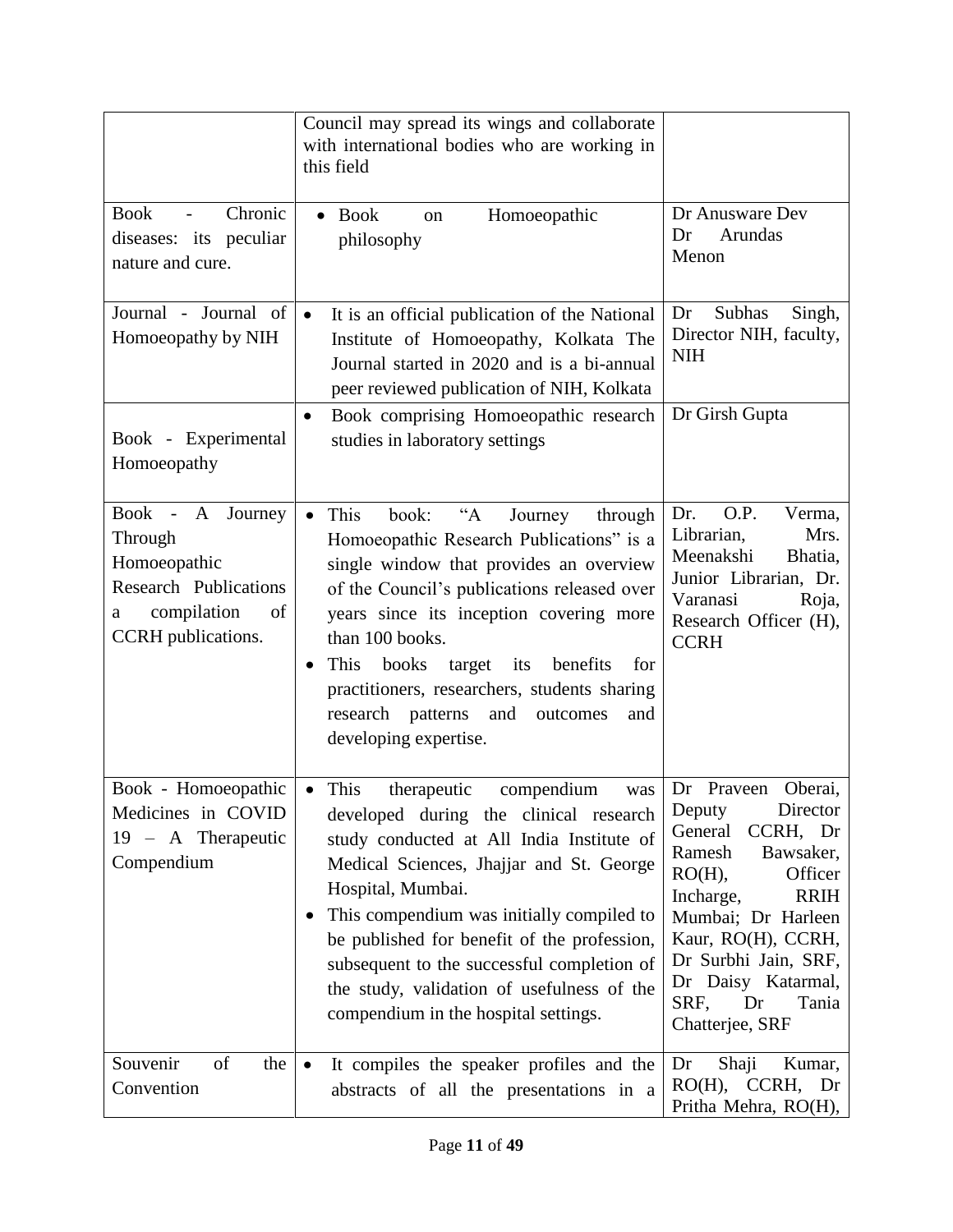| Homoeopathy:             | creative and visually appealing manner, to CCRH, Dr. Deepti |                      |           |
|--------------------------|-------------------------------------------------------------|----------------------|-----------|
| people's Choice for      | carry the convention memories back home.                    | Singh,               | $RO(H)$ , |
| <b>Wellness by CCRH.</b> |                                                             | CCRH, Dr Kavita,     |           |
|                          |                                                             | SRF, Dr. Vinay, SRF, |           |
|                          |                                                             | Arvind, DEO, Sumit   |           |
|                          |                                                             | Maan, DEO            |           |

<span id="page-12-0"></span>**Moderator**: Dr Renu Mittal, RO(H)/ S- 3, CCRH, Delhi

# PARTICIPATION

| Description                       | <b>NUMBER</b> |
|-----------------------------------|---------------|
| Invitees                          | 97            |
| Resource persons                  | 96            |
| Organizers                        | 85            |
| Delegates/Registered Participants | 674           |
| Support staff                     | 16            |
| Media                             | 51            |
| Exhibitors                        | 15            |
| <b>Total</b>                      | 1034          |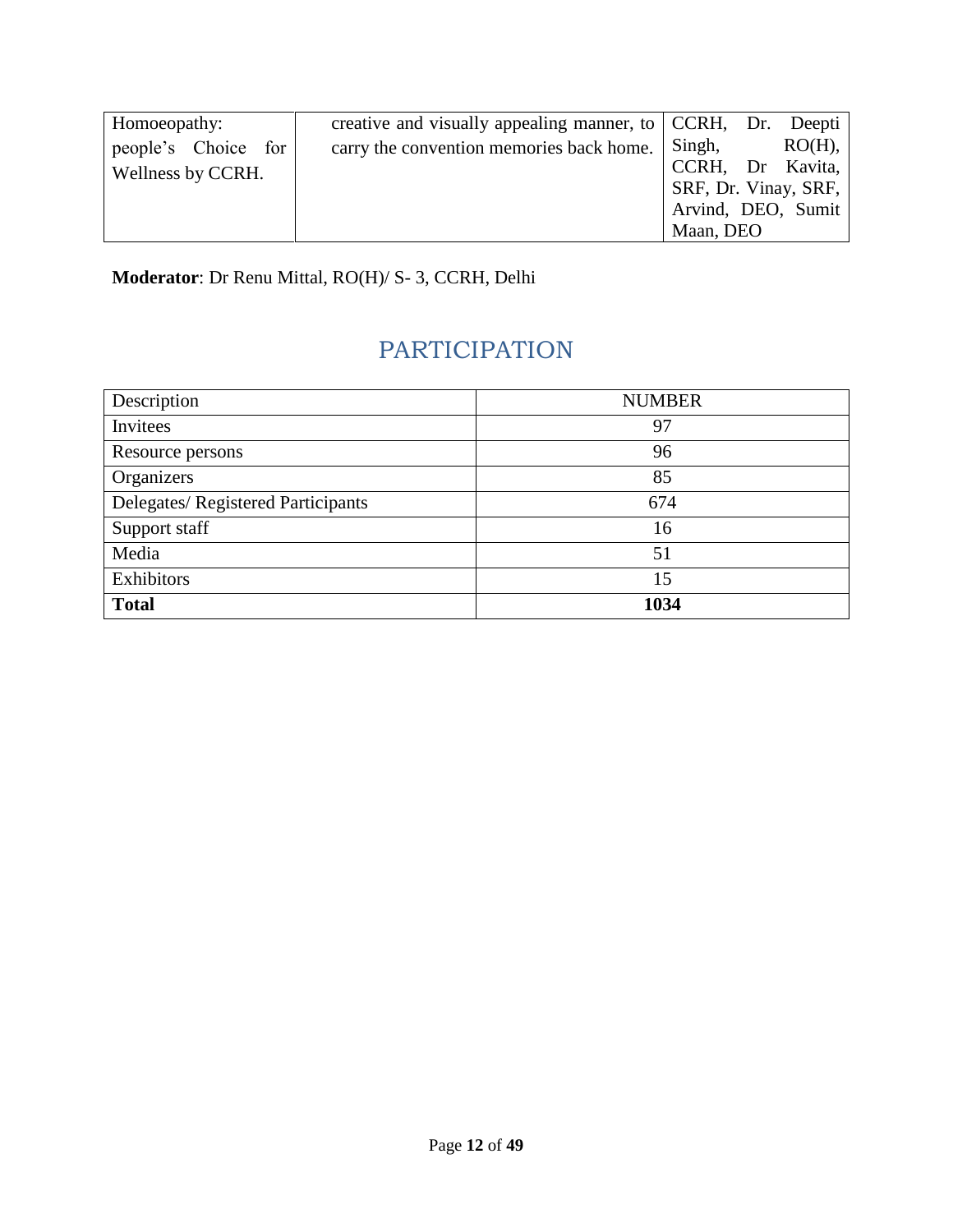# SCIENTIFIC SESSIONS

# <span id="page-13-1"></span><span id="page-13-0"></span>Session 1: Research Evidence in Public Health Date: 9th April 2022 Time: 11:45-01:45 pm Hall: 1

#### **Chairpersons**:

- **Dr Raj K Manchanda,** Director, AYUSH, Govt. of NCT of Delhi
- **Dr Kanwal Sethi,** former Advisor Homoeopathy, Ministry of Ayush.

#### Speakers:

| <b>Name</b>         | <b>Designation</b>                | <b>Topic</b>                     |
|---------------------|-----------------------------------|----------------------------------|
| Dr. Kumar Dhawle    | Clinical<br>Chairman<br>Research  | Establishing Homoeopathy in      |
|                     | Committee,<br>Central<br>Special  | public health through trained    |
|                     | Council<br>Research<br>for<br>in  | Ayush<br>empowered<br>and        |
|                     | Homoeopathy                       | Swasthya Karyakarta (ASK)        |
| Dr. Subhash Kaushik | Director General, Central Council | Public health initiatives by     |
|                     | for Research in Homoeopathy       | <b>CCRH</b>                      |
| Dr. Renu Mittal     | officer<br>Research               | Public health initiative on post |
|                     | (Homoeopathy)/Scientist-3,        | COVID-19<br>functional           |
|                     | Central Council for Research in   | disability                       |
|                     | Homoeopathy                       |                                  |
| Dr. Deepti Singh    | officer<br>Research               | Homoeopathy in public health     |
|                     | (Homoeopathy)/Scientist-1,        | in India and patients' profile   |
|                     | Central Council for Research in   |                                  |
|                     | Homoeopathy.                      |                                  |

#### Presentations:

#### *Homoeopathy in public health - people's choice*

**Dr Raj K Manchanda,** Director, AYUSH, Govt. of NCT of Delhi shared his insights about the traditional medicine policies, Homoeopathy, global scenario & strategic advantage of India. showcasing effectiveness in challenging areas like acute conditions and epidemics. Evidence based practice; synthesis, dissemination of knowledge and information on Ayush systems are important part of successful integration to enhance public acceptance. Integration of Homoeopathy in the management of Covid-19 in terms of prevention & treatment are reported to have encouraging outcomes. The World Health Organization acknowledges contribution of the ayush systems in public health & wellness and seeks to bring it into mainstream health care. Various Surveys conducted had identified the factors that attract people to Homoeopathy, such as holistic intent, cost-effectiveness, easy administration of medicines, safety, efficacy and no adverse effects. A paper published on assessment of homoeopathy in primary health care units of Delhi Government reported a consistent rise in number of patients visited in public health clinics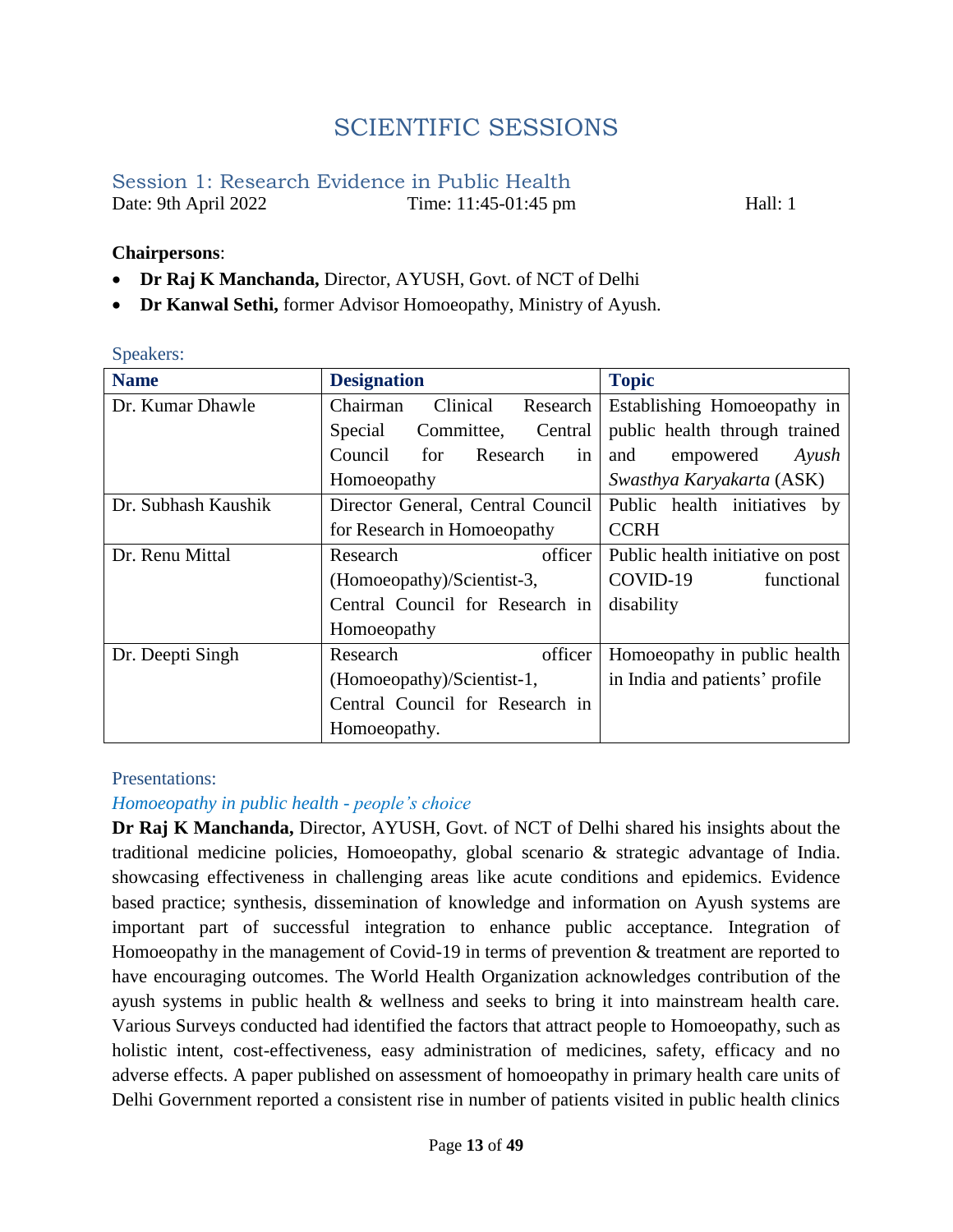from 1.13 million in 2001 to 1.8 million in 2011, the trend is continuing till date, he added. Despite criticism and scepticism, Homoeopathy is the people's choice and has gained popularity, hence requires more support from Government and regulators along with research-oriented infrastructure and skilled work force. The need of the hour is to devise a strategic framework for integrating academic, clinical practice & research with standardization, quality assurance & inter professional, inter sectoral & global collaborations.

# *Establishing Homoeopathy in public health through trained and empowered Ayush Swasthya Karyakarta(ASK)*

**Dr. Kumar M Dhawale***,* Chairman, MLD Trust, Mumbai, presented a community healthvolunteer training model to promote homeopathy in an affordable way. He suggested that community participation is needed to create public consciousness for Homoeopathy. The program conceptualised by the MLD Trust model was and operationalized in three geographical regions i.e. Palghar in Maharashtra, rural Karjan in Gujarat and semi urban Bengaluru in Karnataka. Training books were developed in Marathi on health, illness, Homoeopathy such as Homoeopathy health companion, Human Body and Mind etc. on the basis of which local health volunteers were trained called the *Ayush Swasthya Karyakarta* (ASK). He added that participation of the empowered homoeopathic Community Health Volunteers can revolutionize health care in the deprived communities of the urban and rural landscape. He deliberated that the recent pandemic also highlighted the role of ASK in a striking way to undertake public health measures. He concluded that ASK can be involved at all levels of community health care and contribute in curative, preventive and promotive work, which in turn promote Homoeopathy in a remarkably cost effective way in public health.

#### *Public health initiatives by CCRH*

**Dr Subhash Kaushik,** Director General, Central Council for Research in Homoeopathy (CCRH) presented the mechanism and outcomes of public health research programs conducted by the CCRH. Council undertook prophylactic studies on epidemics like Dengue, Chikungunya, Filaria, H1N1, Influenza, Acute encephalitis. Various research studies on Covid-19 prevention were undertaken in public health model. Under Azadi ka Amrit Mahotsav – India @75, Arsenic album 30 was distributed to 13.5 lakh population as an immunomodulator against Covid-19. For heath promotion in the communities, information education communication programmes like *Poshan Abhiyan* (nutrition campaign) & *Swachta Abhiyan* (cleanliness campaign) are undertaken routinely through the centres of CCRH. Under the *Swasthya Rakshan* Program surveys and health camps have been conducted on individual & family health and also on adolescents and geriatric populations. Large scale programs Homeopathy for healthy child and Integration of Homoeopathy in National program for control of non-communicable diseases have been conducted successfully in adopted areas. The outcome generated are key for sustainable, affordable, accessible health care facilities thus strengthening the national policies.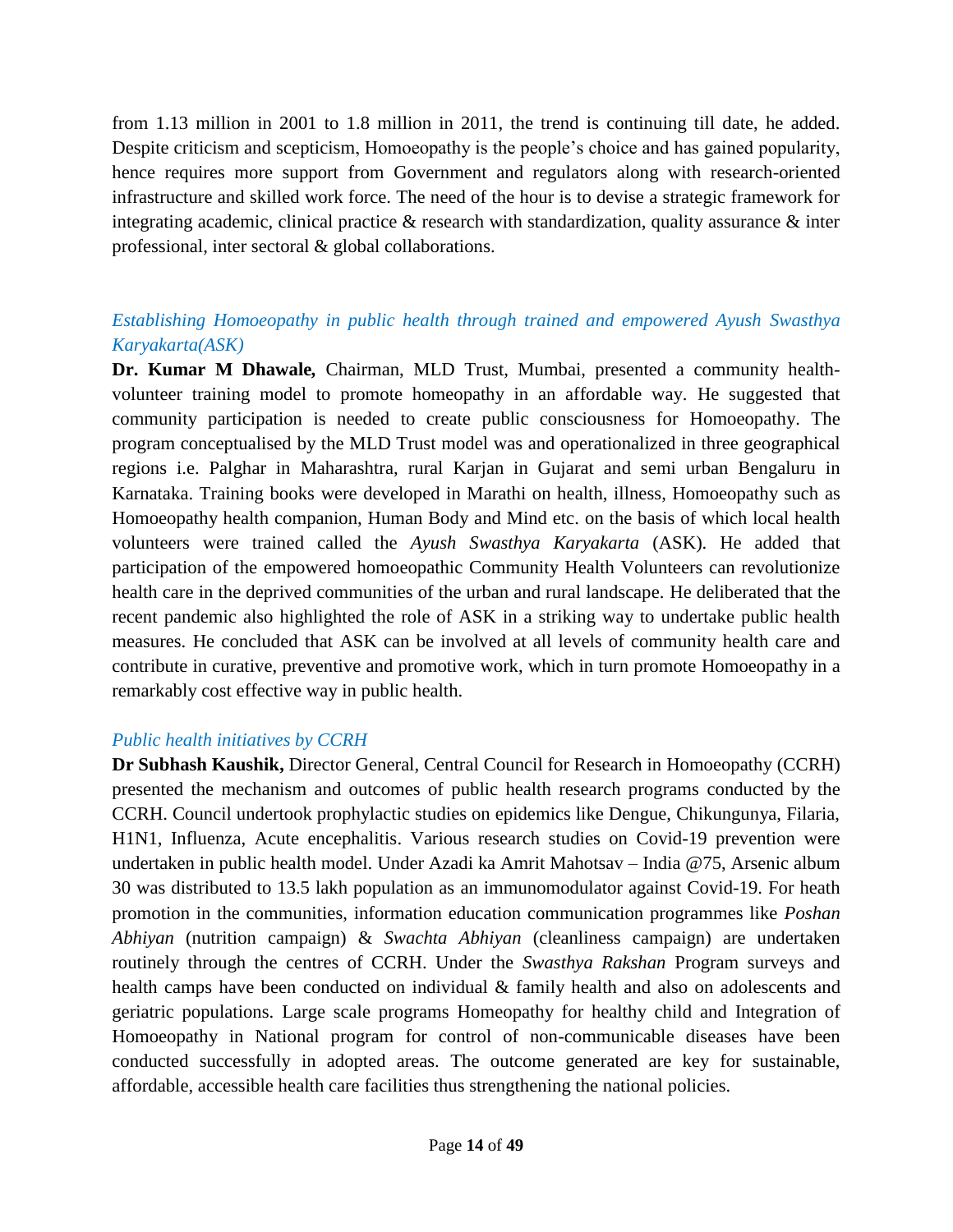#### *Public health initiative on post COVID -19 functional disability*

**Dr Renu Mittal,** Research officer (Homoeopathy)/Scientist-3, CCRH elaborated the results of a "Post Covid Functional Disability Survey" conducted by CCRH in 2021-22 under the Scheduled Caste Sub Plan. The aim of the survey was to identify the most common post-covid-19 complaints and impact on health in terms of physical and mental health  $\&$  in activities of daily living. The program also had a component of homoeopathic treatment of affected persons in outreach OPDs in the adopted areas. A cross sectional door-to-door survey was done in 24 villages and the most common post covid complaints identified were fatigue, joint pains, headache, cough, shortness of breath and deteriorated quality of life. The presentation highlighted the impact of Covid-19 on public health immensely. There is a need to utilize existing outpatient infrastructure, development of healthcare models & interdisciplinary integration in the long term to cater to post Covid-19 functional disability.

#### *Homoeopathy in public health in India & patients' profile*

**Dr. Deepti Singh,** Research officer (Homoeopathy)/Scientist-1, CCRH presented that India offers a wide range of medical modalities to its population where Homoeopathy secured 2nd place among the Ayush services. Homoeopathy wellness centers constitutes 31% of the total for Ayush patient care. She presented a glance of the infrastructural support provided by the Government of India to meet the public health care needs in the country. She detailed the findings of recent surveys and studies carried out to access the morbidity trends in India & the most acceptable & accessible treatment modalities by the public. Homoeopathic practitioners are 37% of the total practitioner and Homoeopathy units constitutes  $1/19<sup>th</sup>$  of the number of allopathy units, yet the annual footfall of the patients is  $1/5<sup>th</sup>$  of the later. She concluded that Homoeopathy has a potential to contribute effectively in health care delivery in India.

#### **Chairpersons' remarks:**

**Dr Raj K Manchanda** congratulated the speakers for their exemplary presentations and discussed the importance of public health strategies in popularizing Homoeopathy to the masses. **Dr Kanwal Sethi** appreciated the meaningful research programs; quality services carried out by CCRH, Delhi Government, MLD Trust to promote public health. She further discussed that Homoeopathy has grown significantly especially during Covid 19 pandemic, which was a learning phase and Homoeopathy emerged as a preferred system for infection prevention and treatment for the masses inspite of much scepticism from different quarters.

**Moderator**: Dr. Divya Taneja, RO (H)/S-II, CCRH, New Delhi.

#### **Rapporteurs**:

- Dr Shweta Singh, SRF(H), CCRH
- Dr. Pankhuri Mishra, SRF(H), CCRH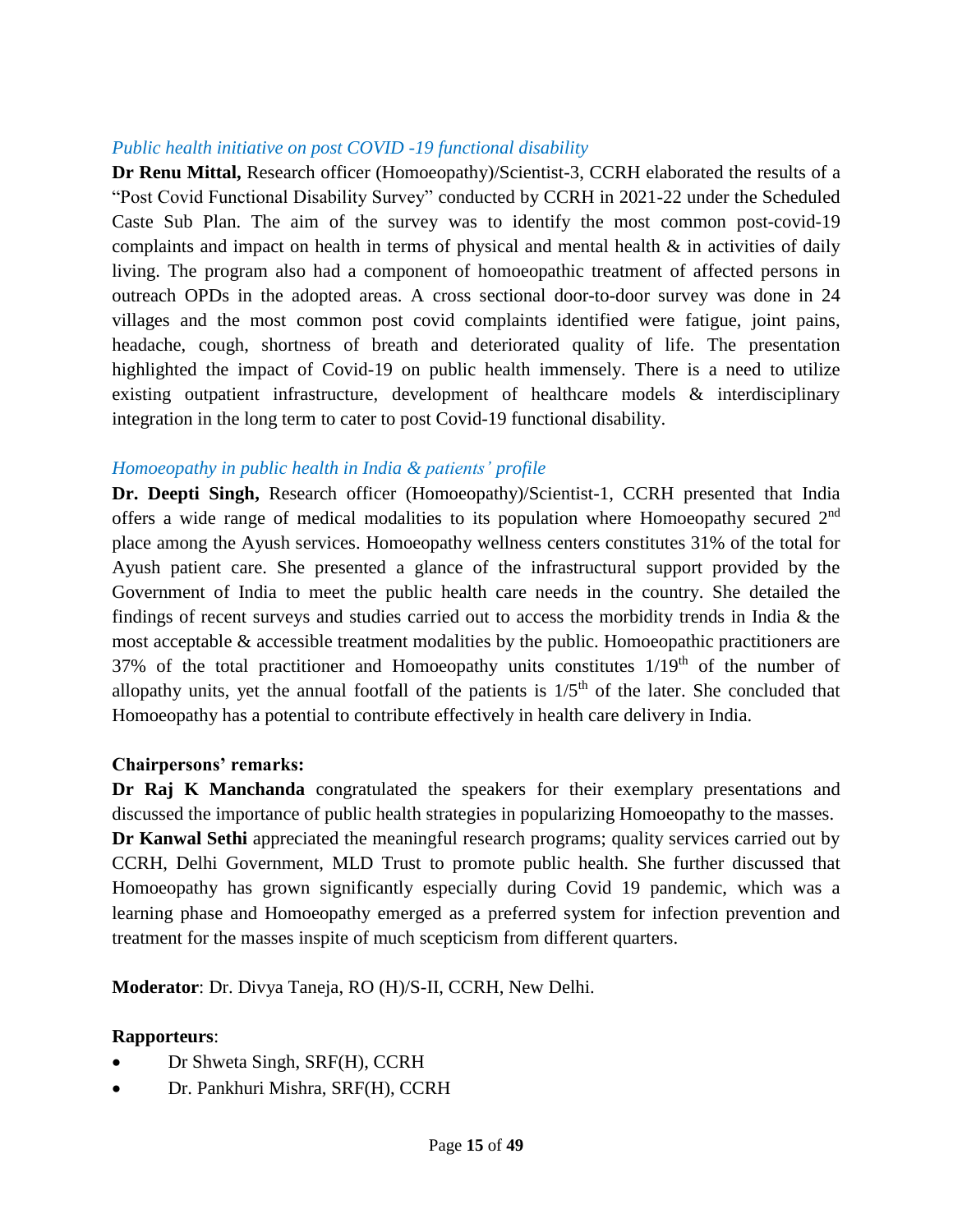# <span id="page-16-0"></span>Session-2 : Homoeopathic Drug Development: Issues and challenges Date: 9th April 2022 Time: 11:45-01:45pm Hall: 2

# **Chairpersons**:

- **Dr. J. D. Daryani**, former Chairperson, Special Committee on Drug Proving, CCRH
- **Dr. S.P. Singh**, former Advisor Homoeopathy, Ministry of Ayush; former Director CCRH; Former Chairperson of Special Committee of Drug Standardization
- **Dr. S.K. Tiwari**, former Member, Special Committee Drug Proving, CCRH; former Principal, Fr Muller Homoeopathic Medical College & Hospital, Mangalore

| <b>Name</b>              | <b>Designation</b>                  | <b>Topic</b>                    |
|--------------------------|-------------------------------------|---------------------------------|
| Dr. Pritha Mehra         | Research Officer (Homoeopathy)/     | Proving<br>Drug<br>Research     |
|                          | Scientist-3, CCRH                   | of<br>Council:<br>Programme     |
|                          |                                     | Experiences and Challenges.     |
| Dr. Ashish Mahajan       |                                     | Homoeopathic Pathogenetic       |
|                          | Research Officer (Homoeopathy)/     | trial of Cuprum aceticum: A     |
|                          | Scientist-1,<br>Central<br>Research | Multi Centric<br>DoubleBlind    |
|                          | Institute of Homoeopathy, Jaipur.   | Randomized<br>Placebo           |
|                          |                                     | <b>Controlled Trial</b>         |
| Dr. Amulya Ratna Sahoo   | Research officer (Homoeopathy)/     | Clinical<br>Verification<br>of  |
|                          | Scientist-3, Regional Research      | indigenous,<br>and<br>rare      |
|                          | Institute<br>of<br>Homoeopathy,     | fragmentarily<br>proved         |
|                          | Guwahati                            | remedies: Key Outcomes          |
| Dr. Suhana P. Azis       | officer<br>Research                 | Paradigm shift in clinical      |
|                          | (Homoeopathy)/Scientist-1,          | verification<br>research        |
|                          | Central Council for Research in     | <b>CCRH:</b><br>conducted<br>by |
|                          | Homoeopathy.                        | Challenges,<br>advances,<br>and |
|                          |                                     | way forward.                    |
| Dr. Sreekanth Gopinathan | Scientist-3,<br>of<br>Department    | Challenges in homoeopathic      |
| Pillai                   | Applied Biology, CSIR-Indian        | drug standardization.           |
|                          | Institute of Chemical Technology    |                                 |
|                          | (CSIR-IICT), Hyderabad              |                                 |
| Dr Pankaj Gupta          | Assistant<br>Director               | Cuprum metallicum exhibits      |
|                          | (Pharmacology), DDPRCRI (H),        | antiepileptic activity against  |
|                          | Noida                               | PTZ induced convulsions in      |
|                          |                                     | Mice and Zebra Fish.            |

#### Speakers: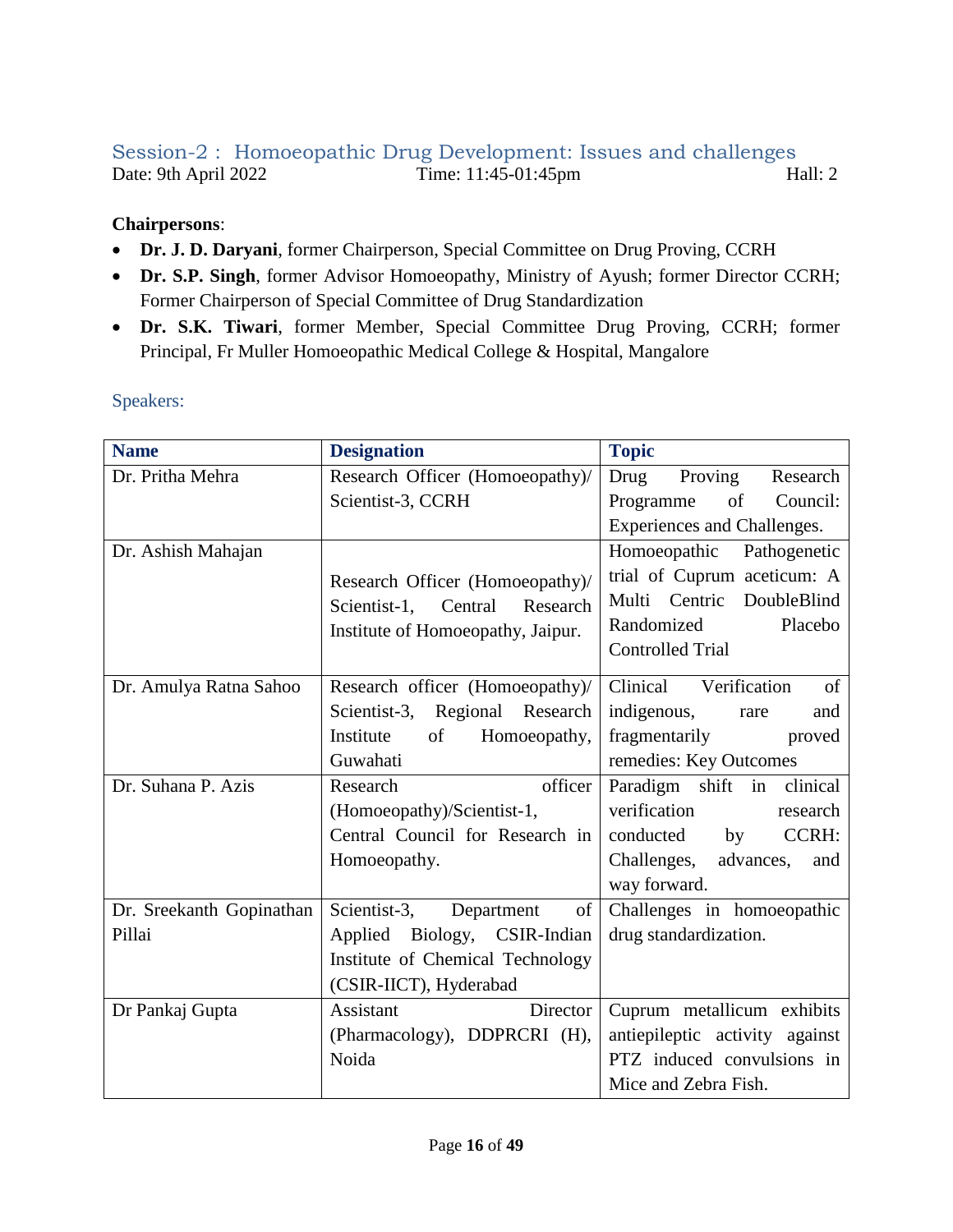#### Presentations:

#### *Drug Proving Research Programme of Council: Experiences and Challenges:*

**Dr. Pritha Mehra**, RO (H)/ S-3, CCRH, New Delhi discussed about the developments, challenges faced in Drug Proving research programme of the CCRH from 1969, from the time of formation of Central Council of Indian system of Medicine and Homoeopathy till the present day and the future strategies being developed. She also deliberated about the achievements of the Council in the program in terms of generation of drug proving data of new drugs, lesser known and partially proved drugs. She discussed the recent information technology advancement of development of a real time web-based software being developed by the CCRH to capture the proving data at various study sites. The software was launched by Hon'ble Cabinet minister, Ministry of Ayush, Sh. Sarbananda Sonowal during the inaugural ceremony of this convention. In the end she emphasized that to prevent heterogeneity in trials the studies should be conducted following harmonized guidelines by the various authorities and international collaboration is required to enhance the program further.

# *Homoeopathic pathogentic trial of Cuprum aceticum: a multicenteric double blind, randomized placebo control trial:*

**Dr. Ashish Mahajan**, RO (H)/ S-1,CRI(H), Jaipur; presented results of drug proving study of *Cuprum aceticum*, which expands the scope of use of the drug by the profession.

#### *Clinical verification of indigenous, rare and fragmentarily proved remedies: key outcomes:*

**Dr. Amulya Ratna Sahoo**, Officer In charge, RRI(H), Guwahati, RO (H)/ S-3, made a presentation on clinical verification study process which is one of the important pillars in drug development. CCRH has undertaken the clinical verification program to clinically verify the symptomatic data of some Indian and rarely used medicines in Homoeopathy. The clinical verification of 16 indigenous, rare and fragmentarily proved medicines was conducted during the period 2014-18 at different study sites. Verification of proving data generated for these drugs establishes their clinical usage by the profession.

# *Paradigm shift in clinical verification research conducted by CCRH: Challenges advances and way forward:*

**Dr. Suhana P. Aziz**, RO (H)/ S-1, CCRH, New Delhi discussed the changing modalities of clinical verification program of CCRH. CCRH has verified 118 indigenous, rare and fragmentarily proved drugs so far in various clinical conditions. The methodology has been evolved to enhance scientific rigor and verified symptoms, thus derived pave way for utilization of the vast traditional knowledge lying within many of these indigenous drugs in Homoeopathy.

#### *Challenges of Drug Standardization*

**Dr. Sreekanth Gopinathan Pillai**, S-3, Department of Biology, CSIR-IICT, Hyderabad detailed about the various challenges in Homoeopathic drug standardization and expressed the necessity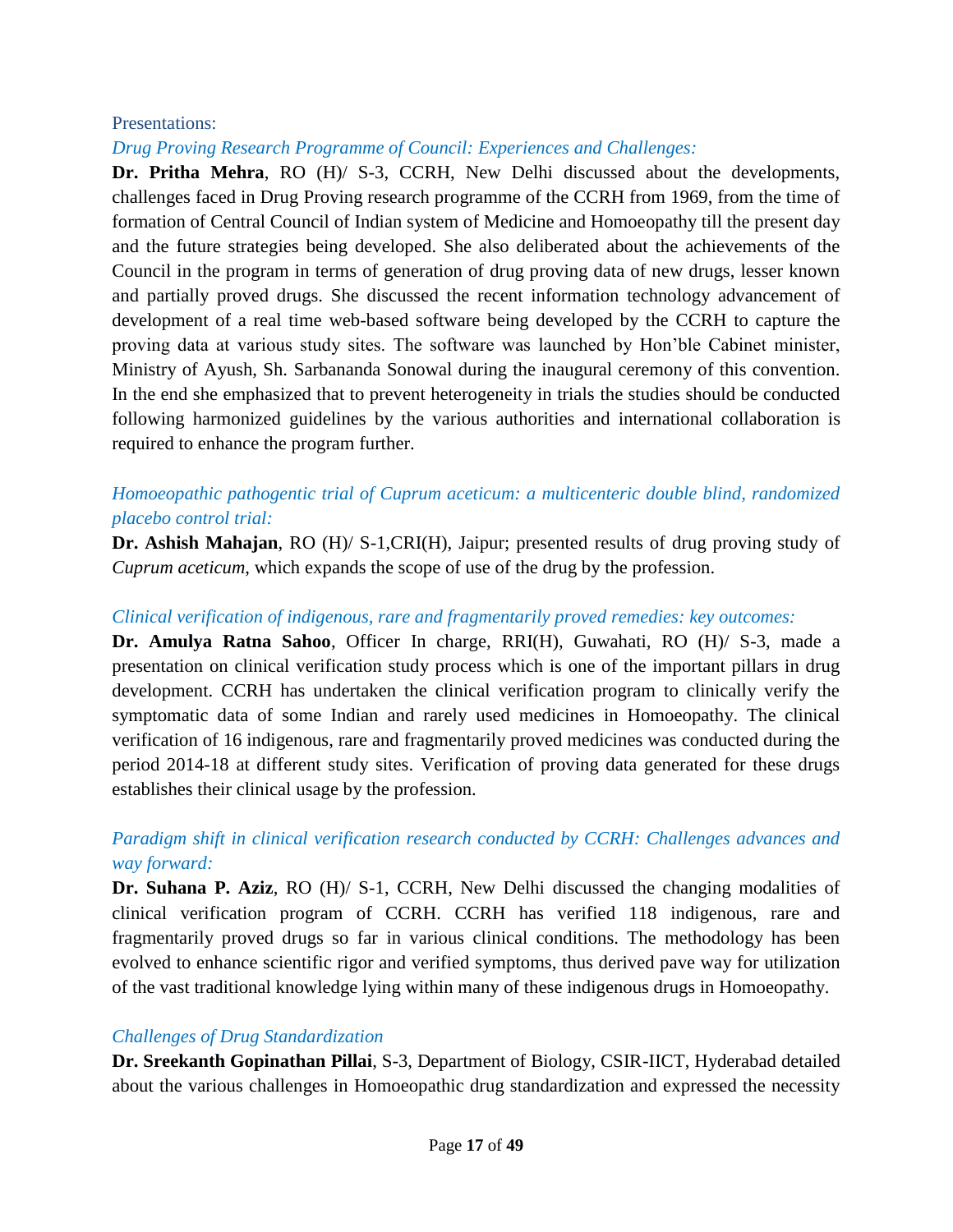of doing more preclinical research in Homoeopathy. He demonstrated a hypothesis in his presentation of potency estimation using a calorimetric assay. He discussed on the importance of a uniform methodology for homoeopathic drug standardization which can be validated on an evidence-based platform.

# *Cuprum metallicum exhibits antiepileptic activity against PTZ induced convulsions in Mice and Zebra Fish*

**Dr. Pankaj Gupta,** Assistant Director (Pharmacology), DDPRCR(H), Noida presented results of a study on anti-epileptic action of Cuprum metallicum. Pentylenetetrazole (PTZ) was used to induce epilepsy in experimental animals viz. Denio rerio (Zebra fish) and mice. Cuprum metallicum 6C and 30C significantly increased the latency of seizure up to score 3 in zebra fish model. In case of mice, Cuprum metallicum 30C significantly increased latency to FMJ, tonic clonic seizures and survival protection.

# **Chairpersons' remarks:**

**Prof. Daryani** remarked that an international collaboration should be sought for conducting a systematic review on Homoeopathic pathogenetic trials. By introducing the real-time web-based software, this aspect will take drug proving to newer heights. The limitations deliberated in the presentations and the efforts made to overcome them are thought provoking. The animal studies being done at DDPRCRIH, Noida gives a boost to the fact that Homoeopathic drugs are not Placebo. Discussions have brought out the therapeutic utility of some rare drugs and should be considered for prescription by the clinicians.

**Dr. S.K. Tiwari** said that worth of Homoeopathy is from Drug proving, which forms the base of this science. The trials done on human beings goes beyond physics and chemistry to a dynamic plane. The research which we were doing is good but not enough, and what needs to be done is difficult but not impossible. Through these trials we must additionally try to elicit the constitution of the person apart from understanding the sensitivity and susceptibility of the prover.

**Dr. S.P. Singh** suggested to prepare monographs and standard development procedures need to be followed for a particular drug. Pharmacognosy provides the knowledge of authentication of raw drug. Drug information pertaining to name, properties, history and authenticity is given in the Pharmacopoeias. For drug proving clinical trials is mandatory for which pharmacology part should be studied. All these steps when combined shall help in developing medicines.

- **Moderator**: Dr. Digvijay, RO (Phg)/S-1, CCRH, New Delhi.
- <span id="page-18-0"></span>**Rapporteurs:** Dr Surbhi Tiwari, SRF(Chemistry) and Dr. Kavita Bharti SRF(H), CCRH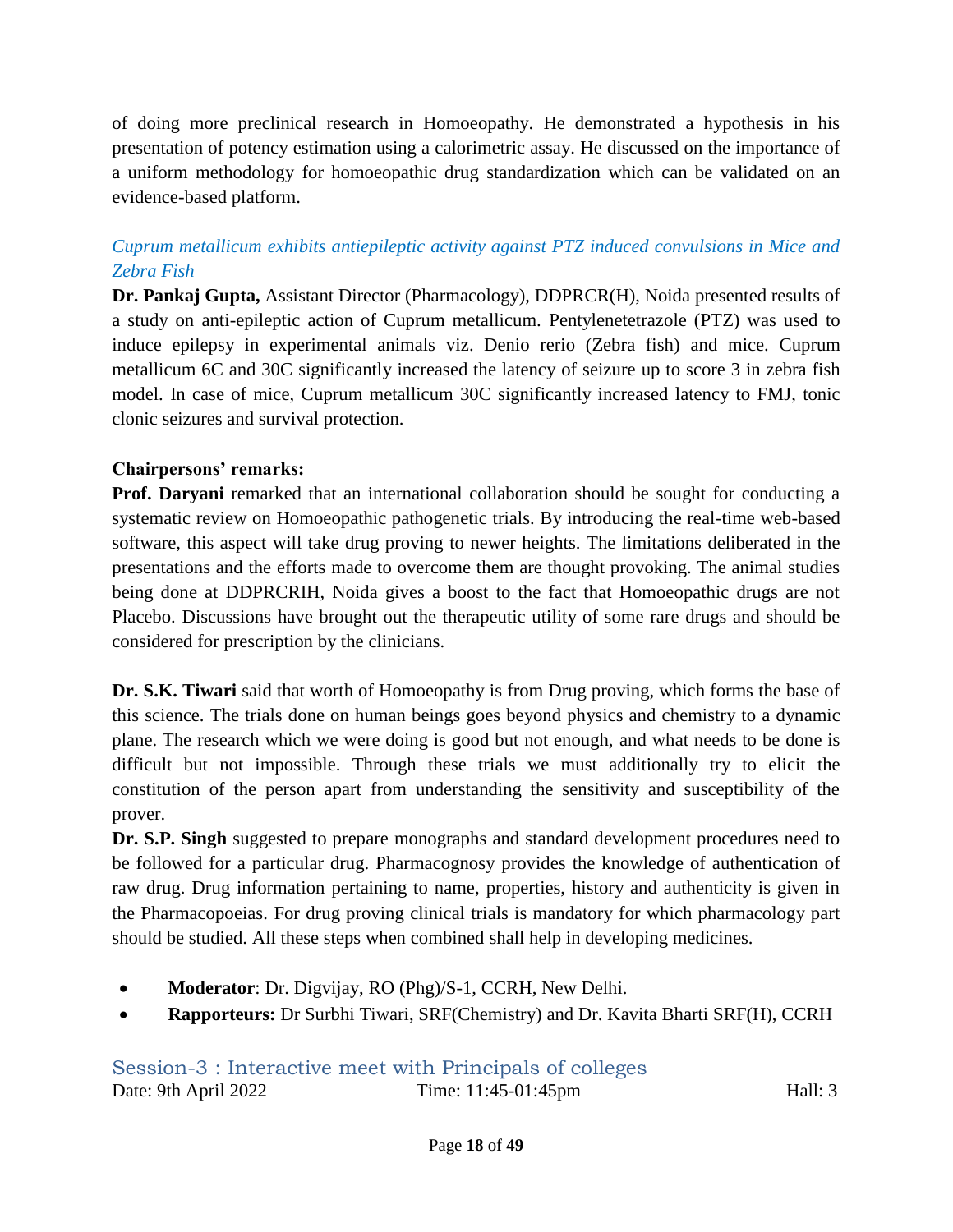**Chairpersons**:

- **Dr. Anil Khurana, Chairperson, NCH**
- **Dr. Sangeeta A. Duggal,** Advisor Homoeopathy, Ministry of Ayush.

Speakers:

| <b>Name</b>              | <b>Designation</b>                     | <b>Topic</b>                               |
|--------------------------|----------------------------------------|--------------------------------------------|
| Dr. Tarakeshwar Jain     | <b>President Homoeopathy Education</b> | Provisions of NCH Act 2020                 |
|                          | Board and Secretary In charge          | vis a vis NEP 2020                         |
|                          | National<br>Commission<br>for          |                                            |
|                          | Homoeopathy                            |                                            |
| Dr. Navin Pawasker       | Member, NCH-MARBH Expert               | Classifying<br>$\&$<br>Relative            |
|                          | Committee                              | Positioning of Institutions on             |
|                          |                                        | Performance<br>Revitalize<br>to            |
|                          |                                        | Homoeopathic Education in                  |
|                          |                                        | India                                      |
| Dr. Juhi Gupta           | Assistant Professor, Department of     | Improving<br>of<br>quality                 |
|                          | Practice<br>of<br>Medicine<br>Govt.    | education<br>in<br><b>UG</b><br>PG<br>$\&$ |
|                          | Homoeopathic Medical College &         | Colleges                                   |
|                          | Hospital, Bhopal, Madhya Pradesh       |                                            |
| Dr. K.R. Janardanan Nair | President, Medical Assessment          | Strengthening<br>Research                  |
|                          | and<br>Rating<br>Board<br>for          | infrastructure<br>for<br>Quality           |
|                          | National<br>Homoeopathy                | <b>Dissertations</b>                       |
|                          | <b>Commission for Homoeopathy</b>      |                                            |

# Presentations:

# *Ayush in education system- aligning with National Education Policy 2020:*

**Dr. Tarkeshwar Jain**, President, Homoeopathy Education Board, NCH discussed that NCH has been empowered with autonomy in regulating and managing homoeopathic education and practice in India. Homoeopathy Education Board is looking for Competency Based Dynamic Curriculum for Homoeopathy at all levels in accordance with the regulations made under this Act.

National Education Policy emphasizes that people exercise pluralistic choices in health care. Our healthcare education system must be integrative implying that all students of allopathic medical education must have a basic understanding about Ayush systems and vice versa. National Health Goal is to attain the highest possible level of health and well-being for all, at all ages through a preventive and promotive health care orientation, in all developmental policies, and universal access to good quality health care services without anyone having to face financial hardship as a consequence.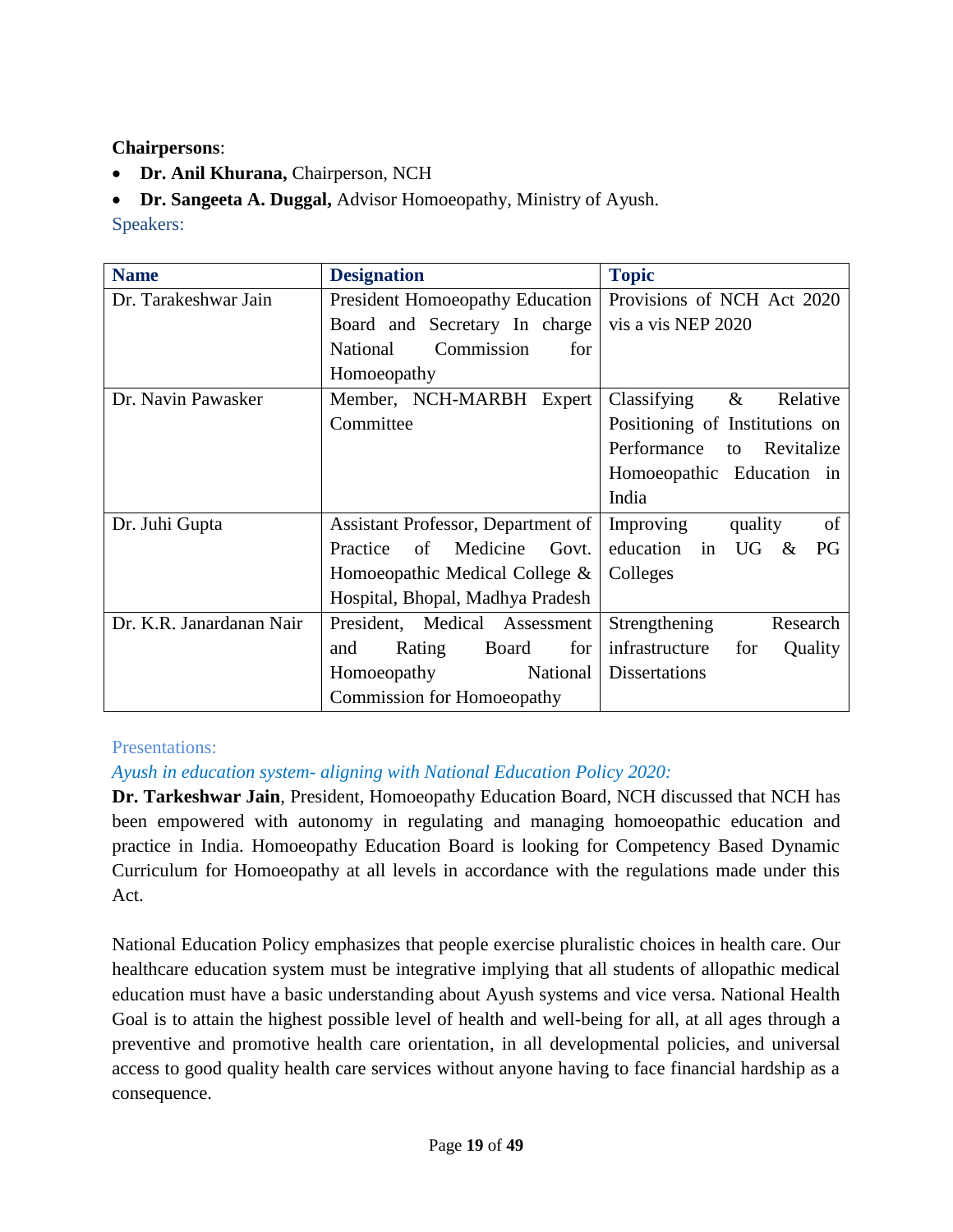Dr. Jain informed to college principals that till date the Commission has recognized degree awarded by 10 Universities and it is intimated to respective States Ayush Departments, Universities, Colleges and State registration Board/Councils. List is updated on NCH website from time to time in "Degree Recognition List". Few changes proposed in BHMS curriculum are 1<sup>st</sup> Year: 18 months, 2nd Year: 12 Months, 3<sup>rd</sup> Year: 12 months, 4<sup>th</sup> Year: 12 Months and Internship: 12 months with six monthly internal assessments. Various electives are to be introduced in BHMS. 02 New departments with required strengths i.e. Research Methodology & Biostatistics and Medical Education Technology are also to be developed.

This session was truly interactive with open discussion with principals about their views, suggestions, difficulties in implementing the regulations etc. Principals of colleges requested Dr. Jain to continue interactive session as it was resolving issues and motivating for principals.

# *Classifying & relative positioning of institution on performance to revitalize Homoeopathic education in India:*

**Dr. Navin Pawaskar**, Member, NCH-MARBH Expert Committee stated that in order to produce industry competent professional it is essential to follow the code of delivering quality education. The goal is to ensure that professionals have the knowledge, skills & attitude needed for success in respective professions with reasonable monetary benefits and advancement opportunities for ability building. Knowledge, skills and attitude together equals to ability. For functional competencies patient care, medical knowledge, systems-based practice, practice-based learning, interpersonal and communication skills are required. Core competencies focusing on communication, leadership, professionalism, industry knowledge and business skills for assessing behaviour of the individual need to be developed. Cross functional competencies refer to the ones that are not selected for core competencies directly like computer user skills, budgeting, etc. Competence based education approach that is designed and measured focusing on the competency framework is essential. The competency framework shall help improve performance, skills, capabilities  $\&$  knowledge of the students. They provide the individual with an indication of the behaviours and actions that will be valued, recognized and rewarded.

Objectives of provisions in NCH Act, 2020 is to improve the quality of education. It is essential that, the institutions be measured for their functionality and benchmarks be set to incrementally improve the performances of the colleges. Within the NCH Act 2020, it is proposed that, the homoeopathic medical colleges imparting undergraduate, post-graduate and post-doctoral training should be rated based on grades secured. The college to become eligible for rating should fulfil all the criteria as prescribed in the minimum standards / requirements and receive the letter of permission from NCH for current academic session. Rating should be done through scoring system for each individual component and should hold true for 3 years for eligible colleges. Colleges wanting to improve the ratings should be allowed to apply before the end of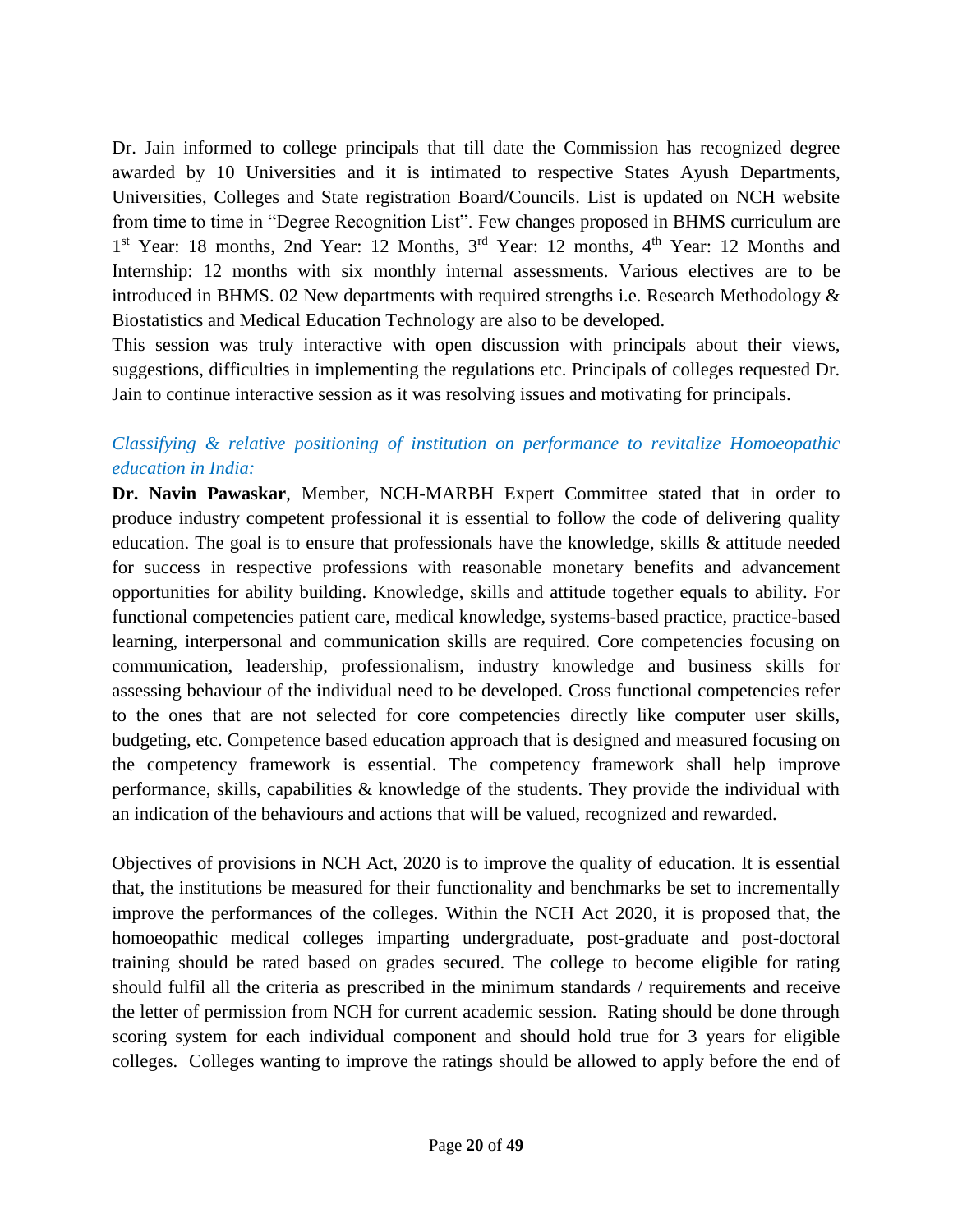term of 3 years. Incentives should be provided for achieving highest standards and corrective program be allowed for relatively less rated colleges as per the discretion of NCH.

Trends of ratings, over the period for an individual institution shall provide historical performance, as well as the current status. Prospective employees stand to benefit from the information of their employer. Also, in future the ratings can be used by fee regulations and admissions committees of respective states to regulate or enhance fee structures.

# *Improving quality of education in UG & PG Homoeopathy Colleges:*

**Dr. Juhi Gupta**, Assistant Professor, Government Homoeopathic Medical College & Hospital, Bhopal, shared her insights about the current situation of homoeopathy education in the country and explained the need of immediate revolutionary academic reforms to improve the quality of education at under-graduation (UG) and postgraduation (PG) colleges. She suggested executive measures for quality enhancement.

Firstly, transforming of the existing regulatory norms for minimum standards/ requirement and accreditation for UG and PG programmes which includes establishment of separate directorate for Homoeopathy education and health care, full online and offline public disclosure on website, enhancing footfall of patients and regular renewal / updation of practicing license. Institutional restructuring and consolidation by offering medical & interdisciplinary specialty post graduation, new short term programmes & training, new students for higher advance skill development accreditation system for different level of programmes and establishment of new dedicated multidisciplinary research and training institutes were other measures proposed. She also discussed regulatory provision to enhance the inter-institutional (educational & clinical/hospital) tie up both government and non-governmental and linking of each institute with the district hospitals or Community Health Centres.

She shared her views of a more holistic and multidisciplinary education with flexible curriculum which can be done by establishing model public multidisciplinary education and research universities, offering different designs of Master's programs and to undertake researches with establishment of department of research. By revamping curriculum, upgraded teaching methodology, regular & periodic student assessment, social domain activity, latest educational technology and multisite learning, an optimal learning environment and support to students can be provided.

She highlighted the need of motivated, energized and capable faculty and teacher education and suggested pre-service teacher preparation programs, incentivizing excellence, transparent recruitment and promotion, establishing education department and use of technology platforms. At last, she discussed about catalysing quality research by creating separate board for research in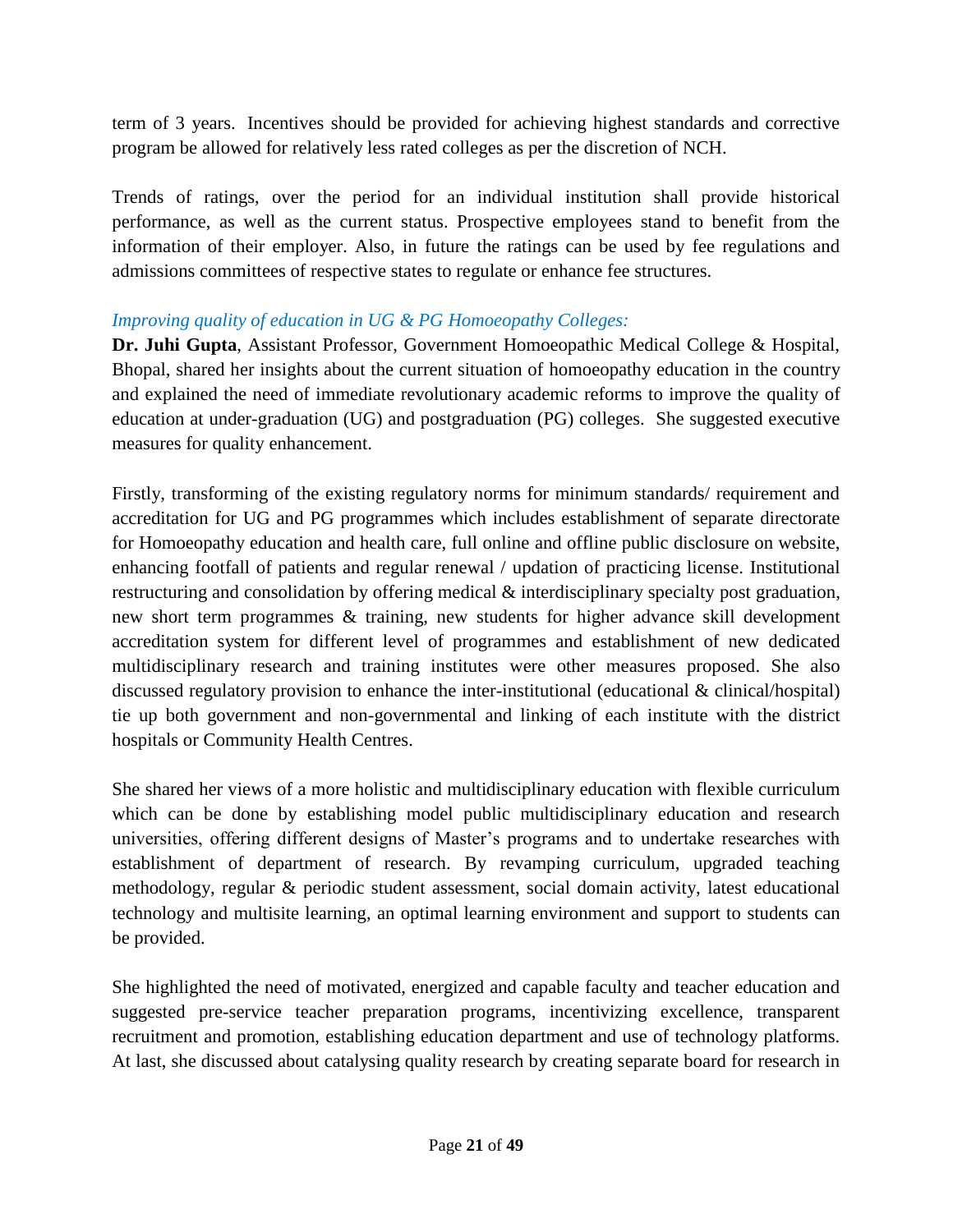colleges, technology use and integration by using small boards and integrating e-contents into teaching learning, online and digital education by ensuring equitable use of technology.

# *Strengthening research infrastructure for quality dissertations*

**Dr. K.R. Janardanan Nair,** President, Medical Assessment and Rating Board, National Commission for Homoeopathy discussed that Homoeopathy has been popularized for the efficacy in many life-threatening disease conditions, life style diseases etc. Presently people around the world are looking for holistic health practices, considering the side effects and high cost of treatment in other systems of medicines. Being the youngest system of medicine, the growth of the system in this shortest span of time is unexplainable, whereas it is the duty of the doctors and scientists to respond for many unanswered queries such as placebo effect, and absence of material substance in high dilutions, etc., raised by people from other corners of the medical world.

In this context, it is pertinent to have more scientific evidence-based studies in Homoeopathy to prove the efficacy of the system in many disease conditions. It is proposed that many observational, RCTs and field trials need to be taken up at the level of research institutes, colleges and government and private clinics. Though studies are being carried out in many places, the actual infrastructure needed for conducting clinical, epidemic, field trials or fundamental research has not been discussed. In this presentation, Dr. Nair pointed out few of the infrastructural requirements to be provided to the investigator for successful conduct of a study. Research infrastructure refers to necessary resources like human capital, financial support, patient participants, information systems, regulatory systems, institutional commitment, major scientific equipment, archives of scientific data, E-infrastructures such as data, computing systems, communication networks, etc.

He apprised that for any research to be successfully completed a well-planned protocol forms the backbone. There are various reporting guidelines for development of clinical trial protocols and reporting of clinical studies like SPIRIT, PRISMA, CONSORT, STROBE etc. It is recommended for a researcher to be well versed with these guidelines and follow them as per the requirement of their study. He insisted colleges needed to promote the researchers to publish the scientific manuscripts through their own or other scientific journals, which is the most neglected part. Capacity building in scientific writing is an essential component for this particular and important aspect.

#### **Chairpersons remarks:**

**Dr Anil Khurana**, Chairperson discussed the audience queries in detail regarding the provisions of the NCH Act and enhancement of quality in the educational institutes, which would pave the way for encouraging clinical and research aptitude in the students.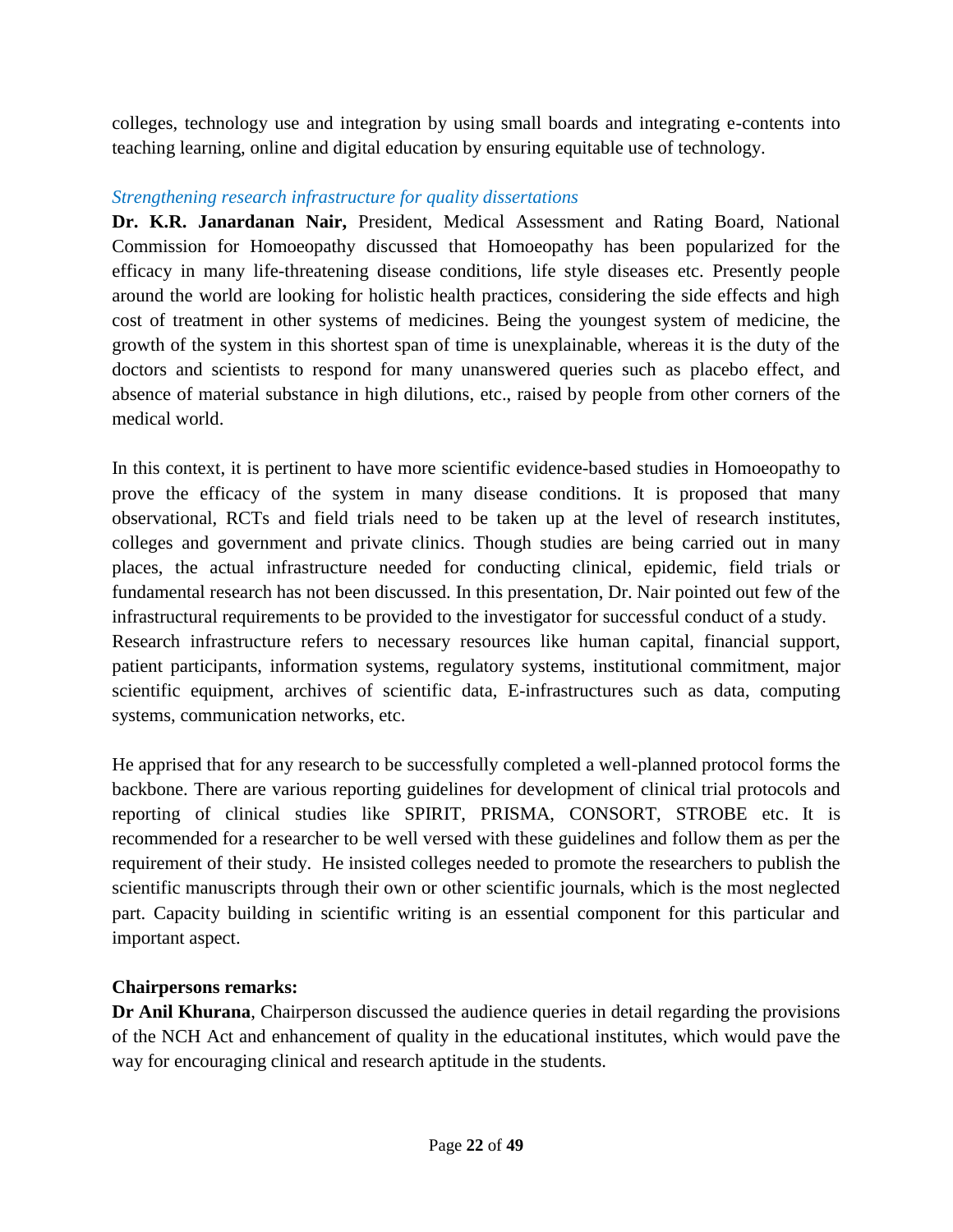**Dr Sangeeta Duggal** apprised the audience about the various activities being undertaken by the Ministry of Ayush and the support being provided by the Ministry to the educational institutes. She highlighted the importance of the efforts to be taken by the colleges and the organizations to upgrade their facilities and bring in qualitative change in their service delivery.

**Dr. M. P. Arya**, Veteran Homoeopath from Pune, Maharashtra felicitated the speakers and appreciated all efforts taken by team of NCH for making this session successful.

- **Moderator**: Dr. Rupali Bhalerao, Consultant, HEB, NCH
- **Rapporteurs:** Dr. Lovely Rajput, Consultant, NCH, Dr. Soni Gupta, Consultant, NCH, Dr. Bithi Roy, Consultant, NCH

# <span id="page-23-0"></span>Session-4: COVID-19: Research Evidences

Date: 9th April 2022 Time: 2:30-04:00 pm Hall: 1

# **Chairpersons**:

- **Dr. Kanjanksha Ghosh** Former Chairman, Ethical Committee, CCRH
- **Dr. Anil Khurana**, Chairperson, NCH.

# Speakers:

| <b>Name</b>      | <b>Designation</b>                      | <b>Topic</b>                                                              |
|------------------|-----------------------------------------|---------------------------------------------------------------------------|
| Dr. Alex joseph  | of<br>Associate Professor, Division     | A cluster randomized clinical trial to                                    |
|                  | Epidemiology, SRM School<br>of          | assess the efficacy of Homoeopathic                                       |
|                  | <b>SRM</b><br>IST,<br>Public<br>Health, | prophylaxis arsenicum album against                                       |
|                  | Kattankulathur, Tamil Nadu              | covid-19 (EPAC) in Tamil Nadu, India                                      |
| Debadatta<br>Dr. | Research<br>officer                     | Effectiveness of Arsenic album 30C in                                     |
| Nayak            | (Homoeopathy)/Scientist-3, Central      | preventing COVID-19: A 02 years                                           |
|                  | Council<br>for<br>Research<br>in        | longitudinal study                                                        |
|                  | Homoeopathy.                            |                                                                           |
| Dr. Jagneshwar   | of<br>Director,<br>Department           | Arsenic<br>album:<br>$\mathbf{A}$<br>prospective                          |
| Dandapat         | Biotechnology; Director, Research       | homoeopathic<br>drug<br>immune<br>as                                      |
|                  | Development; Coordinator,<br>$\&$       | modulator                                                                 |
|                  | Center of Excellence in Integrated      |                                                                           |
|                  | Omics and Computational Biology,        |                                                                           |
|                  | University, Bhubaneswar,<br>Utkal       |                                                                           |
|                  | Odisha                                  |                                                                           |
| Ramesh<br>Dr.    | Research<br>Officer                     | Randomized<br>Controlled<br>Trial<br>to                                   |
| <b>Bawaskar</b>  |                                         | (Homoeopathy)/Scientist-3, Officer   compare efficacy of standard of care |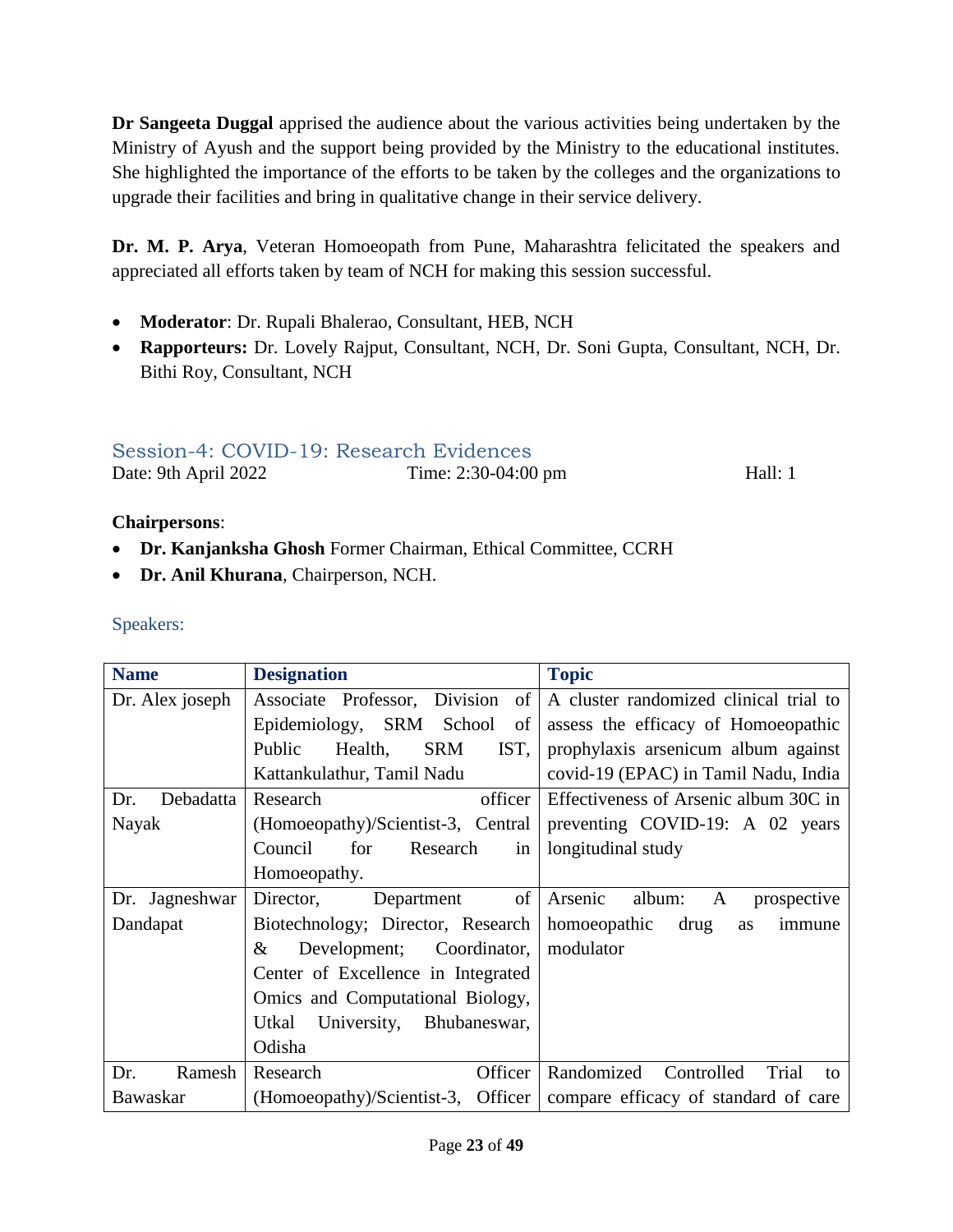|                      | Regional<br>Incharge,<br>Research  | in<br>combination<br>alone<br>and<br>with |
|----------------------|------------------------------------|-------------------------------------------|
| Harleen<br>Dr.       | Institute for Homoeopathy, Mumbai  | homoeopathic treatment of COVID-19        |
| Kaur                 |                                    | in moderate and severe cases              |
|                      | Officer<br>Research                |                                           |
|                      | (Homoeopathy)/Scientist-1, Central |                                           |
|                      | for<br>Council<br>Research<br>in   |                                           |
|                      | Homoeopathy                        |                                           |
| <b>Bhavik</b><br>Dr. | Homoeopathy<br>Consultant,         | A randomized control study<br>for         |
| <b>Ramesh Parekh</b> | Department of Pulmonology, Dr.     | efficacy<br>evaluating<br>the<br>of       |
|                      | ML. Dhawale Memorial Trust's       | individualized<br>homoeopathic            |
|                      | Hospital                           | medicines as an adjuvant therapy in       |
|                      |                                    | mild to moderate cased of COVID-19        |
| Dr. Anupriya         | Officer<br>Research                | Association Between<br>Prophylactic       |
|                      | (Homoeopathy)/Scientist-1, Central | Ayush Interventions<br>Disease<br>and     |
|                      | Council<br>for<br>Research<br>in   | in Covid<br>19<br>Outcome<br>Positive     |
|                      | Homoeopathy                        | Patients: A Retrospective Cohort study    |
|                      |                                    |                                           |
| Subhash<br>Dr.       | Associate Professor, National      | COVID-19<br>studies<br>- Research         |
| Chaudhary            | Institute of Homoeopathy, Kolkata, | conducted by National institute of        |
|                      | Nodal Officer, Ayush Grid          | Homoeopathy: A gist of research           |
|                      |                                    | Evidence                                  |

# Presentations:

# *A cluster randomized clinical trial to assess the efficacy of Homoeopathic prophylaxis arsenicum album against covid-19 (EPAC) in Tamil Nadu, India*

**Dr. Alex Joseph,** Associate Professor, Division of Epidemiology, SRM School of Public Health, SRM IST, Kattankulathur, Tamil Nadu presented the results of a cluster randomized clinical trial. The outcomes of the study reflects that Arsenicum album prevented developing COVID 19 symptoms when compared to placebo. The efficacy of protection by Arsenicum album increased with the use of high potency from 30 to 200 C.

# *Effectiveness of Arsenic album 30C in preventing COVID-19: A 02 years longitudinal study*

**Dr. Debadatta Nayak,** Research officer (Homoeopathy)/Scientist-3, Central Council for Research in Homoeopathy detailed the outcomes of a 2-year longitudinal study. He highlighted that the study was conducted on population of two urban slums, where individuals aged 1 year or above, of either sex fulfilling the other inclusion criteria. The intervention of Arsenic album 30C was given in the geographic clusters in the slum areas identified. The prophylactic distribution was continued regular intervals to the eligible population and observed for 2 years. The outcomes of study reflected that Arsenicum album 30C provided consistent protection against COVID-19 when taken following the advisory issued by the Ministry of Ayush.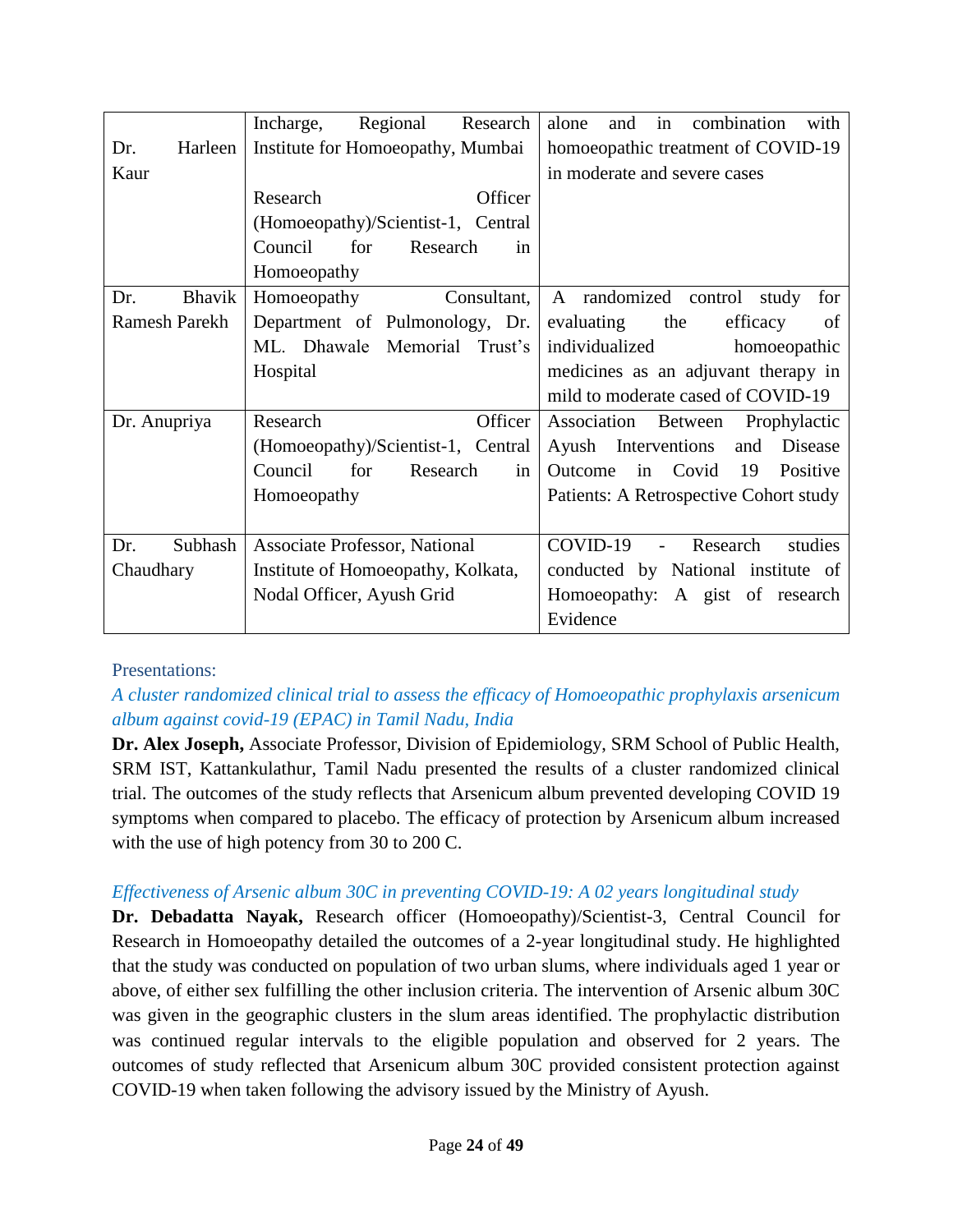#### *Arsenic Album: A prospective homeopathic drug as immune modulator*

**Dr. Jagneshwar Dandapat**, Director, Department of Biotechnology, Utkal University, Bhubaneswar spoke in details of a novel study to validate immunomodulatory potential of Arsenic Album 30C through cell culture-based studies taking RAW 264.7 cell as representative of macrophage. He discussed the preliminary results which indicate formation of nanoparticles in ultra-high-diluted Arsenic Album 30C sample.

# *Randomized Controlled Trial to compare efficacy of standard of care alone and in combination with homoeopathic treatment of COVID-19 in moderate and severe cases*

**Dr. Ramesh Bawaskar,** Research Officer (Homoeopathy)/Scientist-3, Officer In charge, Regional Research Institute for Homoeopathy, Mumbai and **Dr. Harleen Kaur**, Research Officer (Homoeopathy)/Scientist-1, Central Council for Research in Homoeopathy jointly presented the outcomes of the study conducted at the intensive care unit of St. George's Hospital, Mumbai, a government run tertiary care hospital. In this randomized controlled, single-blind, parallel group trial 129 COVID-19 participants were enrolled. They concluded that the study establishes, homoeopathy treatment as an add-on therapy with standard of care for COVID-19 management reduces mortality, and morbidity as witnessed by reduced requirement for oxygen and hospitalization.

# *A randomized control study for evaluating the efficacy of individualized homoeopathic medicines as an adjuvant therapy in mild to moderate cases of COVID-19*

**Dr. Bhavik Ramesh Parekh**, Homoeopathy Consultant, Department of Pulmonology-Dr. ML. Dhawale Memorial Trust's Hospital enlightened the audience about a prospective randomized control trial conducted at Deenanath Mangeshkar Hospital, Erandwane, Pune. 50 confirmed COVID-19 positive patients were randomly selected in Groups A (add-on homoeopathy group) and B (control group). The results indicated that homoeopathic medicine as an adjuvant reduced subjective distress in a statistically significant proportion along with other objective parameters.

# *Association Between Prophylactic Ayush Interventions and Disease Outcome in COVID 19 Positive Patients: A Retrospective Cohort Study*

**Dr. Anupriya**, Research Officer (Homoeopathy)/Scientist-1, Central Council for Research in Homoeopathy presented retrospective analysis of data collected to gather first-hand information about awareness and usage of the proclaimed immunity promoting Ayush interventions and the clinical course/ disease severity in recovered cases of COVID-19. The outcomes of the study showed that recovered COVID-19 patients were mostly aware about the Ayush advisory and used the various preventative interventions. She further highlighted that the study results reflect possible immune boosting role of Ayush interventions against COVID-19 which helped in reducing the progression of the disease.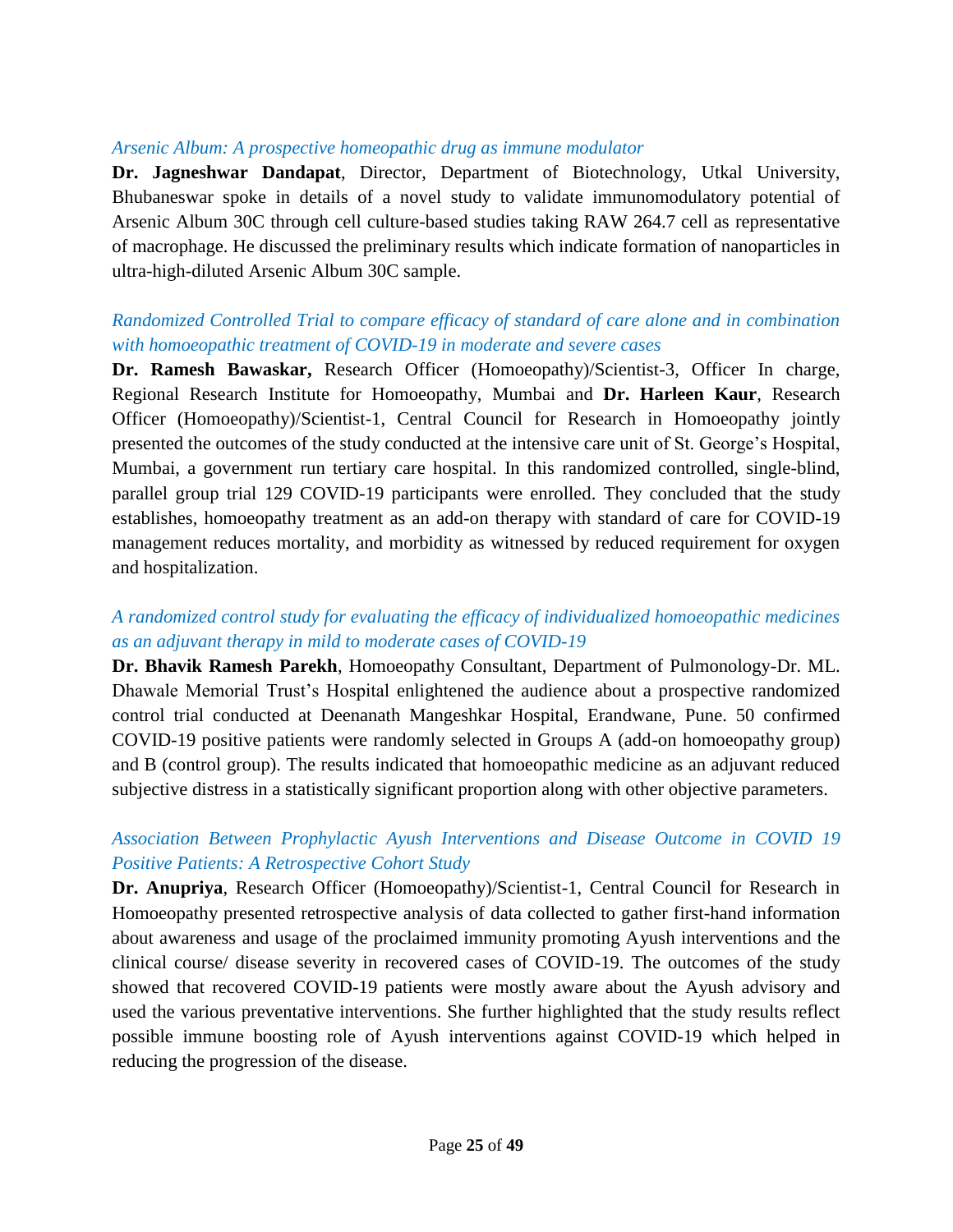#### *COVID-19 Research Studies conducted by NIH: A gist of research evidence*

**Dr. Subhash Chaudhary**, Associate Professor, National Institute of Homoeopathy, Kolkata, presented the activities undertaken by the NIH, Kolkata during the COVID – 19 pandemic. Two surveys conducted at Dharavi, Mumbai and Tirumangalam, Madurai in addition to a retrospective cohort study showed positive outcome of Arsenicum Album 30 C as preventative against COVID-19. He further emphasized that in study tilted "An Open label, Prospective, Single arm, Pilot study in Covid-19 Patients with Homoeopathic Intervention as add-on therapy", outcomes of 54 RT-PCR confirmed Covid patients showed benefits of add-on Homoeopathy. Invitro study titled "Understanding the Mechanistic Pathways of Homoeopathic medicine Cinchona (3C, 6C & 12C) through in-vitro study for their Potential Application as Anti-viral drug to fight against COVID-19" reflects the positive role of Cinchona Mother Tincture as an antiviral against the Corona virus. Lastly, he talked about the study titled "A community-based cluster randomized open level-controlled field trial to evaluate the effectiveness of Homoeopathic Prophylaxis & standard prophylaxis against COVID-19" which is under data analysis.

#### **Chairpersons' remarks**

The session culminated with an enlightening discussion by the chairpersons **Dr. Kanjaksha Ghosh** and **Dr. Anil Khurana** on the importance of building strong evidence base for Homoeopathy by undertaking research using sound research designs, and significant sample size; and publishing them in high impact factor mainstream journals. Dr. Kanjaksha Ghosh recollected how the medicine - Arsenicum-album was unanimously chosen as the genus epidemicus for COVID-19 during the Scientific Advisory Board of CCRH meeting in January 2020 when the available database on the novel disease was very limited; and expressed happiness on finding that the medicine has been validated by numerous research studies. Dr Anil Khurana appreciated the efforts of all researchers who despite all administrative and other challenges during the grave pandemic situation accomplished the undertaken projects. The chairs were also pleased to express that research has been undertaken on various facets of COVID-19 – from mass prophylactic and add-on treatment studies to in-vivo immunomodulatory studies.

- **Moderator**: Dr. Suniti Chugh, RO(H)/S-II
- **Rapporteurs**: Dr Ruchika Bhalla, Research Associate (H) CCRH and Dr Swati pandey SRF(H), CCRH

#### <span id="page-26-0"></span>Session-5: Homoeopathic Education and Practice

Date: 9th April 2022 Time: 2:30-04:00 pm Hall: 2

#### **Chairpersons**:

- **Dr Raj K Manchanda,** Director, AYUSH, Govt. of NCT of Delhi
- **Prof.(Dr) Subhas Singh**, Director, National Institute of Homoeopathy.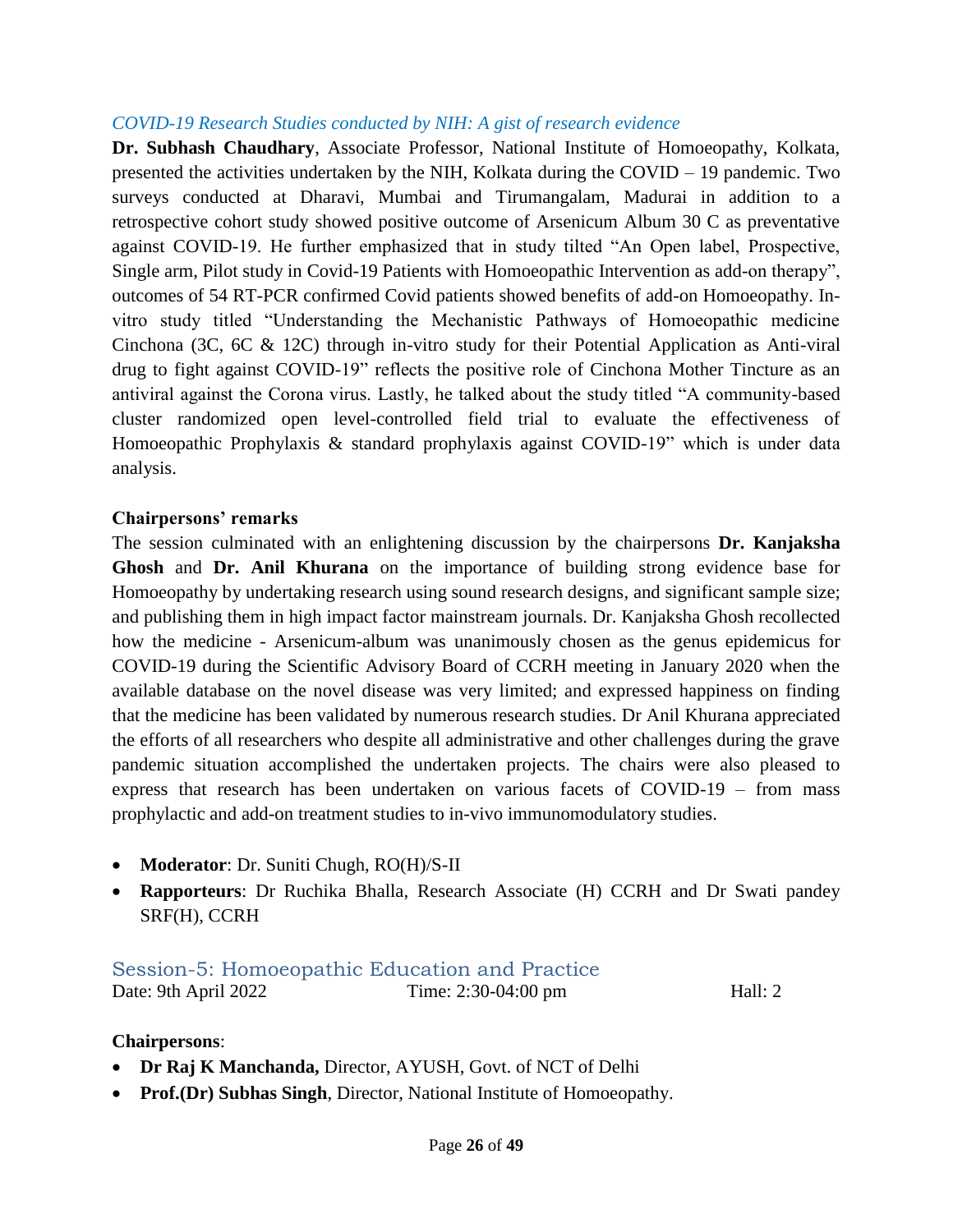#### Speakers:

| <b>Name</b>         | <b>Designation</b>                                     | <b>Topic</b>                 |
|---------------------|--------------------------------------------------------|------------------------------|
| Dr. Swapan Paul     | Assistant Professor, Department of   Pharmacovigilance | 1n                           |
|                     | Homoeopathic Materia Medica   Homoeopathy              |                              |
|                     | National<br>of<br>Institute                            |                              |
|                     | Homoeopathy, Kolkata                                   |                              |
| Dr. N Priyadarshini | Deputy Medical Superintendent,                         | Technology and innovation in |
|                     | National<br>Institute<br>of                            | homoeopathic education       |
|                     | Homoeopathy, Kolkata                                   |                              |

### Presentations:

# *Pharmacovigilance in Homoeopathy*

**Dr. Swapan Paul**, Assistant Professor, Department of Homoeopathic Materia Medica, National Institute of Homoeopathy, Kolkata highlighted that Pharmacovigilance is the science of collecting, monitoring, researching, assessing and evaluating information from healthcare providers and patients on the adverse effects of medications, biological, blood products, vaccines, medical device, traditional and complementary medicines. Pharmacovigilance aims at "minimizing the risk and maximizing the benefits". Ministry of Ayush introduced new Central Sector Scheme near the end of financial year 2017-18, for promoting Pharmacovigilance in Ayurveda, Siddha, Unani and Homoeopathy (ASU&H) drugs with a prime objective of developing the culture of documenting adverse effects and undertaking safety monitoring of drugs and surveillance of misleading advertisements. The scheme intends to facilitate the establishment of Three-tier network of National Pharmacovigilance Centre (NPvCC), Intermediary Pharmacovigilance Centre (IPvCCs) and Peripheral Pharmacovigilance Centre (PPvCC).

*Ayush Oushadhi Gunvatta evam Uttpadan Savardhan Yojana* (AOGUSY) is a central sector scheme for augmenting quality of ASU&H drugs was introduced by the Ministry of Ayush, Govt. of India. The scheme intends to promote and project quality, acceptability and visibility of Ayush products for enhancing people's confidence in their healthcare and for improving trade Ayush system of practice should be under strict vigilance. It helps to improve the system by adopting safe, scientific and up to date information. It is an absolute necessity to ensure public safety and to promote the healthy development of AYUSH systems of medicines. National Institute of Homoeopathy is acting as an Intermediary Pharmacovigilance Center (IPvC) for Homoeopathy. As of now 13 peripheral pharmacovigilance Center (PPvC) all over India are functioning under IPvC, NIH, Kolkata.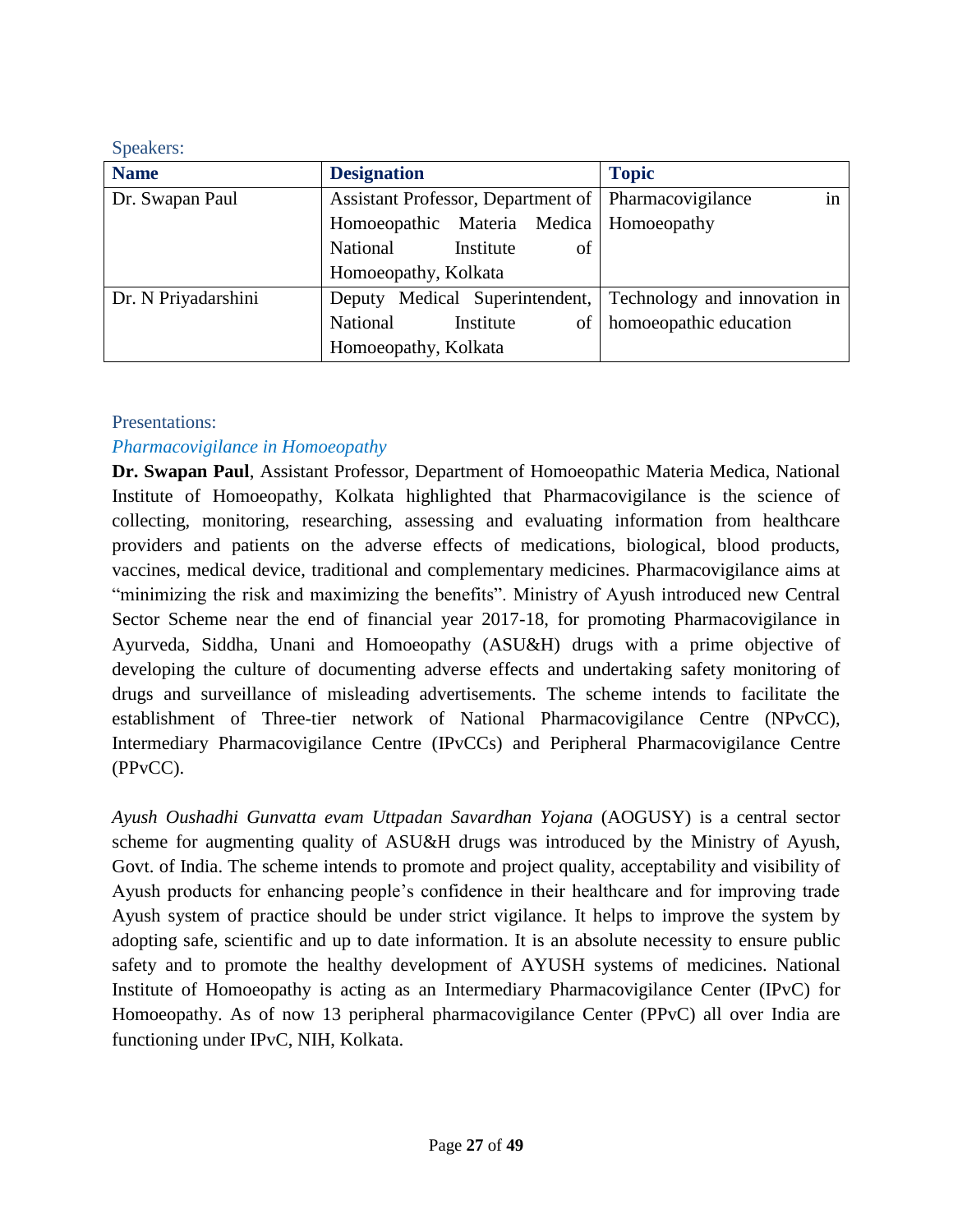#### *Technology and Innovation in Homoeopathic Education*

**Dr. N. Priyadarshini**, Deputy Medical Superintendent, National Institute of Homoeopathy, Kolkata spoke that Homoeopathy is a safe effective and holistic therapy that treats not just the symptoms but the person as a whole. With increasing numbers of people becoming aware of homoeopathy, the demand for quality homoeopathic education is on the rise. Homoeopathic colleges could be equipped to provide world standard curriculums delivered by highly qualified and experienced tutors using the latest delivery techniques. The use of digital technology may help in shaping the professional identity and therapeutic encounters of students. There are various challenges faced for an effective homoeopathic education viz. changing societal expectations, explosion of medical knowledge, need for lifelong learning; rapidly changing technology etc. Relevant technologies can be used in this expanding field including online lectures, interactive technology to replace hands on learning, online examination, telemedicine, virtual reality, computer assisted learning (flipped classrooms), mobile devices (personal digital assistants), Simulation techniques, wearable technology, Digital medical records.

Health information systems such as Ayush Health management and information system and research database like Ayush research portal and digital libraries are a step in this regard.

#### **Chairpersons' remarks**

**Dr. Raj K. Manchanda** concluded the session by summarizing the importance of pharmacovigilance in AYUSH systems of medicine. Since Homoeopathy is a self-regulatory safe system of medicine, he elaborated the need of safe practices and avoidance of medicinal administration errors. He encouraged the role of scientific publications in Pharmacovigilance. He advised the use of technology and innovation in upgrading of colleges and classrooms and suggested how digital technology and simulation could help students learn and understand academics and subjects more efficiently.

Dr Subhas Singh apprised about the role of NIH as the Intermediary Pharmacovigilance Centre in the scheme of the Ministry of Ayush. He further detailed the aspects pertaining to drug action and pharmacovigilance as given by Dr Samuel Hahnemann in the organon of Medicine.

- **Moderator:** Dr Usha Ghelani Uchat, Prof. HOD, Dept of Homoeopathic Materia Medica, NIH
- **Rapporteurs:** Dr Aditi Chadha, Program Asst.(Pharmacovigilance) and Dr Shalini Rao, SRF(H), CCRH

#### <span id="page-28-0"></span>Session 6: Interactive meet with Principals of colleges Date: 9th April 2022 Time: 2:30-04:00pm Hall: 3

#### **Chairpersons**:

 **Dr. MP Arya**, former Member, Scientific Advisory Board, CCRH, former Principal, D.S. Homeopathic Medical College, Pune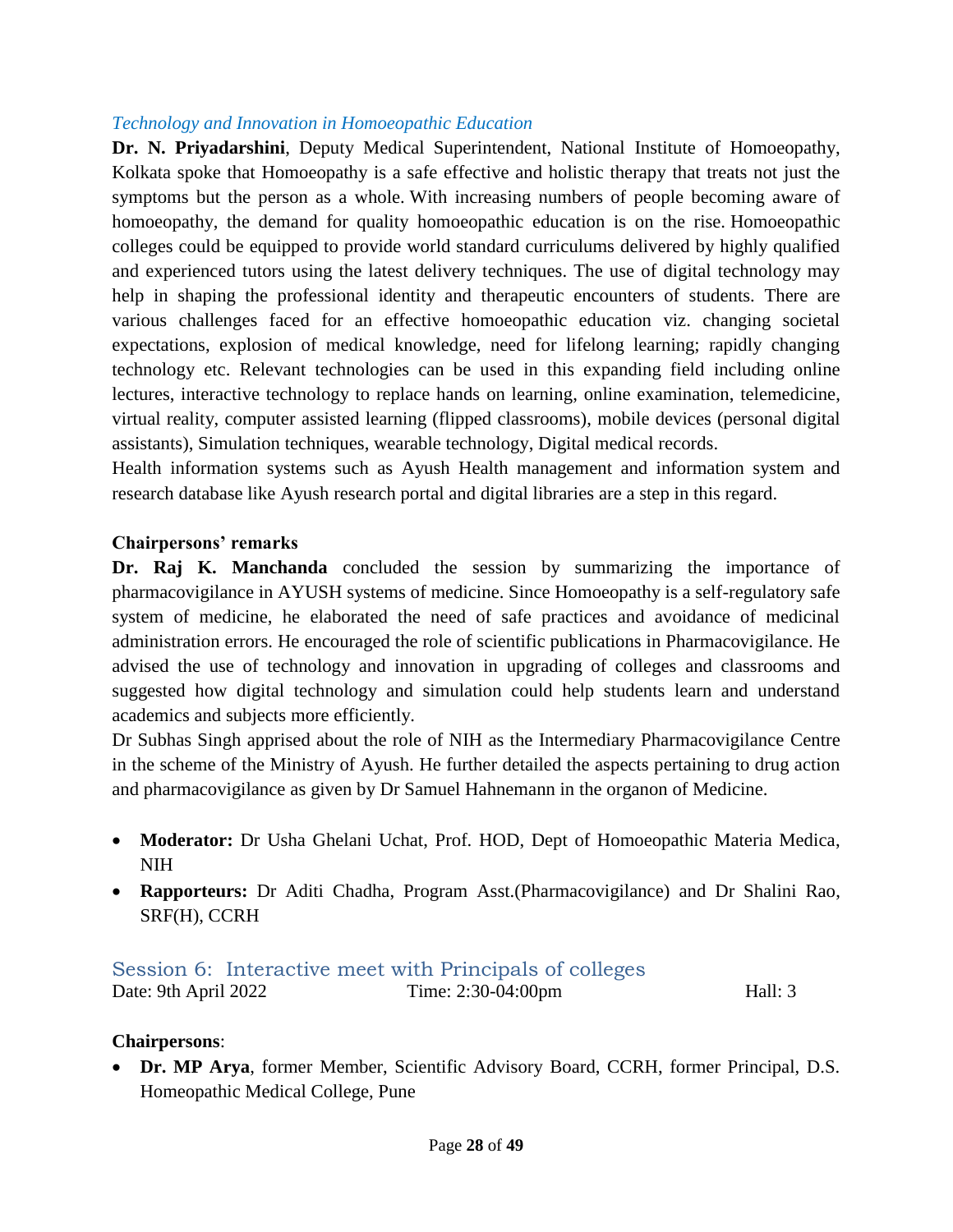# Speakers:

| <b>Name</b>           | <b>Designation</b>                                  | <b>Topic</b>                    |
|-----------------------|-----------------------------------------------------|---------------------------------|
| Dr. Prasanta Rath     | Professor & H.O.D. Community                        | Introducing elective courses    |
|                       | Medicine, Academic In-charge                        | for Homoeopathy                 |
|                       | (Post Graduate) National Institute                  |                                 |
|                       | of Homoeopathy, Kolkata                             |                                 |
| Dr. Ram Krishna Ghosh | Assistant Professor<br>HOD,<br>$\&$                 | Introducing elective<br>courses |
|                       | Department of Surgery, National                     | for Homoeopathy                 |
|                       | Institute of Homoeopathy, Kolkata                   |                                 |
| Dr. Austin Jose T.    | RMO,<br>Medical                                     | Strengthening of                |
|                       | Deputy                                              | IPD and OPD- Overview on        |
|                       | Superintendent I/C,<br>National                     | the Challenges in general with  |
|                       | Institute of Homoeopathy, Kolkata                   | a special Focus on HMIS         |
| Dr. Pralay Sharma     | Medical<br><b>MO</b><br>$(SAG)$ ,                   | Strengthening of                |
|                       | Deputy<br>$\rm I/C$ ,<br>Superintendent<br>National | IPD and OPD- Overview on        |
|                       |                                                     | the Challenges in general with  |
|                       | Institute of Homoeopathy, Kolkata                   | a special Focus on HMIS         |
| Dr. Chitamani Nayak   | Associate Professor, Department                     | Accreditation<br>NABH           |
|                       | Medica, National<br>Materia<br>οf                   | Preparedness of The Hospital,   |
|                       | Institute of Homoeopathy, Kolkata                   | NIH, Kolkata                    |
| Dr Anoop M. Nigwekar  | Prof. & HOD-Repertory, Dr. M.L.                     | Accreditation<br><b>NABH</b>    |
|                       | Dhawale Memorial Homoeopathic                       | Preparedness of The Hospital,   |
|                       | Institue                                            | NIH, Kolkata                    |

#### Presentations:

# *Introducing elective courses for Homoeopathy:*

**Dr Prasanta Rath**, Professor & H.O.D. Community Medicine, Academic In-charge (Post Graduate) National Institute of Homoeopathy, Kolkata introduced the need and necessity for enhancing more organized and structured courses in homoeopathy made available to the students as electives to enhance their capacities and skills.

**Dr. Ram Krishna Ghosh**, Assistant Professor & Head of Department, Department of Surgery, National Institute of Homoeopathy, Kolkata said that Homoeopathy is a system of treatment widely accepted across the world. However, not enough post-graduation (PG) courses in different subjects is available where there is enough scope to expand academics and practice. He discussed about the broad objectives for the courses, which should provide a proper comprehensive understanding of the concerned subjects in relation to Homeopathy and should demonstrate adequate knowledge of the current developments in medical sciences as related to the subject.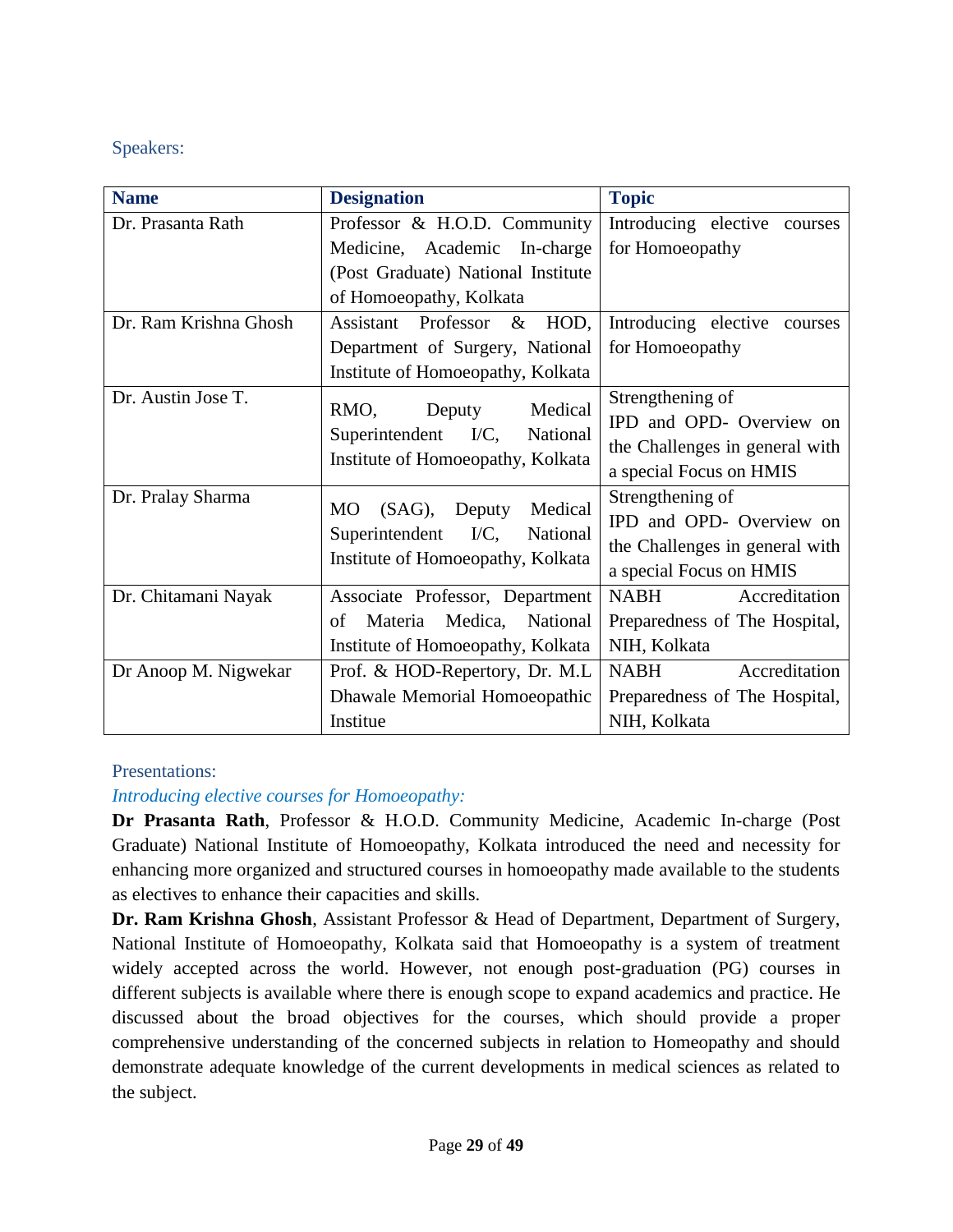He emphasized upon necessity of PG courses to enhance teaching, specialized health care services and evidence-based research. He has proposed PG courses can be developed and undertaken in Anatomy, Physiology, Community Medicine, Pathology, Gynecology & Obstetrics, Sports Medicine, Geriatrics. Further there is a need to develop courses in pharmacy and dispensing in homoeopathy as well as in homoeopathic nursing.

# *Strengthening of IPD and OPD- Overview on the Challenges in general with a special Focus on HMIS*

**Dr. Austin Jose T** RMO, Deputy Medical Superintendent I/C, National Institute of Homoeopathy, Kolkata discussed that Homoeopathy has spread across the country with many homoeopathic dispensaries but very few hospitals with multi OPD's & IPD's facilities. Most of the bedded hospitals are located in homoeopathic colleges to impart clinical teaching. Therefore, it is important to understand the current trends of patient flow, challenges in functioning of hospital to develop standardized hospitals both in quality and quantity.

He deliberated upon the challenges identified in the hospitals whilst implement the hospital information management systems and the various steps undertaken to overcome these challenges. These challenges can be human challenges including shortage of professional healthcare specialist who have knowledge of HMIS and other technology, shortage of health informatics professional, lack of time allowed for training or learning on making use of the HMIS and technical challenges such as network and computers maintenance and upgradations, no standard for data entry, data retrieval, right user manuals, documentation errors, trouble shooting and guidelines by HMIS commercial providers and vendors.

Overcoming these challenges requires specific actionable steps such as training of hospital staff use of innovative technology, accountability, managed care system, effective communication strategies, identification of vulnerable / underperforming/failing areas of the hospital and attention to important departments. All policies and procedures however should be patient centric.

**Dr. Pralay Sharma** MO (SAG), Deputy Medical Superintendent I/C, National Institute of Homoeopathy, Kolkata has explained the variants in enhancing OPD and IPD services such as hospital planning, screening area, supportive services such as pharmacy, CSSD, linen and laundry services, dietary services and mortuary services. He also discussed issues pertaining to financial management, store and maintenance. it is imperative to build upon the capacity of the organizations by developing the art of prioritization of problems, training for knowledge, skill self-efficiency, self-confidence and behavior changes.

# *NABH Accreditation Preparedness of The Hospital, NIH, Kolkata:*

**Dr. Chintamani Nayak**, Associate Professor, Department of Materia Medica, National Institute of Homoeopathy, Kolkata and **Dr. Anoop Nigwekar** Prof. and HOD-Repertory, Dr. M.L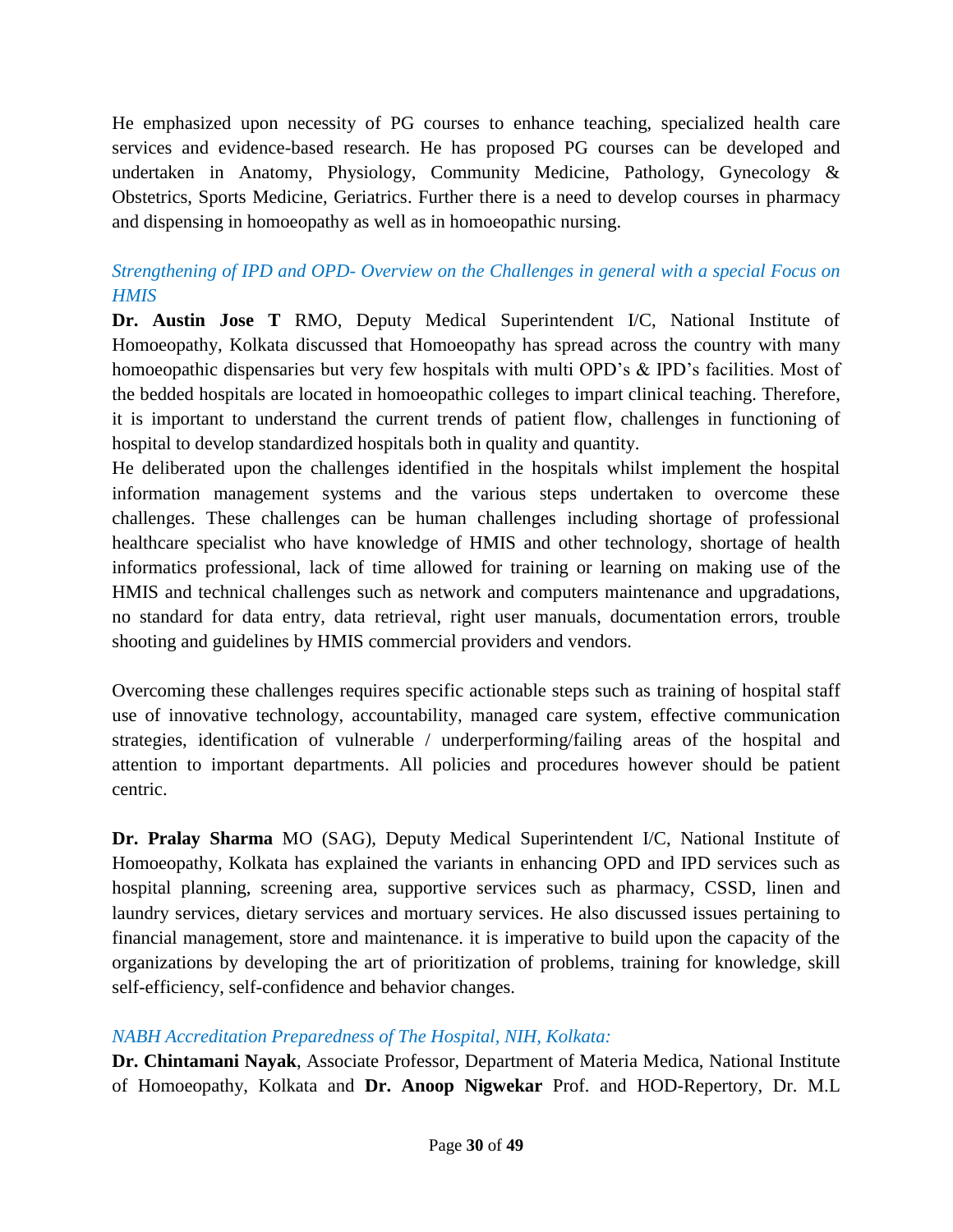Dhawale Memorial Homoeopathic Institute jointly presented the need for NABH and the preparedness of a hospital for NABH accreditation. Indian health care system is currently operating within an environment of rapid social, economical and technical changes that raise concern for the quality of health care system. Accreditation would be the most important approach for improving the quality of care in hospitals. They has described about quality and benefits of accreditation as benefits for patients, high quality of care and patient safety, rights of patients, patients satisfaction, commitment to quality care, community confidence, benchmarking, benefits for hospital staff, staff satisfaction, improvement in overall professional, development, benefits to paying and regulatory bodies, benefits for hospitals and continuous quality improvement(CQI). They also described the various NABH standards and accreditation procedures. A definite plan of action should be made for obtaining accreditation and responsible person should be nominated to co-ordinate all activities. It should be conducted after selfassessment against NABH standards at least 3 months before submission of application and must assure compliance. Pre assessment should be based on preparedness of the hospital for final assessment, commitment to quality goals and consonance to laid down standards. After reviewing the documentation system of the hospital and explain the methodology to be adopted for assessment.

- **Moderator:** Dr Ajoy Choudhary, HOD, Dept of Physiology and Biochemistry
- **Rapporteurs**: Dr. Pooja, Homoeopathic Consultant, NCH and Dr. Gagandeep Kaur Homoeopathic Consultant, NCH

# **10th APRIL, 2022**

# <span id="page-31-0"></span>Session: Tribute to Dr. Samuel Hahnemann

On 10th April, homage was paid to Dr. Samuel Hahnemann, father of scientific art of healing who served the public with his marvelous science of medicine and created the foundation for homoeopathic system of medicine. Hon'ble Member of Parliament, **Dr. Manoj Rajoria** with **Dr. M.P Arya**, Former Member Scientific Advisory Board (SAB), **Dr. A.K. Dwivedi**, Former Member Scientific Advisory Board (SAB), **Dr Anil Khurana**, Chairman, National Commission for Homoeopathy, **Dr. Subhash Kaushik**, Director General, CCRH and **Dr. (Prof.) Subhas Singh**, Director, National Institute of Homoeopathy were present on the dais. The ceremony started with the floral tribute to Dr. Samuel Hahnemann by all the dignitaries present on the dais and by senior practitioners in the hall. At the outset, Dr. M.P Arya addressed the gathering and emphasized upon the concept of psychosomatic and genetic medicine while remembering the contribution of Dr. Hahnemann to medical fraternity. Dr. Manoj Rajoria addressed the gathering highlighting the challenges faced by homoeopathy and all the homoeopathic organizations should take those challenges together as one team. He further stated about the development of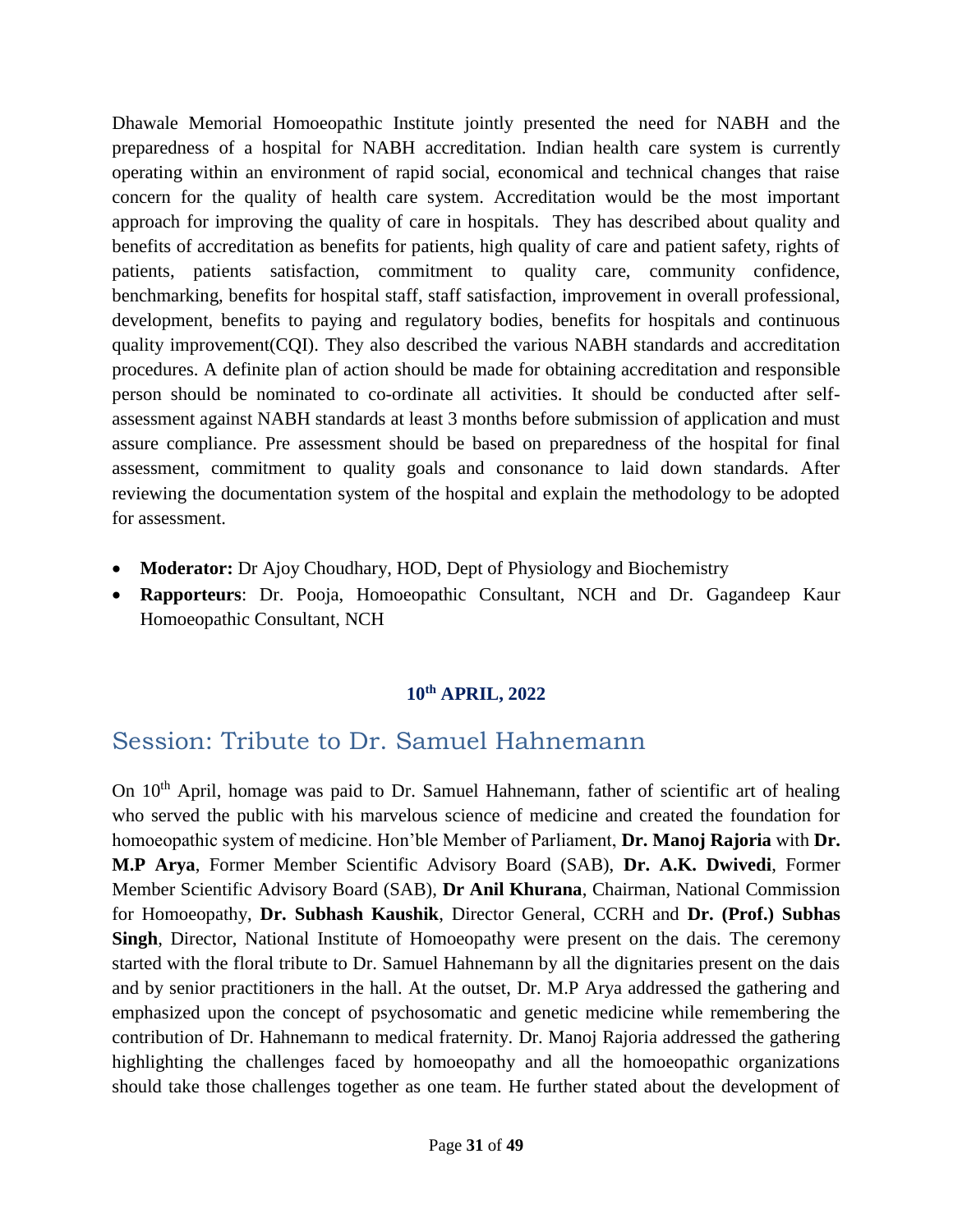Homoeopathic Clinical Case Repository portal which will help to identify the potential of this system. Further, Dr. AK Dwivedi remembering the great life of Dr. Hahnemann, talked about the leadership qualities of Dr. Hahnemann and his ability to adapt to the need of the time whilst keeping a scientific and inquisitive aptitude. To honor the great man, Dr. Subhas Singh paid his homage and highlighted the struggles Dr. Hahnemann faced because of whom our system flourished and focused on the need of the present time without compromising on the principles of Homoeopathy. Dr. Subhash Kaushik commemorated Dr. Hahnemann as a person who was ahead of his time and encouraged the gathering to contribute towards this system of medicine and to take up the responsibility of creating awareness for the development of this science. Dr. Anil Khurana paid tribute to Dr. Hahnemann and recalled him as a progressive thinker, the one who experimented throughout his life and deliberated upon the need of the present time considering the changing medical scenarios. He emphasized on the need to work upon many unexplored areas and research to develop strengths of Homoeopathy. He suggested that the educational institutes adopt the medical educational technologies in colleges.

During the session, Dr. Manoj Rajoria also awarded our 10 post graduate students who were selected under the scheme "Quality MD Dissertations in Homoeopathy" 2021.

Mr David Tredinnick, Dr. Gustavo Cataldi, Dr Aaron To, Dr. Lex Rutten, Dr. Robbert van Haselen, had sent special video messages for the occasion wishing the fraternity and expressed their gratitude towards Dr Hahnemann on his birth anniversary.

Message from Dr Eswara Das, former Director National institute of Homoeopathy and former Deputy Advisor Homoeopathy, Department of Ayush, Ministry of Health and Family Welfare was displayed. Photographs highlighting the life of Dr Hahnemann, collected from various eresources were displayed in the backdrop.

The session was telecast live from the You Tube® and Facebook Live® channels of the Ministry of AYUSH.

- **Moderator**: Dr Deepti Singh RO(H)/ S- 1, CCRH, Delhi
- **Rapporteurs**: Dr. Deepika Kumari SRF(H), CCRH and Dr. Sarita Gola SRF(H), CCRH

# <span id="page-32-0"></span>Session 7: Role of Homoeopathy in lifestyle diseases

Date: 10th April 2022 Time: 11:00-01:00pm Hall: 1

# **Chairpersons**:

- **Dr Sangeeta A Duggal**, Adviser (Homoeopathy), Ministry of Ayush
- **Dr Hari Singh**, Former Research Officer, Central Council for Research in Homoeopathy.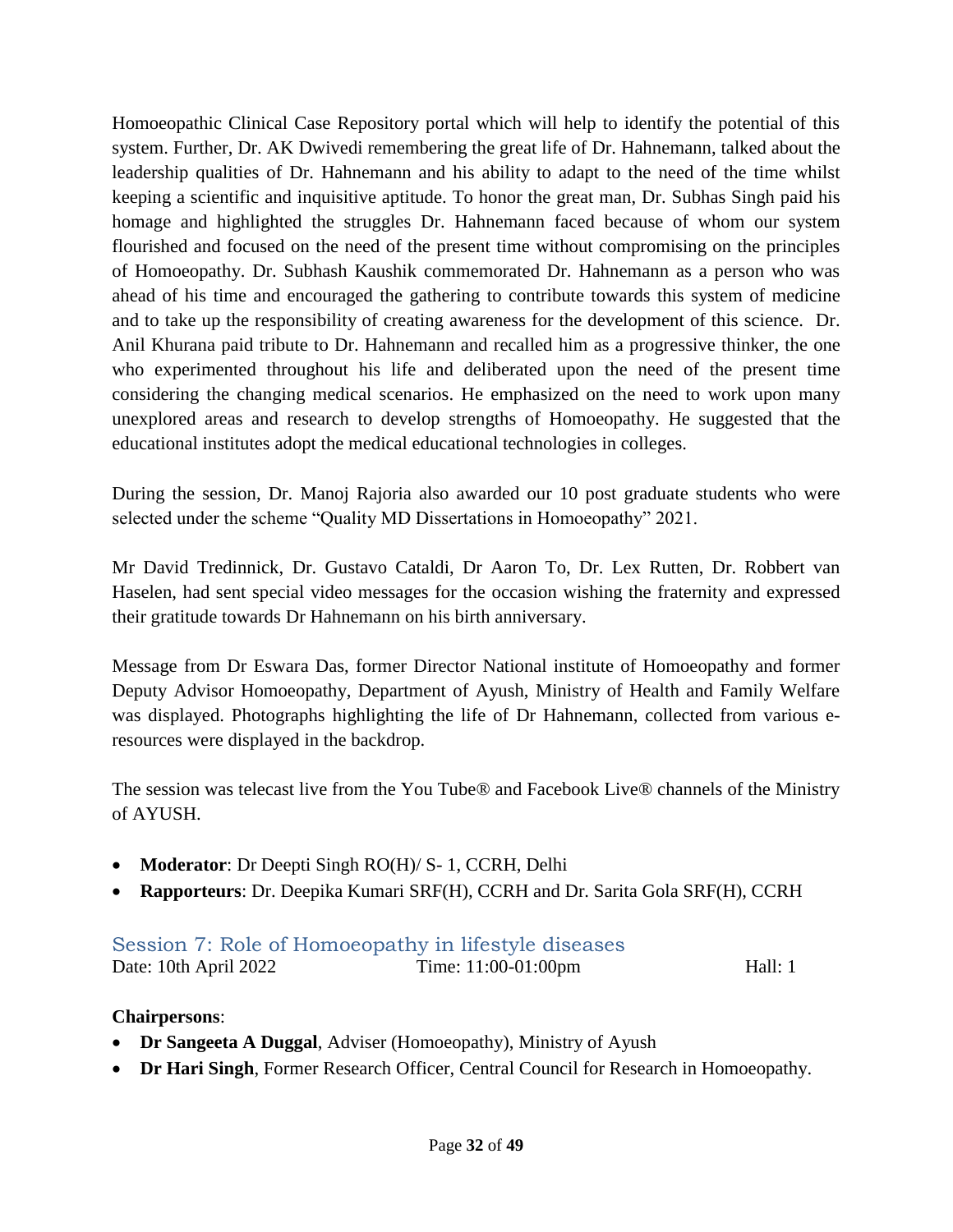# Speakers:

| <b>Name</b>                  | <b>Designation</b>                | <b>Topic</b>                      |
|------------------------------|-----------------------------------|-----------------------------------|
| Dr. Michael Teut,            | Homoeopathic Family Physician,    | The<br>elderly<br>patient:        |
| Germany                      | Berlin, Germany                   | Combining lifestyle medicine      |
|                              |                                   | and homoeopathy (Online)          |
| Dr. P. Hima Bindu            | Research Officer (Homoeopathy)/   | Individualized Homoeopathic       |
|                              | Scientist-3, Regional<br>Research | Intervention<br>in<br>the         |
|                              | Institute (H), Hyderabad          | management of Diabetic Foot       |
|                              |                                   | Ulcer with<br>add-on<br>an<br>of  |
|                              |                                   | Calendula mother tincture vs      |
|                              |                                   | saline<br>normal<br>for<br>ulcer  |
|                              |                                   | dressing:<br>A Randomized         |
|                              |                                   | <b>Controlled Pilot Study</b>     |
| Dr. GaurisankarSah           | Professor of Molecular Medicine   | Homeo-genomic<br>approach         |
|                              | Bose Institute, Kolkata           | towards<br>precision<br>onco-     |
|                              |                                   | therapy of Silicia (Online)       |
| Dr. Suraia Parveen           | Research Officer (Homoeopathy)/   | A multi-centric single blind      |
|                              | Scientist-3, Dr. Anjali Chatterji | randomized<br>placebo-            |
|                              | Regional Research Institute for   | controlled trial to evaluate the  |
|                              | Homoeopathy (H) Kolkata           | efficacy of individualized        |
|                              |                                   | homeopathic intervention in       |
|                              |                                   | breast fibroadenoma               |
| Ravi<br>Chandra<br>G.<br>Dr. | Research Officer (Homoeopathy)/   | of<br>individualized<br>Effects   |
| Reddy                        | Homoeopathic<br>Scientist-4,      | homoeopathic intervention in      |
|                              | Clinical Research Unit, Tirupati  | Stage I essential hypertension:   |
|                              |                                   | A single-blind, randomized,       |
|                              |                                   | placebo-controlled trial          |
| Kalaiselvi<br>Dr.            | Professor, Department of Medical  | Evaluation of hypolipidemic       |
| Periandavan                  | Biochemistry<br>University<br>of  | activity of homoeopathic drug     |
|                              | Madras                            | Allium sativum on different       |
|                              |                                   | grades<br>of dyslipidaemia in     |
|                              |                                   | Wistar<br>albino<br>models<br>rat |
|                              |                                   | (Online)                          |
| Dr. Varanasi Roja            | Officer<br>Research               | Clinical<br>Research<br>in        |
|                              | (Homoeopathy)/Scientist-3,        | Homoeopathy: challenges and       |
|                              | Central Council for Research in   | way forward                       |
|                              | Homoeopathy                       |                                   |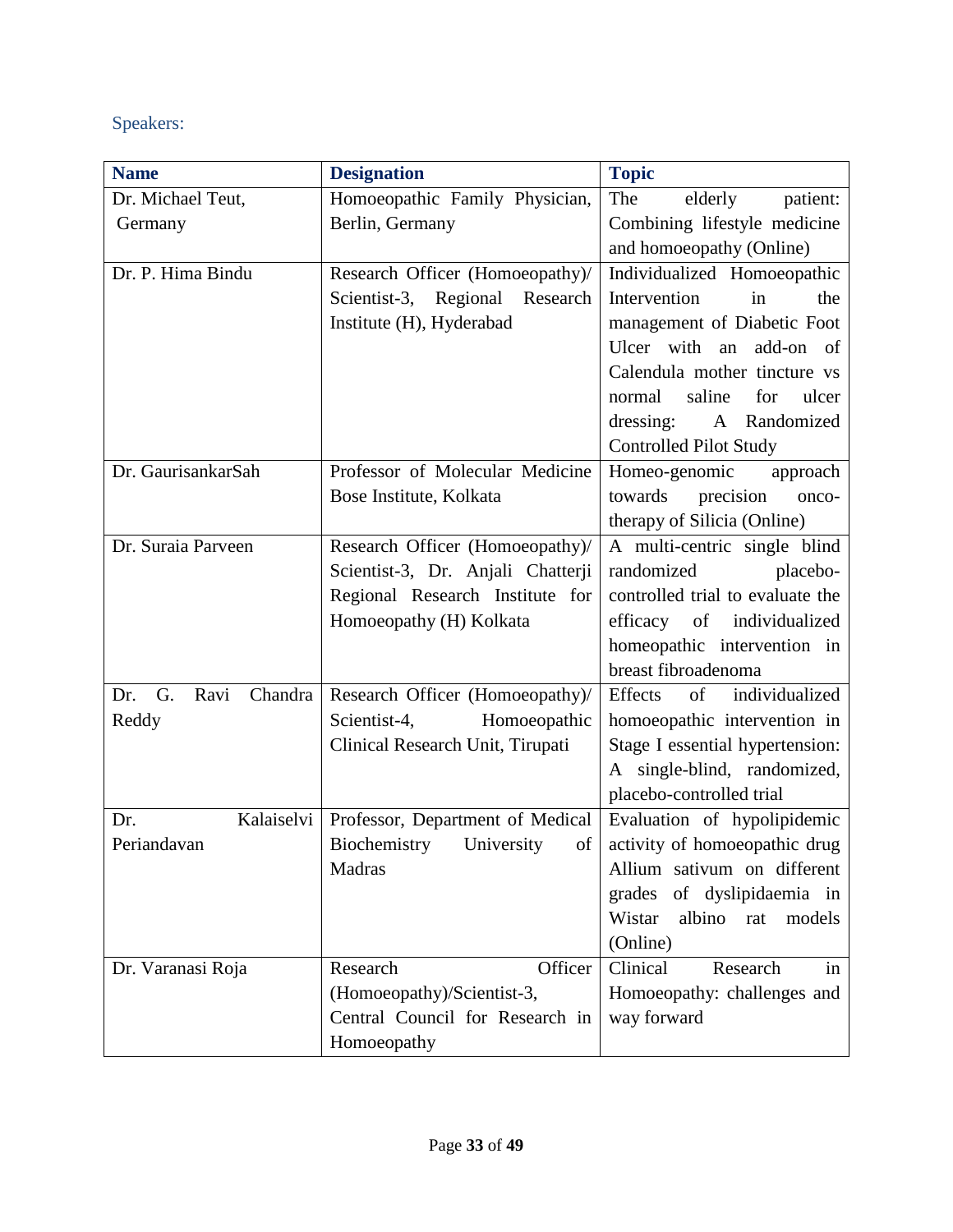#### *The elderly patient: Combining lifestyle medicine and homoeopathy:*

**Dr Michael Teut**, Homoeopathic Physician and Researcher, Charite University Medical Centre, Berlin, Germany addressed through a pre-recorded video. He highlighted that the aging of societies represents one of the greatest challenges of medicine in modern times. Complementary medicine therapy methods (CAM) could find a meaningful application here for the elderly in prevention, therapy, and rehabilitation. The use of CAM by elderly is high worldwide, with majority of elderly favouring a combination of conventional medicine with CAM. Lifestyle measures such as plant-based diet, exercise, sports, and mental training can be combined with low-risk interventions such as homoeopathy to achieve the best possible outcomes and reduce the use of side-effect-laden drugs. The research evidence presented gives a lead to the effectiveness of homoeopathy and lifestyle medicines in reducing the intake of conventional medicines for the treatment of lifestyle diseases.

# *Individualized Homoeopathic Intervention in the management of Diabetic Foot Ulcer with an add-on of calendula mother tincture vs normal saline for ulcer dressing: A Randomized Controlled Pilot Study:*

**Dr. P Hima Bindu**, Scientist III, Central Council for Research in Homoeopathy at Regional Research Institute (H), Hyderabad presented a study undertaken to evaluate if Calendula Q has added benefit over individualized homeopathic intervention (IHI) in management of diabetic foot ulcers (DFU). The primary objective was to achieve complete epithelialization within 20 weeks and the secondary objective was to assess the changes in quality of life using DFU Scale-short form (DFU-SF) questionnaire. 277 cases were screened, and 60 cases were enrolled and randomized to Group I: IHI + Calendula Q dressing  $(n=30)$  and Group II: IHI + normal saline (NS) dressing (n = 30), along with standard conventional medication for glycaemic control. Arsenicum album (n= 14, 23.3%), Lycopodium (n= 8, 13.3%), Silicea (n= 7, 11.7%), Sulphur  $(n= 6, 10\%)$ , Phosphorus  $(n= 5, 10\%)$  and Sepia  $(n=5, 10\%)$  were found to be effective medicines. IHI, along with wound hygiene and conventional diabetic management, proved to be effective, irrespective of whether Calendula Q or normal saline was used for wound hygiene, thus leading to early, complete epithelialization of Wagner's first and second stages of DFUs.

#### *Homeo-genomic approach towards precision onco-therapy of Silicea*

**Dr. Gaurisankar Sah**, NASI Platinum Jubilee Professor of Molecular Medicine, Bose Institute, Kolkata was present online. He discussed research evidence favouring homoeopathy in mice melanoma model. Homoeopathic drug Silicea regresses the tumour by altering the gene signatures related to autophagy. It was also observed that oncogenomic profile of tumour outgrowth in host plays the role of a crucial protagonist in deciding the final outcome of the drug. Knowledge gathered from the findings may aid formulating homeopathic remedies for targeted therapy of cancer and will open new horizon for further in-depth research to build-up customized drugs that are matched to an individual cancer's unique genetic profile. He further stressed upon that homeo-genomic approach, therefore, has the potential of developing effective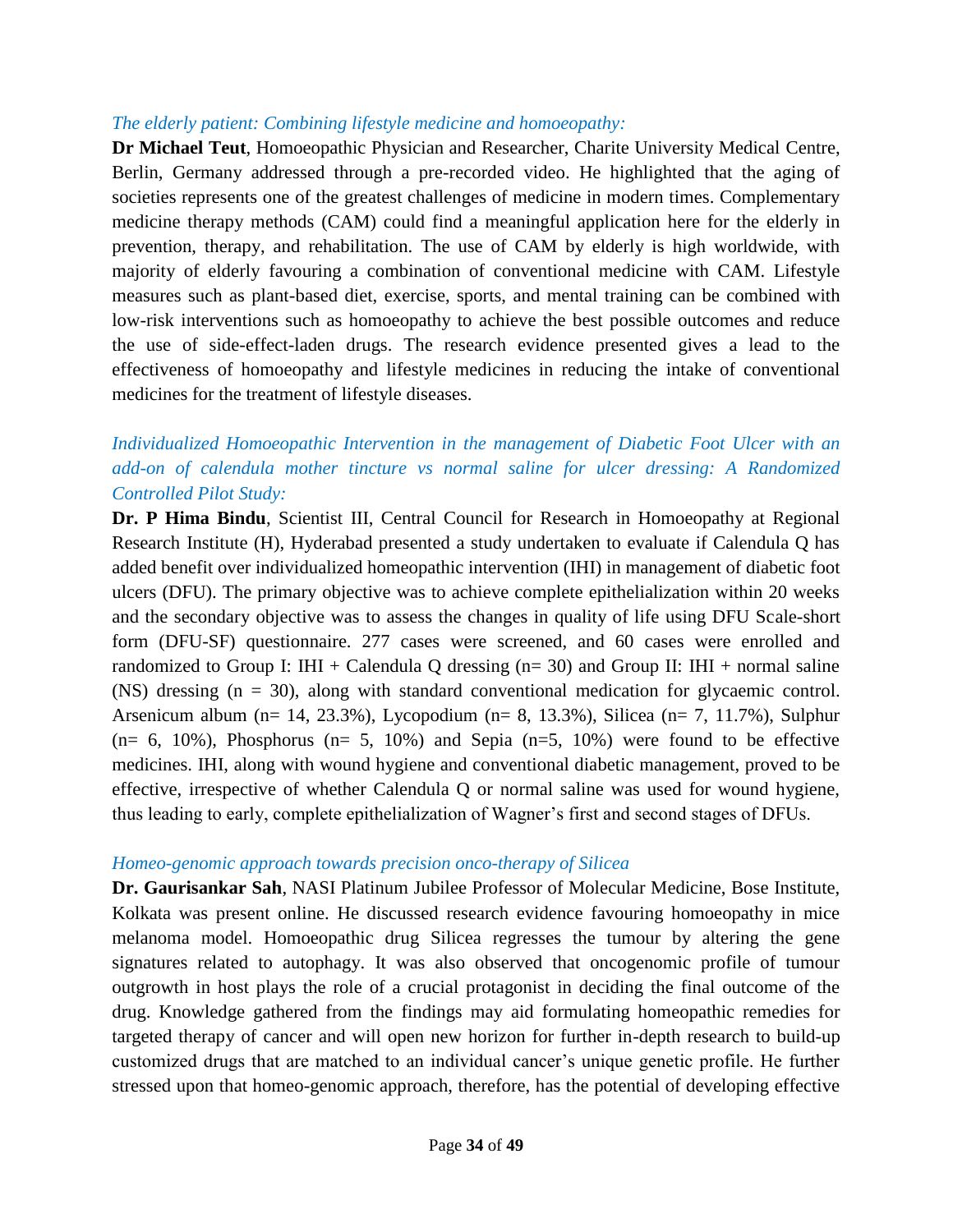precision therapy of cancer. Afterwards, questions were welcomed from the audience which were answered satisfactorily by the discussant. It was further clarified that in the experiment, the distribution of medicines was decided after grouping subjects based on their disease, their genes, etc. He also suggested to incorporate genomic approach into the existing literature on homoeopathic Materia Medica to make it a completely personalized medicine.

# *A multi-centric single blind randomised placebo-controlled trial to evaluate the efficacy of individualised homeopathic intervention in Breast Fibroadenoma*

**Dr. Suraia Parveen**, Research Officer (Homoeopathy)/Scientist-3 at Dr. Anjali Chatter ji Regional Research Institute for Homoeopathy (H), Kolkata presented research outcomes from females from age of 18 to 35 years with confirmed diagnosis of breast fibroadenoma between 1 cm and 5 cm (measured by ultrasonography). Participants were randomized to either the homeopathic intervention or identical placebo (P) ( $n = 85$ ). Complete resolution occurred in 2 participants in intervention group and in none in placebo group. Significant difference between the intervention and placebo groups was noted at 6 months as per intention to treat (ITT) analysis. In cases with multiple fibroadenomas, between groups (intervention and placebo) analysis indicated a significant difference at 3rd month and 6th month. Overall assessment of cases analysed per protocol, indicated a significant improvement  $(p=0.008)$  in intervention group. The frequently prescribed medicines were Pulsatilla, Silicea, Phosphorus, Sepia and Calcarea carbonica. Individualized homeopathy is effective in reduction of area of fibroadenoma. Future studies should focus on long term follow up for resolution and recurrence, if any, and use of LM potency for frequent repetition for better outcome.

# *Effects of individualized homoeopathic intervention in Stage I essential hypertension: A singleblind, randomized, placebo-controlled trial*

**Dr. G. Ravi Chandra Reddy**, Scientist – IV, Clinical Research Unit (Homoeopathy), Tirupati presented outcomes of the research study. Out of 2127 patients screened, 217 patients who fitted the inclusion criteria were randomized to receive either homoeopathic Q potencies (or LM potencies) plus lifestyle modification (LSM) =116 or placebo + LSM = 101. LSM included physical activity and diet as part of the treatment regimen. Analysis was by intention to treat. Sulphur (n = 24), Natrum muriaticum (n = 21), Lycopodium (n = 16), Nux vomica (n = 12) and Phosphorus ( $n = 10$ ) were the most useful medicines. Individualized homoeopathy in LM potency along with LSM was found effective over placebo along with LSM in the patients suffering from Stage I HTN.

# *Evaluation of hypolipidemic activity of homoeopathic drug Allium sativum on different grades of dyslipidemia in Wistar albino rat models*

**Dr. Kalaiselvi Periandavan**, Professor, Department of Medical Biochemistry, University of Madras made an online presentation. She discussed the potential of the homoeopathic drug, Allium sativum for therapeutic purposes in correcting dyslipidemia associated with the present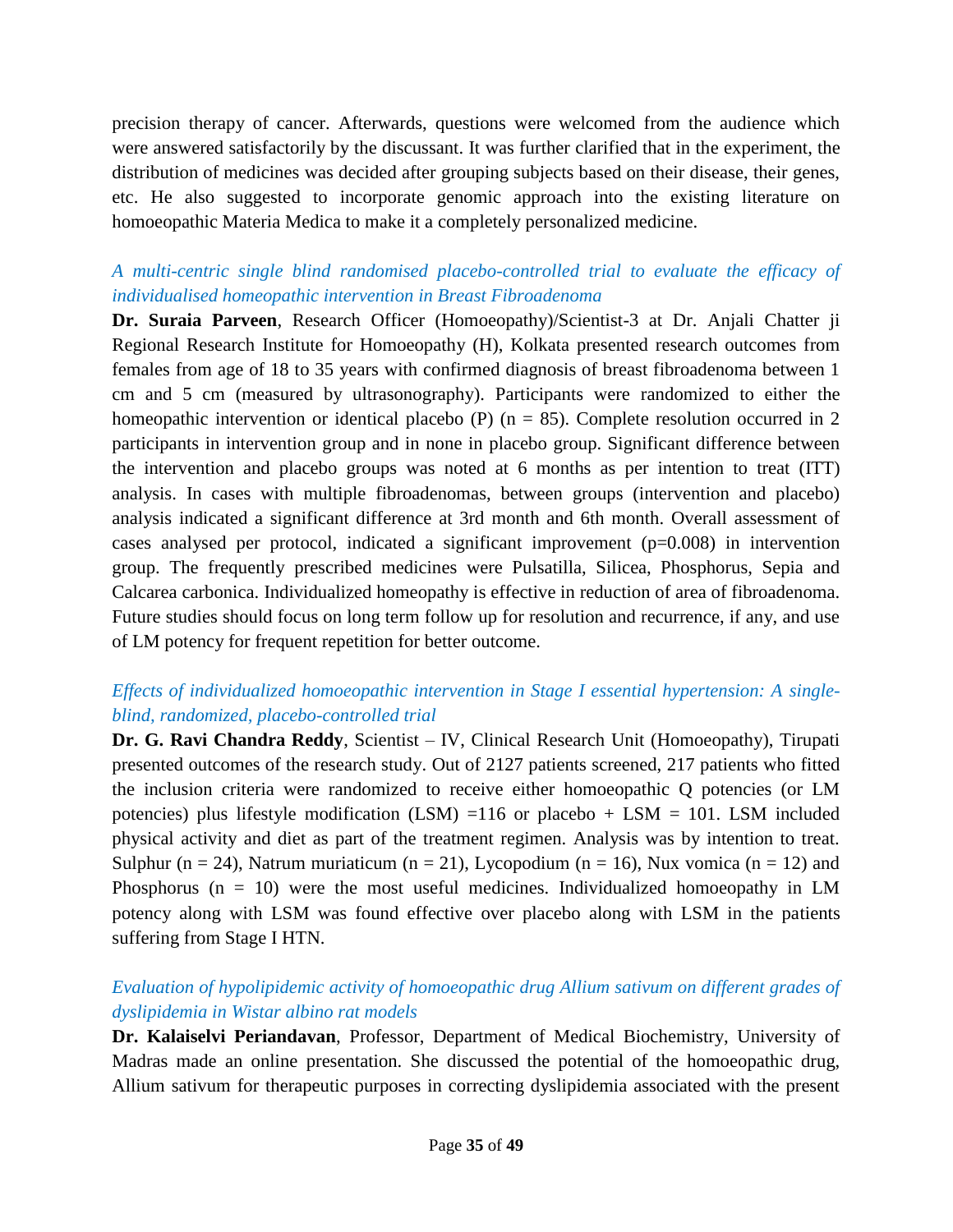lifestyle. Young Wistar male albino rats were studied. Some served as control, animals in Type 1 diabetic group received a single dose of streptozotocin (STZ) (65mg/kg body weight (Kg.b.wt), animals in the High cholesterol diet (HCD) group were fed with HCD, animals in the Type 2 diabetic group were fed with a high-fat diet for 60 days and received a single dose of STZ (35mg/Kg b.wt). Following 60th day, T1DM-T, HCD-T, and T2DM-T groups were treated with the homoeopathic preparation of Allium sativum. Study portrayed efficacy of Allium sativum in decreasing the levels of serum marker enzymes, lipids, hepatic cytokines, and expression of inflammatory proteins in the experimental animals. Additionally, Allium sativum minimizes the pathological alterations in the liver and aorta. A. sativum 6C is able to control the serum lipid levels and inflammatory events as compared to mother tincture and 30C potency.

# *Clinical Research in Homoeopathy: challenges and way forward*

**Dr. Varanasi Roja**, Research Officer(H)/Scientist-3, Central Council for Research in Homoeopathy, Headquarters outlining the major roadblocks to clinical research in homoeopathy and how to overcome them. She highlighted that homoeopathy is a time-tested holistic therapy technique that offers patients relief while minimizing adverse effects. However, there are numerous obstacles in the way of proving its existence. Clinical research in Homoeopathy attempts to develop scientific evidence for a variety of clinical illnesses and to establish homoeopathic intervention effects in order to either prove or improve their effectiveness. We don't have enough evidence to tell if a treatment is both beneficial and safe until well-designed studies are conducted to answer these questions. The fact that Homoeopathy treatment is extremely customized complicates clinical trials. Also, because of the heterogeneity of the studies, systematic reviews and meta-analyses find it difficult to draw fair conclusions. She further discussed ways to overcome the existing challenges.

#### **Chairpersons' remarks:**

The session was concluded with an enlightening discussion by the **Dr Sangeeta A Duggal** and **Dr Hari Singh** appreciating all the discussants for presenting their research evidence relevant to the lifestyle diseases and highlighted that the scientific evidence is the need of the hour to promote Homoeopathy in the world, and that such research results may help in treatment of the patients. Dr. Hari Singh concluded with the remarks "A Physician's highest purpose of life is to cure the sick". The session ended with a vote of thanks from the moderator along with the session rapporteurs.

- **Moderator**: Dr Shaji Kumar, RO(H)/ S- III, CCRH, Delhi
- **Rapporteurs**: Dr. Khushboo Garg SRF(H), CCRH and Dr. Jyotika Bhatti SRF(H), CCRH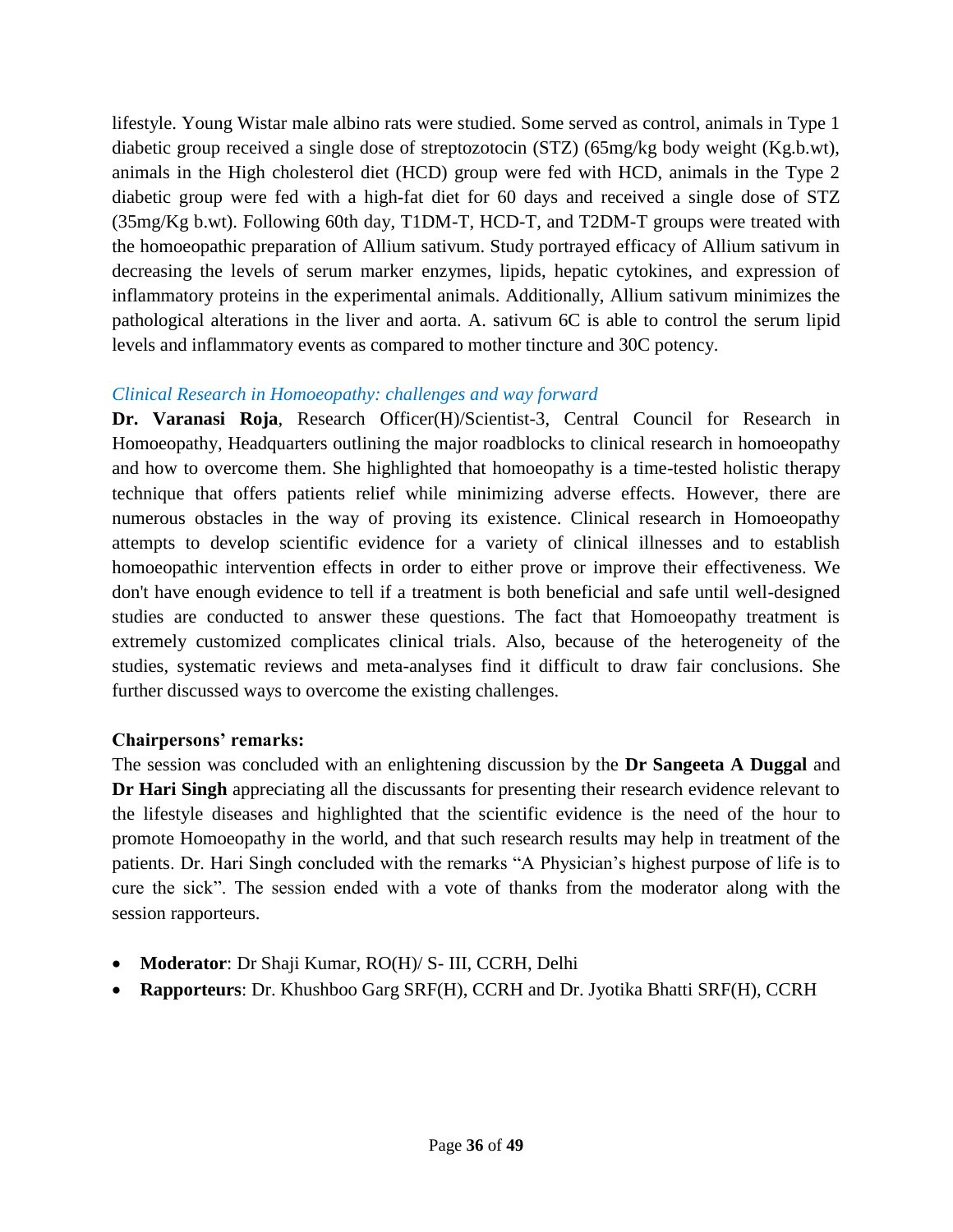# <span id="page-37-0"></span>Session 8: Evidence-Based Case Reports

Date: 10th April 2022 Time: 11:00-01:00pm Hall: 2

### **Chairperson**:

 **Dr. M.P. Arya,** Former Member, SAB, CCRH, former Principal, D.S. Homeopathic Medical College, Pune

# Speakers:

| <b>Name</b>                  | <b>Designation</b>                | <b>Topic</b>                  |
|------------------------------|-----------------------------------|-------------------------------|
| Dr. Akshaya Prusty           | Officer<br>Research               | A co-morbid condition of      |
|                              | (Homoeopathy)/Scientist-3,        | warts and vitiligo treated    |
|                              | Regional Research Institute for   | individualized<br>with        |
|                              | Homoeopathy, Puri, Odisha         | homeopathy: an evidence-      |
|                              |                                   | based case report             |
| Dr. K Moorthy                | Officer<br>Research               | Usefulness<br>of              |
|                              | (Homoeopathy)/Scientist-2,        | individualised                |
|                              | National<br>Homoeopathy           | homoeopathic medicine in      |
|                              | Research Institute in Mental      | manic episode - a case        |
|                              | Health, Kottayam                  | report                        |
| Dr. Nidhi Mahajan            | Officer<br>In-charge;<br>Research | A case report of Prurigo      |
|                              | Officer                           | Nodular is responsive to      |
|                              | (Homoeopathy)/Scientist-1, CRI    | Homoeopathy                   |
|                              | (H), Jaipur, Rajasthan            |                               |
| Dr. Bhuvaneswari Rajachandra | Research<br>Officer               | Individualized                |
| Sekar                        | (Homoeopathy)/Scientist-2,        | homeopathic medicine in       |
|                              | National<br>Homoeopathy           | the treatment of infertility: |
|                              | Research Institute in Mental      | a case series                 |
|                              | Health, Kottayam                  |                               |
| Dr. Sivakumar K.             | Officer<br>In-charge;<br>Research | Alopecia areata cured with    |
|                              | Officer                           | individualized                |
|                              | (Homoeopathy)/Scientist-1,        | Homoeopathy medicine –        |
|                              | Clinical Research<br>Unit<br>for  | evidence-based<br>an          |
|                              | Homoeopathy,<br>Dimapur,          | Homoeopathy case report       |
|                              | Nagaland                          |                               |
| Dr. Abhijit Dutta            | Homoeopathic Medical Officer,     | Homoeopathic<br>treatment     |
|                              | Department of Health & Family     | of large endometrial polyp:   |
|                              | welfare (Govt. of West Bengal     | a case report                 |
| Dr. Baidurjya Bhattacharjee  | Research<br>Officer               | Homoeopathic<br>medicine      |
|                              | (Homoeopathy)/Scientist-1,        | Teucrium marum varum in       |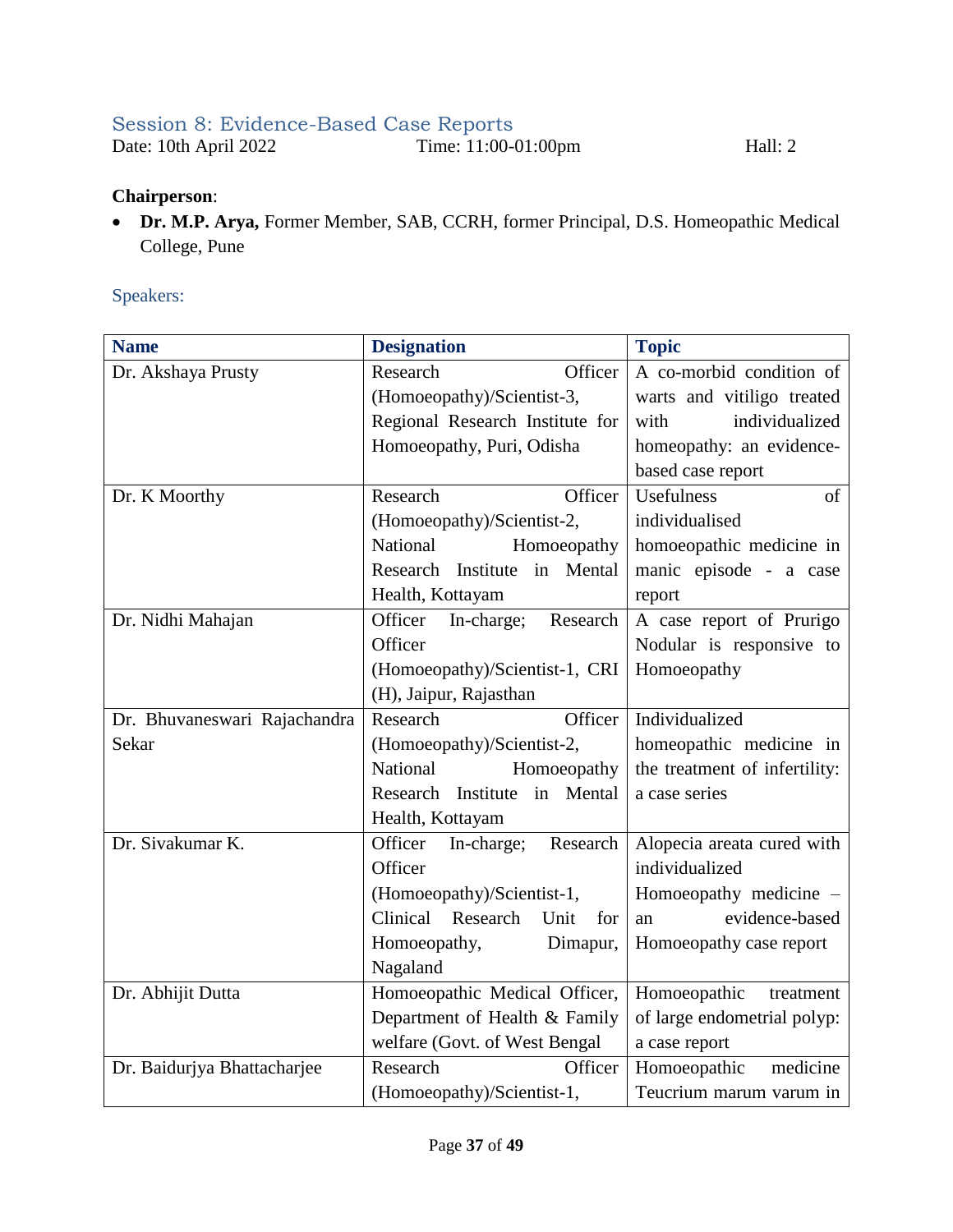|                     | Clinical<br>Research<br>for<br>Unit | treatment of nasal polyps     |
|---------------------|-------------------------------------|-------------------------------|
|                     | Homoeopathy, Silliguri              | associated with<br>chronic    |
|                     |                                     | rhinosinusitis: a case report |
| Dr. Nishant Daryani | Chief Physician, Homoeopathic       | Hashimoto's<br>thyroiditis    |
|                     | Migraine Clinic, Jaipur             | with<br>migraine:<br>an       |
|                     |                                     | evidence-based case report    |
| Dr. Dastagiri P.    | Research<br>Officer                 | Individualized                |
|                     | (Homoeopathy)/Scientist-1,          | homoeopathic                  |
|                     | National<br>Homoeopathy             | of<br>management              |
|                     | Research Institute in Mental        | erythrodermic psoriasis- an   |
|                     | Health, Kottayam                    | evidence-based case report    |
| Dr. Chetna Lamba    | Officer<br>Research                 | Evaluation of the modified    |
|                     | (Homoeopathy)/Scientist-3,          | Naranjo<br>Criteria<br>for    |
|                     | Central Council for Research in     | Assessing<br>Causal           |
|                     | Homoeopathy                         | Attribution<br>of<br>Clinical |
|                     |                                     | Outcome to Homoeopathic       |
|                     |                                     | Intervention as presented     |
|                     |                                     | in case reports               |

#### Presentations:

# *A Co-morbid Condition of Warts and Vitiligo Treated with Individualized Homeopathy: An Evidence-Based Case Report:*

**Dr. Akshaya Prusty,** Research Officer (H)/Scientist-3, Puri presented a from the dermatological sphere saying that whilst warts and vitiligo are both common skin diseases, their comorbidity is rare. He presented a clinical case of warts with vitiligo to illustrate the utility of individualized homeopathic treatment. Homeopathic medicine Sepia officinalis was prescribed, based on individualization. During follow-up, changes were documented by photographs. The noninvasive methods ORIDL (Outcome Related to Impact on Daily Living), VASI (Vitiligo Area and Scoring Index), and VETF (Vitiligo European Task Force) were used to assess treatment progress. Possible causal attribution of outcome with treatment was evaluated using the Modified Naranjo Criteria for Homeopathy (MONARCH). There was a marked improvement of vitiligo, along with the disappearance of warts, as evidenced photographically. VASI and VETF scores were significantly reduced. Main complaints, as well as overall well-being, improved on the ORIDL scale. The MONARCH score suggested that the clinical improvement was attributable to the homeopathic intervention. The study suggests a significant role for individualized homeopathic treatment in the co-morbidity of warts and vitiligo.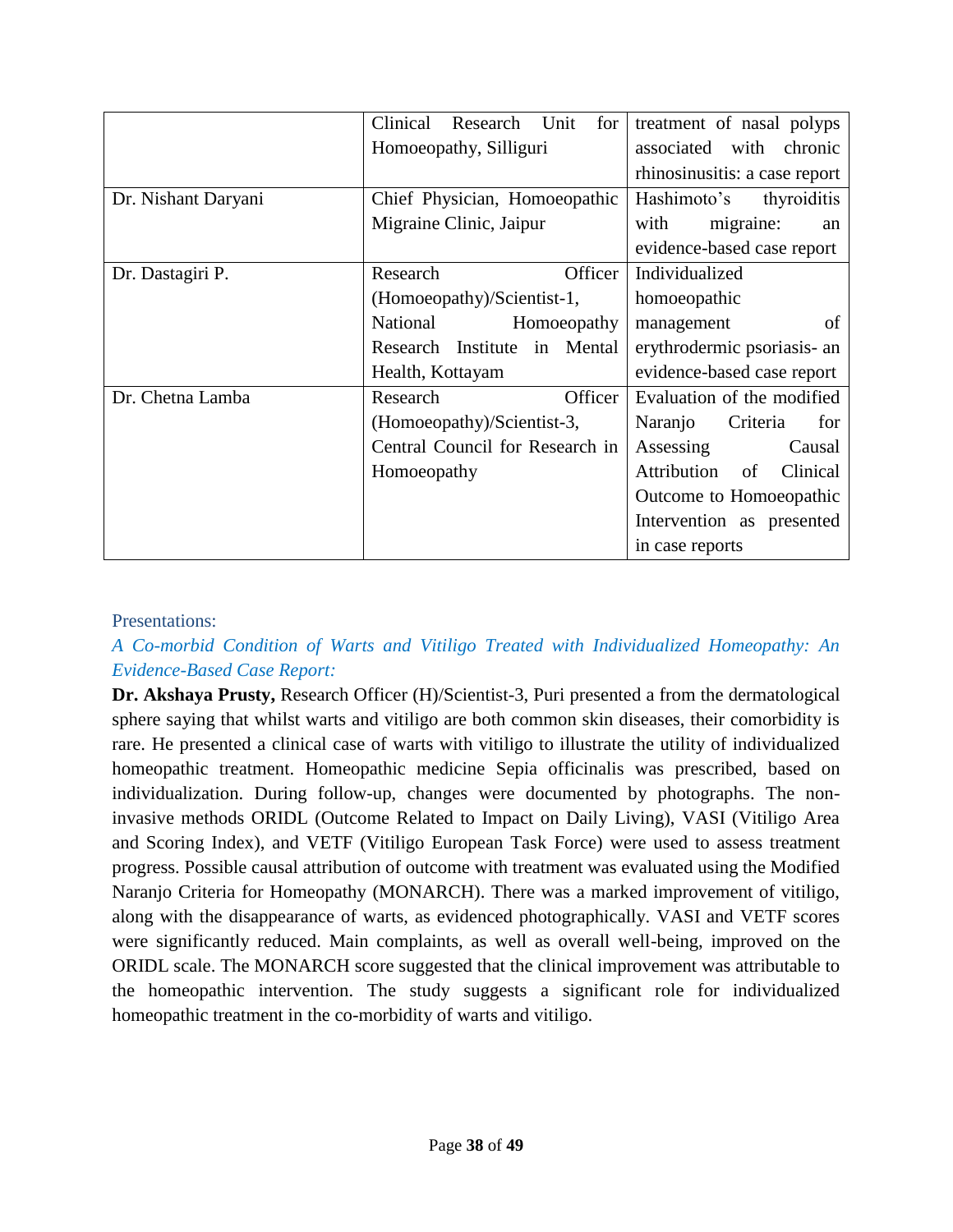#### *Usefulness of individualised homoeopathic medicine in Manic episode - A case report*

**Dr. K Moorthy, Research Officer (H) / Scientist-2, National Homoeopathy Research Institute in** Mental Health (NHRIMH), Kerala, presented a case on psychiatric domain saying that mania is a form of mood disorder initially, characterized by elevated mood, insomnia, increased libido and grandiosity. More severe forms develop elation and grandiose delusions. A patient reported in the Outpatient Department with symptoms of increased delusions for 3 weeks. The consultant psychiatrist diagnosed it as a case of bipolar affective disorder, current episode manic with psychotic features. Young mania rating scale (YMRS) scored 38 at the time of admission. Lachesis mutus 200 was prescribed initially and later Lycopodium clavatum 200 was prescribed, as the symptom picture changed. Overall improvement was noticed clinically and in YMRS after treatment. In this case, individualized homoeopathic treatment has shown a positive role for the remission of manic episode with psychotic features without the support adjunctive therapy or conventional medication in the current episode.

#### *A case report of prurigo nodularis responsive to Homoeopathy*

**Dr Nidhi Mahajan,** Research Officer (H)/ Scientist I, CRI (H), Jaipur, presented the case on dermatological sphere saying that Prurigo nodularis (PN) is a chronic, benign neurodermatitis. The exact cause is unknown. In majority, cases of PN do not have a complete resolution of the nodules even with treatment. Here, a diagnosed case of PN of an 18-year-old female with a history of 1 year old eczematous lesion is presented. On the basis of the totality of symptoms, homoeopathic medicine Natrium muriaticum was prescribed and gradually the patient showed stable improvement in the domain of signs and symptoms and reached remission by the end of 4 months. There was no recurrence over the next 1 year. This case report evidently suggests that Homoeopathy can serve as a possible treatment option for the management of PN cases.

#### *Individualised Homeopathic Medicine in the Treatment of Infertility: A Case Series*

**Dr. Bhuvaneswari Rajachandra Sekar,** Research officer (H)/S-2 at National Homoeopathy Research Institute in Mental Health, Kottayam, presented the case on infertility. There are 80 to 168 million people worldwide who are suffering from infertility, resulting in feelings of failure, embarrassment or personal disappointments, which in turn lead to strained relationships with the spouse, family, and social circle. Details of seven couples suffering from infertility, who conceived after undergoing treatment at the National Homoeopathy Research Institute in Mental Health, Kottayam, were presented. Significant improvement within a short period of treatment and the combined co-operative response from both partners were the key considerations for selection of these seven cases from 12 successfully treated cases out of 20 couples in total. In all these cases, subsequent to detailed case taking, individualized homeopathic medicines were prescribed after repertorization based on confirmation with the authorized textbooks of Materia Medica. All couples were followed up on a monthly basis, and outcome measures of positive pregnancy (i.e., urine pregnancy test and ultrasonography of the pelvis) were evaluated. All seven couples successfully conceived. Two of the couples within 2 months, whereas three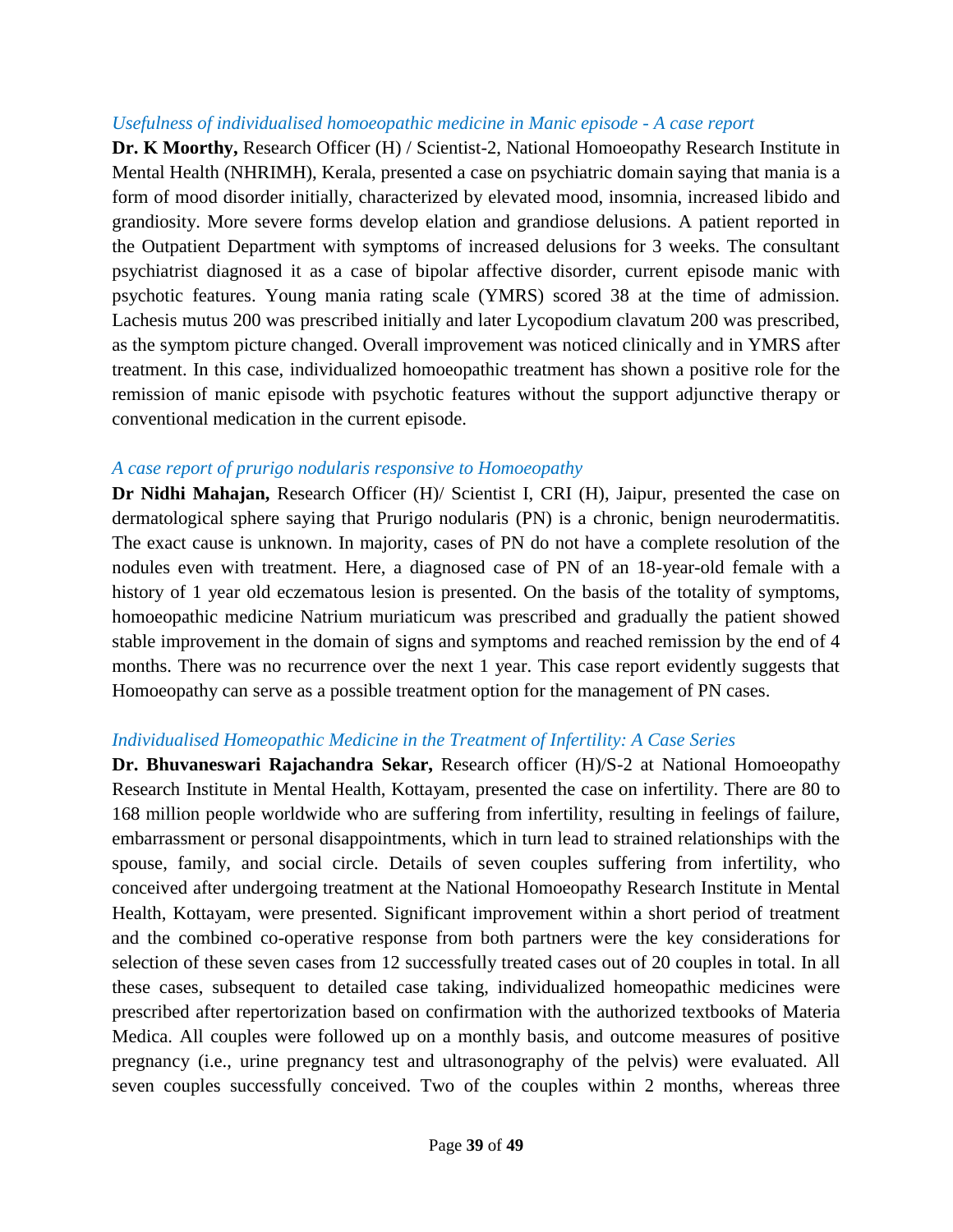responded within the third month of treatment. One of the couples conceived in the fourth month and the seventh couple took 8 months to have a successful pregnancy.

# *Alopecia Areata cured with Individualized Homoeopathy Medicine – An Evidence-based Homoeopathy Case Report*

**Dr. Sivakumar K.,** Research Officer (H)/Scientist-1, Clinical Research Unit for Homoeopathy, Dimapur, Nagaland presented an alopecia areata which is an autoimmune disease affecting genetically susceptible people characterized by loss of hair in sharply defined areas of skin. A 15-year-old boy presented with clinically diagnosed Alopecia areata condition at OPD, Govt Homoeopathic Dispensary, Panjal, Kerala. The patient was treated with individualized homeopathic medicine for 1 year. There was a complete cure of Alopecia areata without any side effects and recurrence of lesions. This case report supports the positive role of homoeopathy in treating alopecia areata.

#### *Homoeopathic Treatment of Large Endometrial Polyp: A Case Report*

**Dr. Abhijit Dutta,** Medical Officer (Homeopathy), Dept. of Health & Family Welfare, Govt. of West Bengal, presented the case of endometrial polyp. A 27-year-old woman presented with severe menstrual and intermenstrual bleeding along with severe pain abdomen during menstruation. After relevant investigation, it was diagnosed as a case of large endometrial polyp. Based on presenting symptoms, the patient was treated with succession of remedies. After a considerable period of treatment, complete disappearance of the polyp was found. Rationale of this case report is to show better prognosis of a case of uterine polyp with homoeopathic intervention.

# *Homoeopathic medicine teucrium marum varum in treatment of nasal polyps associated with chronic rhinosinusitis: a case report*

**Dr. Baidurjya Bhattacharjee,** Research officer (H), scientist-1, Clinical Research Unit for Homoeopathy, Siliguri presented two cases of nasal polyps. No suitable therapy has been identified except surgical intervention, which is also associated with a high chance of recurrence. The Essential Synthesis repertory mentions Teucrium as a single remedy under the rubric NOSE – Polypi – Posterior. The prescription of Teucrium marum varum was made specifically based on the location of the polyps. SNOT 22 score, ORIDL scale and MONARCH criteria have been adopted as outcome assessment criteria for the submitted cases. In the first case, there was a significantly high intensity of the disease as suggested in SNOT 22 (54) score. The condition improved within 70 days of treatment. In the second case, non-individualized specific application of the remedy was performed in a similar manner as in the first case. The polyp was also located in the posterior part of the nasal cavity. The severity of the disease was quite high as per the SNOT 22 score (84). Following the prescription of Teucrium, there was not much of a relief observed by the patient. The medicine was repeated in different potencies without any benefit. A decision for change of remedy was taken and following prescription of an individualized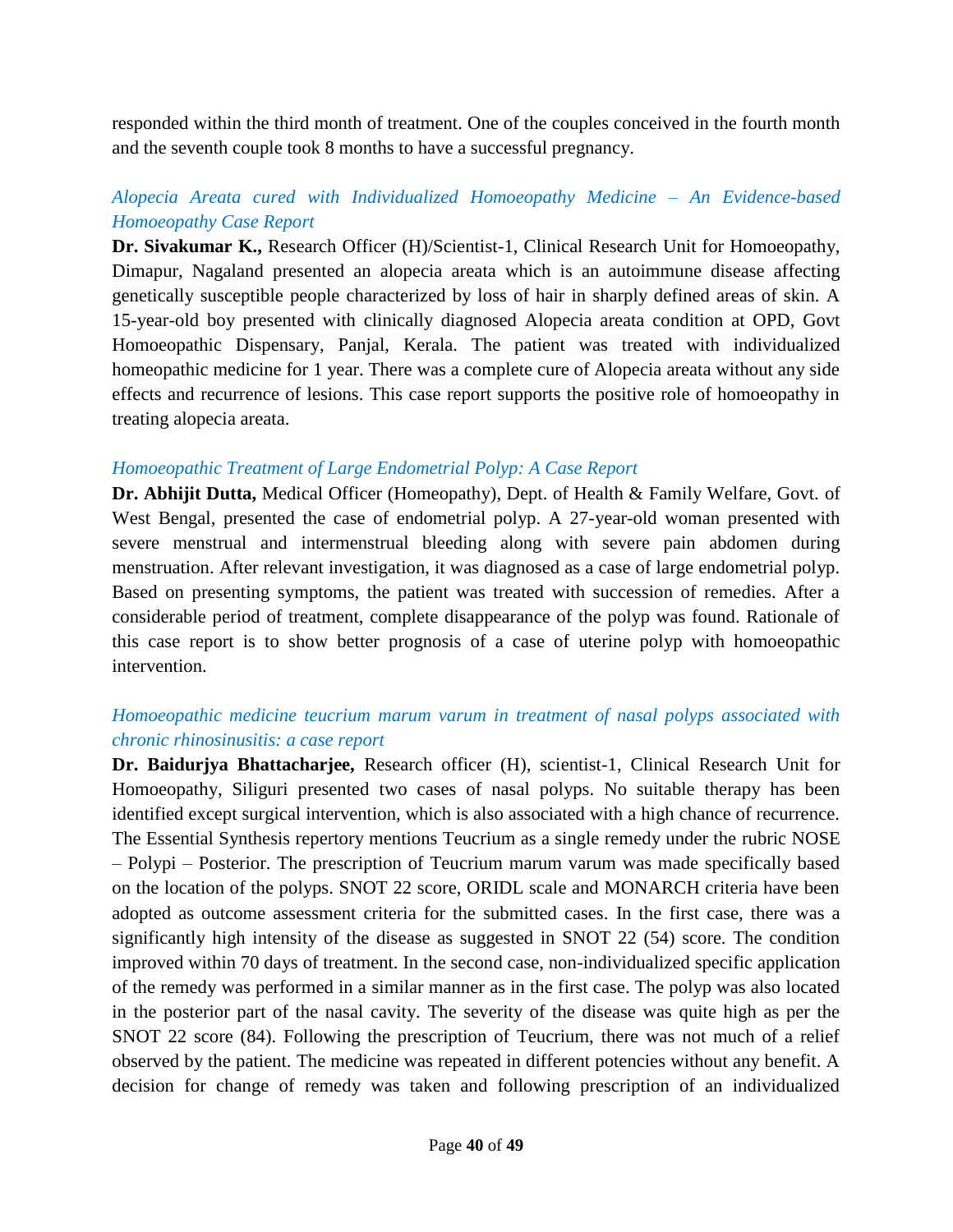homoeopathic remedy, relief was obtained. Non-individualized homoeopathy has a limited scope of application in practice, but such a method of prescription may be helpful in public health application, especially when expected to be delivered by less-trained paramedical staff.

#### *Hashimoto's Thyroiditis with Migraine: An evidence-based case report:*

**Dr Nishant Daryani,** Chief Physician, Homoeopathic Migraine Clinic, Jaipur**,** presented a case of a 37 years old female patient diagnosed as a case of hashimoto`s thyroiditis and migraine. She approached to Homoeopathy after getting disappointed with 3 years of conventional treatment and had stopped all her conventional drugs. At the time of first consultation, TSH level was 12.27 μIU/mL and Anti-TPO level was> 1300 IU/mL (level >60 considered positive for hashimoto's thyroiditis). Midas score was 10 reflecting grade-II disability. In past 3 months she had headaches every 15 days wherein, pain intensity score varied between 3-8. Thyroid profile & Anti-TPO tests were done initially and also during the course of treatment to assess thyroid function levels. MIDAS or migraine disability assessment scale was used to evaluate impact of migraine on patient's life. Wong-baker faces rating scale was used to assess pain intensity. Initially, scales were used to collect information about migraine attacks in last 3 months, give baseline scoring; and then repeated at every 3-month interval to assess treatment response. The case was of one-sided variety, in different layers, in which at the beginning, common symptoms of the disease were masking the constitutional symptoms of the patient. The medicines were prescribed on the bases of individualization following homoeopathic principles. From nearly, 14 months of homoeopathic treatment, the patient became completely asymptomatic and lab investigations also came down within normal limits (TSH - 3.25 μIU/mL & Anti-TPO - 58.6 IU/mL considered as negative for hashimoto's thyroiditis). MONARCH score was +7 (domain covered 1, 2, 5, 8, 9) indicating likelihood of causal attribution between homoeopathic intervention and clinical outcome. The outcome of the present evidence-based case report is encouraging, showing usefulness of the individualized homoeopathic medicine in enhancing/stimulating body's immune system, i.e. self-regulatory mechanisms over the particular or pathological/ diagnosis basis.

# *Individualized Homoeopathic management of Erythrodermic Psoriasis- an evidence-based case report*

**Dr Dastagiri**. **P,** Research Officer/S- 1, National Homoeopathy Research Institute in Mental Health, Kerala, spoke about the case of Erythrodermic Psoriasis (EP), which is a rare, severe variant with an estimated prevalence from 1% - 2.25% in diagnosed Psoriasis patients. A 60 year-old man reported to the OPD of NHRIMH with an extensive Erythrodermic Psoriasis of body surface area of 80-90%. The case was treated in the IPD. *HeparSulph 30C was* prescribed based on the acute totality for seven days with a daily dose*.* The baseline PASI score and DLQI score were 54 and 30, respectively. After the relief of his acute complaints such as Chilliness, Pruritus, burning sensation etc., the case was restudied and prescribed *Arsenicum sulphuratum rubrum* 30c in infrequent doses and the potency was raised sequentially up to 1M. The patient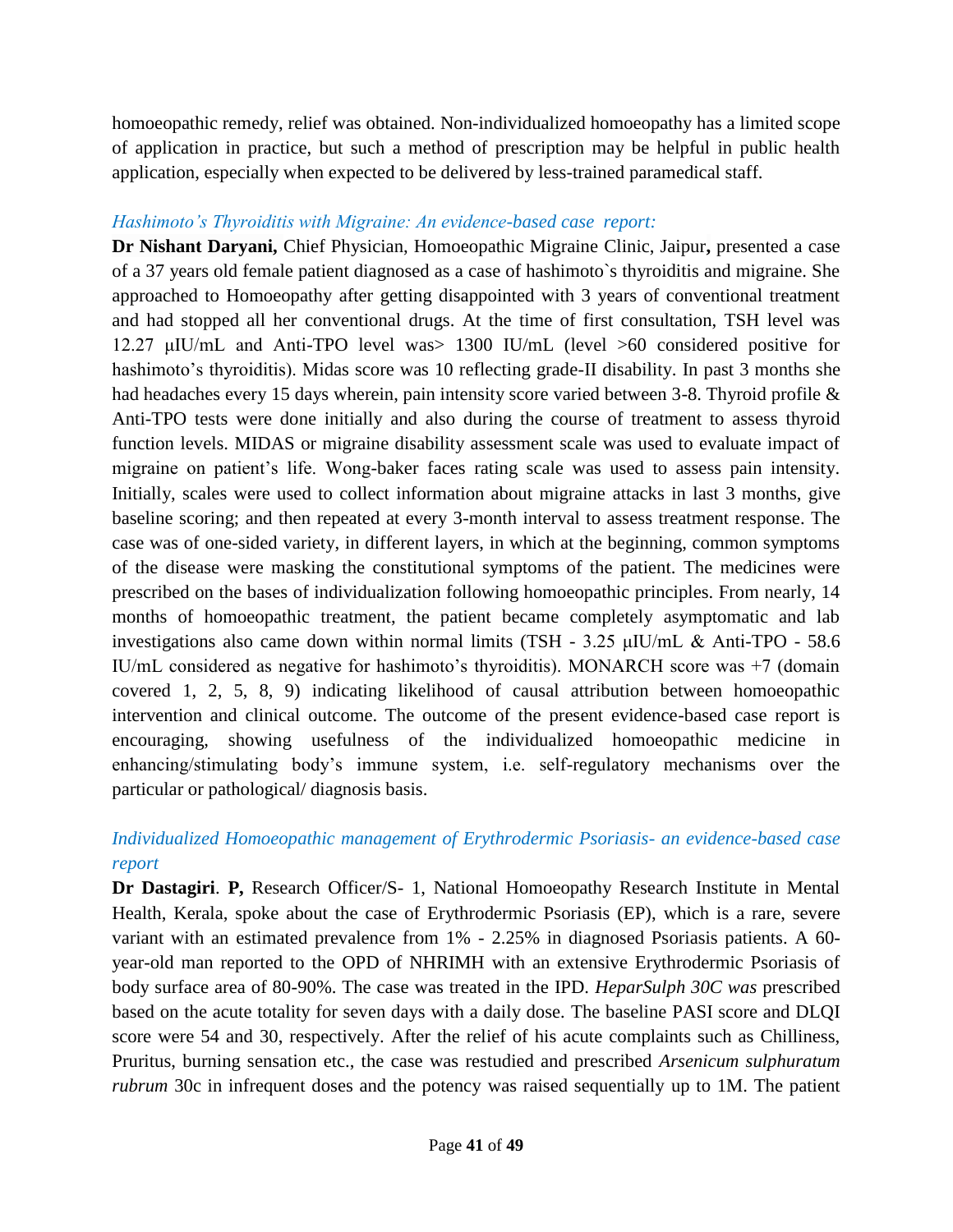was discharged after three months and followed up for two years. Both raised baseline PASI and DLQI scores were reduced to 0 within six months. In two years of follow-up, he had two episodes with less intensity and the same medicine was repeated. The Naranjo criteria were used for the causality assessment, and the score was +9. This case report may be an addition to the usefulness of the *Arsenicum sulphuratum rubrum* for cases like EP as an individualized medicine.

# *Evaluation of the modified Naranjo Criteria for Assessing Causal Attribution of Clinical Outcome to Homoeopathic Intervention as presented in case reports:*

**Dr. Chetna Deep Lamba,** Research Officer (H), Scientist 3 CCRH Headquarters, New Delhi, made a presentation on the Modified Naranjo Criteria for Homeopathy-Causal Attribution Inventory (MO: dified NAR: anjo C: riteria for H: omeopathy-Causal Attribution Inventory or MONARCH) which is tool for attributing causal relationship between the homoeopathic intervention and outcome in clinical case reports. For validating this scale, purposive sampling was adopted for the selection of information-rich case reports using pre-defined criteria. Eligible case reports had to fulfil a minimum of nine items of the CARE Clinical Case Reporting Guideline checklist and a minimum of three of the homeopathic HOM-CASE CARE extension items. The Modified Naranjo Criteria for Homeopathy Inventory consists of 10 domains. Interrater agreement in the scoring of these domains was determined by calculating the percentage agreement and kappa (κ) values. A κ greater than 0.4, indicating fair agreement between raters, in conjunction with the absence of concerns regarding the face validity, was taken to indicate the validity of a given domain. Each domain was assessed by four raters for the selected case reports. Sixty case reports met the inclusion criteria. Inter-rater agreement/concordance per domain was "perfect" for domains 1 (100%,  $\kappa = 1.00$ ) and 2 (100%,  $\kappa = 1.00$ ); "almost perfect" for domain 8 (97.5%,  $\kappa = 0.86$ ); "substantial" for domains 3 (96.7%,  $\kappa = 0.80$ ) and 5 (91.1%,  $\kappa = 0.70$ ); "moderate" for domains 4 (83.3%,  $\kappa = 0.60$ ), 7 (67.8%,  $\kappa = 0.46$ ) and 9 (99.2%,  $\kappa = 0.50$ ); and "fair" for domain 10 (56.1%,  $\kappa = 0.38$ ). For domains 6A (46.7%,  $\kappa = 0.03$ ) and 6B (50.3%,  $\kappa =$ 0.18), there was "slight agreement" only. Thus, the validity of the Modified Naranjo Criteria for Homeopathy tool was established for each of its domains, except for the two that pertain to direction of cure (domains 6A and 6B). MONARCH was identified as a valid tool for assessing the likelihood of a causal relationship between a homoeopathic intervention and clinical outcome. Improved wordings for several criteria have been proposed for the assessment tool, under the new acronym "MONARCH". Further assessment of two MONARCH domains is required.

#### **Chairpersons' remarks:**

**Dr M P Arya** appreciated the presentations of all the speakers. He said that the purpose of this session was not only to encourage young scientists to showcase their successful cases, but, primarily, to sensitise the students and young faculty members of homoeopathic institutions, on how to present the cases which they treat in their hospitals, OPDs and clinics. He specially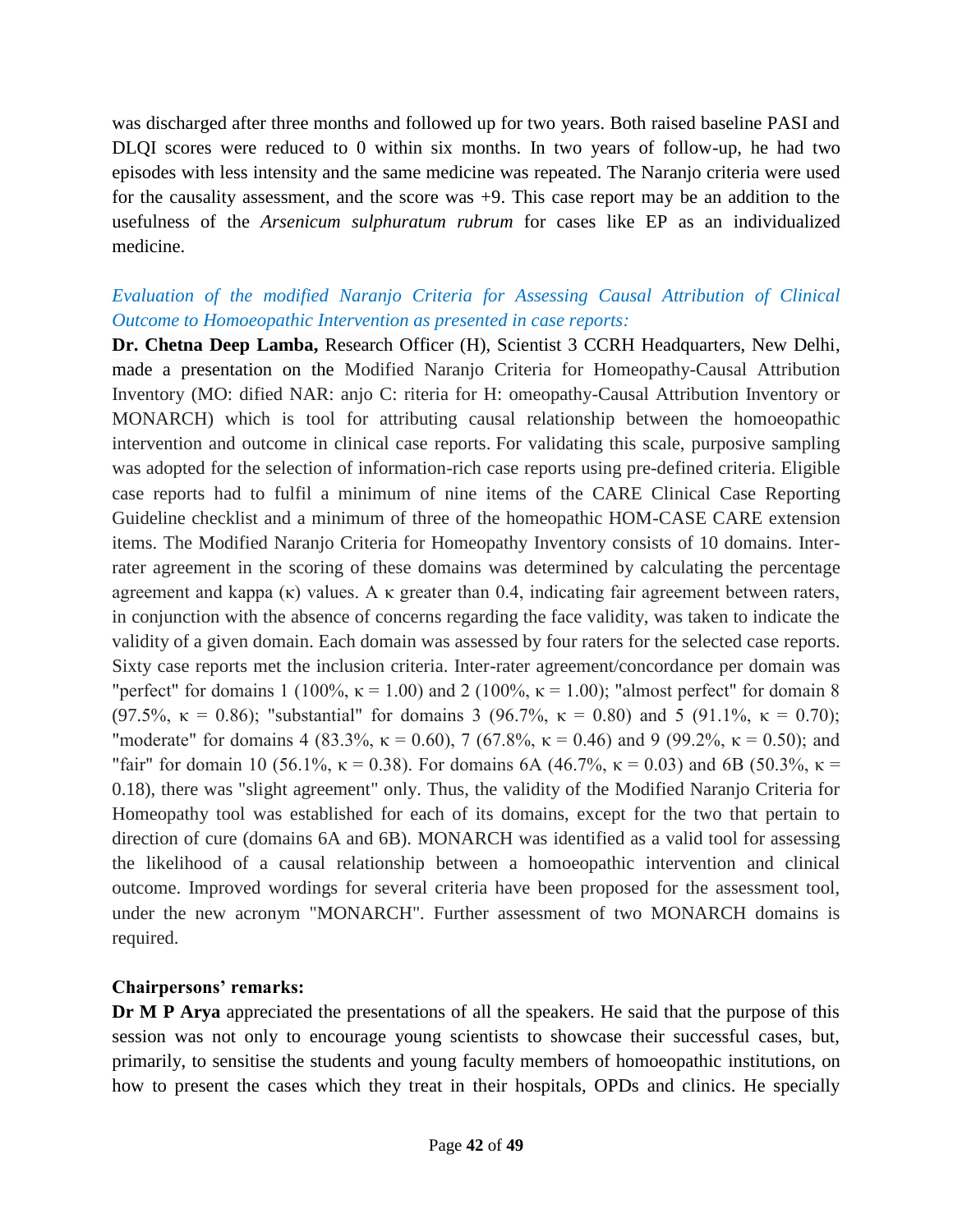appreciated the session by Dr Chetna Deep Lamba on the Modified Naranjo Criteria. He also said that even though the case reports are the lowest in the hierarchy of evidence, still they are very important, as this is one of the best methods of research. Even though the cases by stalwarts like Dr. Hahnemann were not written according to the present guidelines, still they are valuable for us since these were reported with honesty and integrity. Therefore, the old literature becomes sacrosanct for us. However, we should evolve with time; in the present scenario, when there are frequent attacks on homoeopathy profession, the documentary evidence becomes more important for the exact diagnosis and clinical progress of the case during homoeopathic treatment. He congratulated the young speakers who had reported their cases as per the latest reporting guidelines and published them. Dr Chetna Deep Lamba concluded the session with a vote of thanks.

- **Moderator:** Dr. Harleen Kaur, RO(H)/ S-1, CCRH, Delhi
- **Rapporteurs:** Dr. Daisy Katarmal SRF(H), CCRH and Dr. Tania Chatterjee SRF(H), **CCRH**

<span id="page-43-0"></span>

|                       | Session 9: State Homoeopathic Board's/Council's Registrars Meet |         |
|-----------------------|-----------------------------------------------------------------|---------|
| Date: 10th April 2022 | Time: $11:00-01:00$ pm                                          | Hall: 3 |

# **Chairpersons**:

 **Dr. Anil Khurana**, Chairman, NCH, former Director General, CCRH Speakers:

| <b>Name</b>         | <b>Designation</b>                       | <b>Topic</b>                         |
|---------------------|------------------------------------------|--------------------------------------|
| Dr. Pinakin Trivedi | President,<br>of<br>Ethics<br>Board<br>& | Regulations<br>registration          |
|                     | Registration of Homoeopathy, NCH         | Draft Regulations for National       |
|                     |                                          | <b>Commission for Homoeopathy</b>    |
|                     |                                          | (Manner of preparation and           |
|                     |                                          | <b>National</b><br>maintenance<br>of |
|                     |                                          | Register for Homoeopathic            |
|                     |                                          | <b>Medical Practitioners</b> )       |
| Dr. M R Srivatsan   | Member of Expert Committee, BERH,        | Professional Conduct<br>and          |
|                     | National<br>Commission<br>for            | Code of Ethics                       |
|                     | Homoeopathy                              |                                      |
| Ashuthosh<br>Dr.    | Senior<br>Homoeopathic<br>Medical        | The NCH Act 2020:<br>The             |
| Bhardwaj            | Officer, Department of Ayush, Govt.      | probability of uniformity with       |
|                     | od Himachal Pradesh, Member of           | <b>State Councils</b>                |
|                     | expert committee of BERH in NCH          |                                      |
| Dr. Kalpit Sanghvi  | Committee<br>of<br>Member,<br>Expert     | Demonstration of online State        |
|                     | Commission<br>National<br>for            | Registration & Vision<br>for         |
|                     | Homoeopathy                              | National Register in reference       |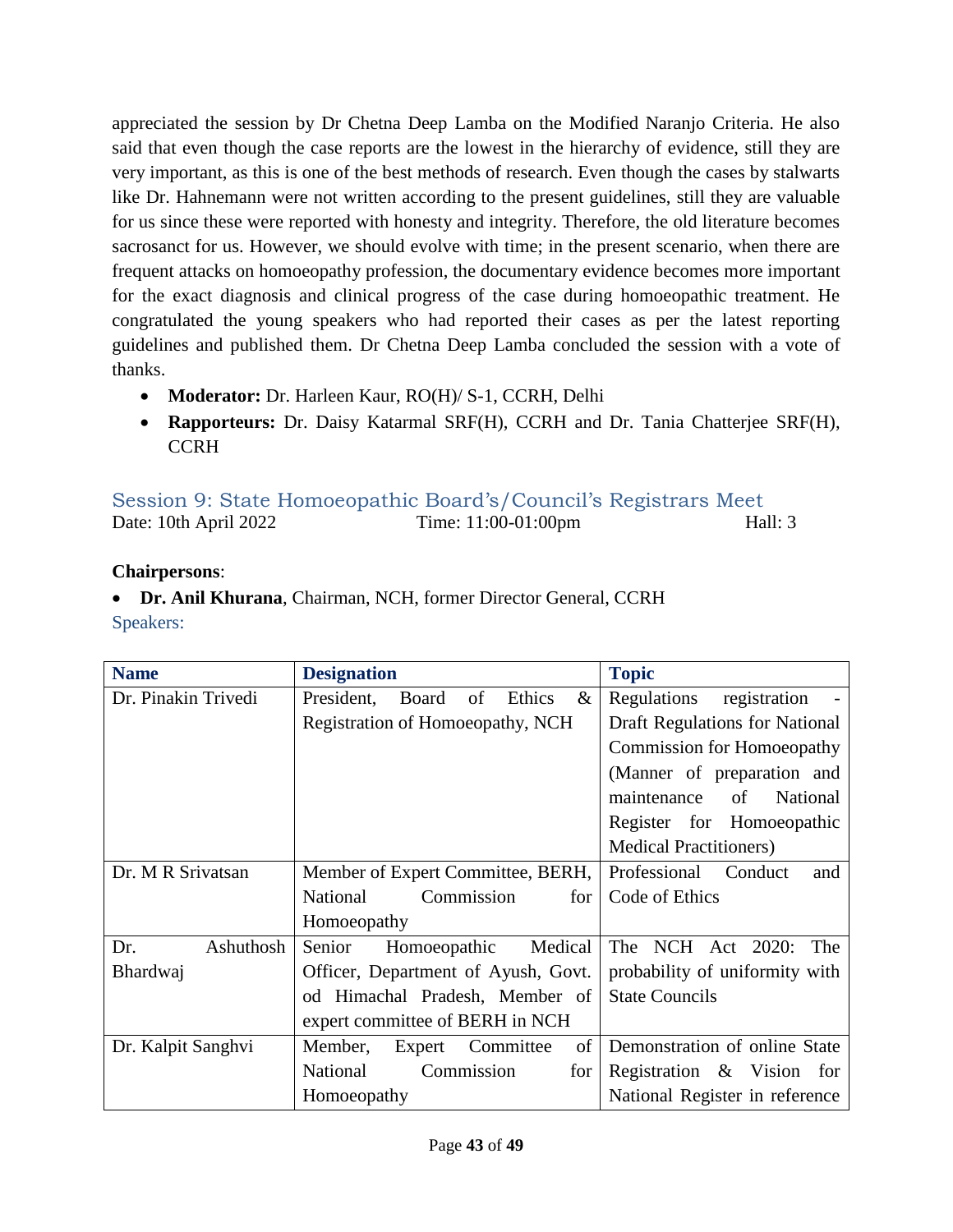|--|

#### **Presentations:**

# *Draft Regulations for National Commission for Homoeopathy (Manner of preparation and maintenance of National Register for Homoeopathic Medical Practitioners) Regulations, 2021* **Dr. Pinakin Trivedi**, President, Board of Ethics and Registration for Homoeopathy, NCH shared the key points on the draft regulation and the moto "One nation one registration". He highlighted the main points on National Register, its procedure of formation and listing of Homoeopathic practitioners after receiving data from respective State Boards/Councils, along with other aspects related to registration of practitioners. He also explained about the provisions made in the draft regulation related to direct registration of homoeopathic practitioners residing in those states wherein no State Board/Councils exists and adjunct registration of homoeopathic practitioners who are registered in one state and desire to practice in other states. Provisions is also included in this regulation to felicitate the State Boards/Councils staff.

# *Draft Regulations for National Commission for Homoeopathy (Professional Conduct, Etiquette and Code of Ethics) Regulations, 2022*

**Dr. M. R. Srivatsan,** Member of Expert Committee, BERH, NCH, explained the draft regulation formulated by the NCH on etiquette, ethics and professional conduct a homoeopathic practitioner shall follow. He explained the duties a homoeopathic practitioner has towards the profession, patients and the society.

#### *The NCH Act, 2020: The probability of uniformity with State councils*

**Dr. Ashutosh Bhardwaj**, Member of Expert Committee, BERH, NCH, and Senior Medical Officer, Dept. of AYUSH, Govt. of Himachal Pradesh, presented the difficulties and challenges experienced in States/Union territories Acts and discussed on the probability of having a uniformity amongst the states so that the moto of one nation one registration can be achieved. He proposed that State Homoeopathic Medical Boards/Councils should focus on enforcing the said regulations of Professional Conduct, Etiquette and Code of ethics formulated by NCH so that health system may be governed with responsibility.

# *Demonstration of on line State Registration & Vision for National Register in reference to Eregistration need*

**Dr. Kalpit Sanghvi**, Member of Expert Committee, Homoeopathy Education Board, NCH, focused on the need of e-registration and synchronization between State and National register so that hassles towards registration may be reduced with optimum use of resources at the time of crisis. Also, the mission of e-governance may be achieved effectively. It was realized that for effective functional of registration portal, universities also need to be addressed, and administrative rights needs to be provided to stake holders i.e., State Homoeopathic Medical Boards/Councils and Universities.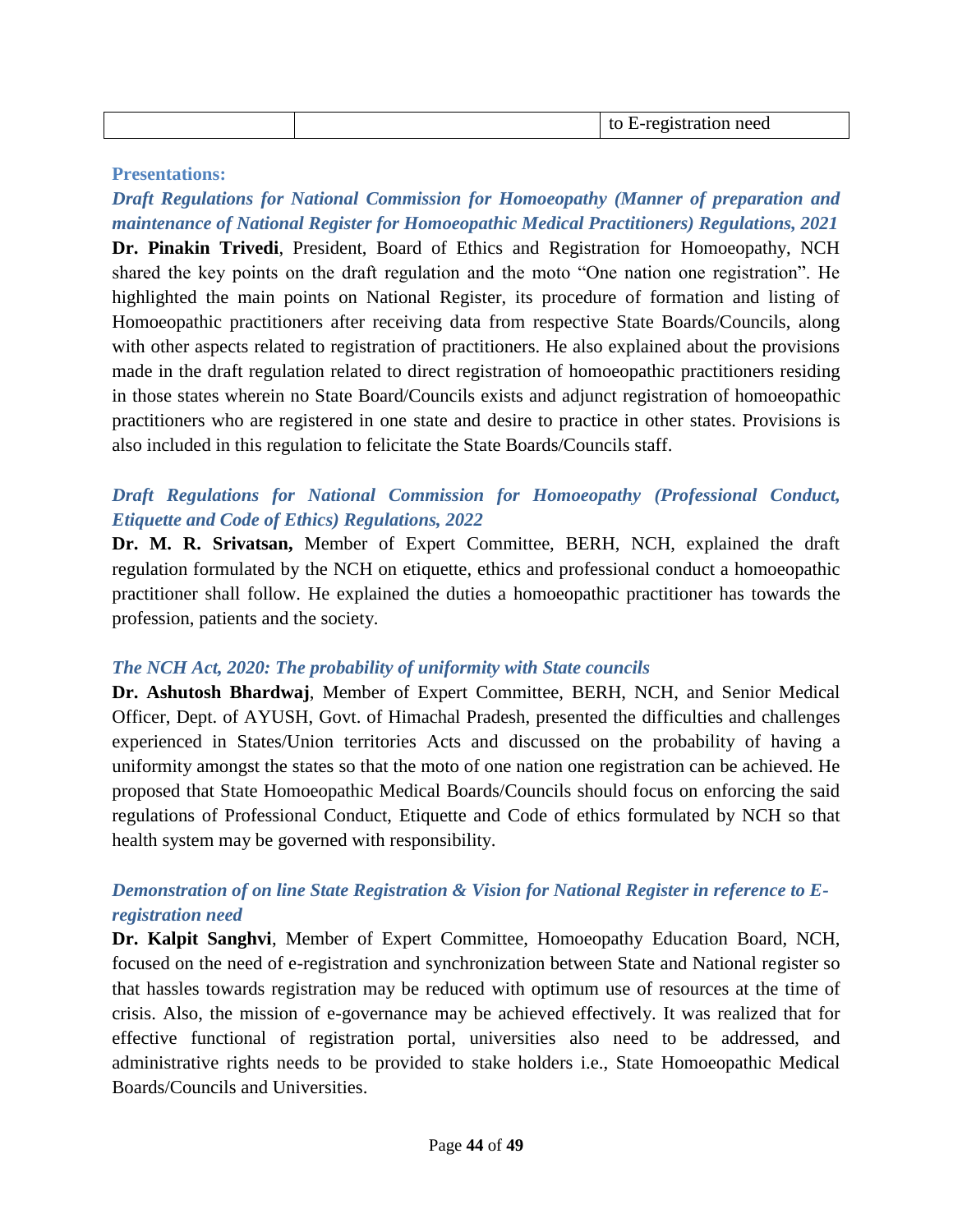### **Chairpersons' remarks:**

**Dr. Anil Khurana**, Chairperson, National Commission for Homoeopathy firstly commended on the efforts taken by President, Board of Ethics and Registration for Homoeopathy and other members of Expert Committee of BERH in formulating the said regulations which will guide homoeopathic practitioners throughout practice. He and Dr. Pinakin Trivedi addressed certain issues related to fees structure, difficulties being faced by State Homoeopathic Medical Boards/Councils at the time of formulating the required fields of National Register for homoeopathy format, provision of adjunct registration. Lastly, he appreciated the presentations presented by all the speakers of the day.

- **Moderator**: Dr. Bithi Roy, Homoeopathic consultant, NCH, Delhi
- **Rapporteurs**: Dr. Sindhu Mary Jacob, Homoeopathic Consultant, NCH and Dr. Varsha Homoeopathic Consultant, NCH

# <span id="page-45-0"></span>VALEDICTORY SESSION:

<span id="page-45-1"></span>Enhancing quality of research, education and practice and open forum

Date: 10th April 2022 Time: 02:30-4:30 pm

Dignitaries on the dais:

- **Dr. Anil Khurana**, Chairman, NCH, former Director General, CCRH
- **Dr. Subhash Kaushik,** Director General, CCRH
- **Prof. (Dr.) Subhas Singh,** Director, NIH Kolkata
- **Dr Sangeeta A. Duggal,** Advisor Homoeopathy, Ministry of Ayush
- **Dr Praveen Oberai**, Deputy Director General, CCRH

The session began with Dr. Suhana P. Azis, Research Officer, CCRH highlighting the features of the Homoeopathic Clinical Case Repository (HCCR) portal developed by CCRH. The portal provides a digital platform to homoeopathic physicians across the country to upload the data of case studies managed with Homoeopathy under his/her name. After submitting the clinical case study, it undergoes scrutiny for the authentication of the case, practitioner's name and all the supportive evidences provided with it and then it is published on the web portal. Dr. Anil Khurana emphasized upon the benefit of this web portal where practitioners can view all the cases submitted under his/her name. The repository can be used as a reference for cases identified as per disease diagnosis, homoeopathic medicine prescribed or miasmatic overview of case. Thus, it becomes convenient to view the available data as per the research interests of a person. Also Dr. Khurana encouraged the participants of the convention to contribute to the database of the web portal.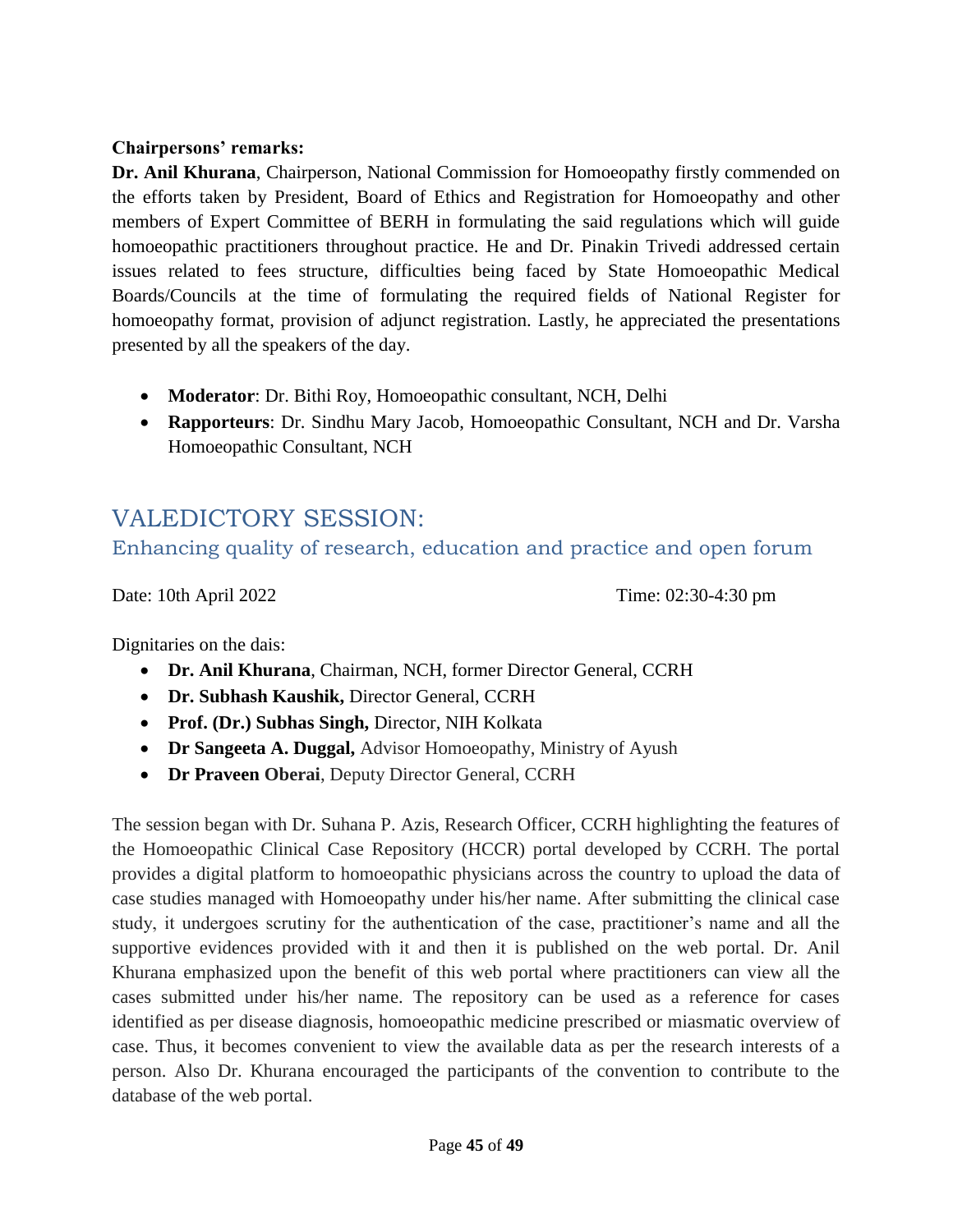To conclude the two-day convention, the open forum session was held, where the participants were invited to present their views and experiences in the field as a way to enhance quality of homoeopathic research, education and practice. The session provided a unique opportunity in the convention, where the participants could share their experiences in a structured manner on the platform provided by the convention.

In the open forum the first participant was Dr. Ankit Sharma, a homoeopathic practitioner specializing in trichology. He mentioned about his work on hair fall, hair thinning and hair loss. Also, he encouraged participants of the convention to perform research on this condition as Homoeopathy has wide scope in this area. Dr. Khurana informed Dr. Sharma about CCRH EMR schemes where young researchers like him are financially encouraged to perform such research in their clinical set up.

The second participant of the forum was Dr. Kanan V. A. from Coimbatore. He expressed his opinion that CCRH should conduct regular research training programs in different regional centers of the nation so as to help the homoeopathic practitioners are trained to conduct proper research on the abundance of available data in their practice.

The third participant was Dr. Mohd. Aamer from Aurangabad who highlighted the various issues faced by Homoeopathic colleges throughout the nation viz. lack of teaching staff in colleges, low payment for the faculty, vacant Post Graduate seats in Homoeopathic colleges and ghost writing of research work. The dignitaries on the dais enumerated the reforms that the NCH has undertaken in order to address this issues like standardizing the teaching process by provision of timely respectable salary payment to teachers in par with the Ayurveda or Allopathic faculty and conducting a teachers eligibility exam before their recruitment to provide a better quality of teaching faculty.

Dr. R. Vijay Anand, Deputy Director, Shri Sairam Homoeopathic Medical Center in Chennai, shared his experience of treatment of children with Autism with Homeopathy at their center. He sought professional and research collaborations for furtherance in the field. Dr. Khurana informed that colleges and other institutes must make all efforts to upload successful cases on the HCCR portal to collate evidence in favour of Homoeopathy.

Dr. Mittapalle Narayana, Associate Professor at Government Homoeopathic Medical College in Andhra Pradesh, emphasized on the lack of clinical exposure for students in homoeopathic colleges in comparison to those in conventional medical colleges. Also lacking the integration of Homoeopathic colleges with the Allopathic hospitals could further add up to the issue. The problem gets more severe with lack of teaching staff at the colleges. Chairperson NCH suggested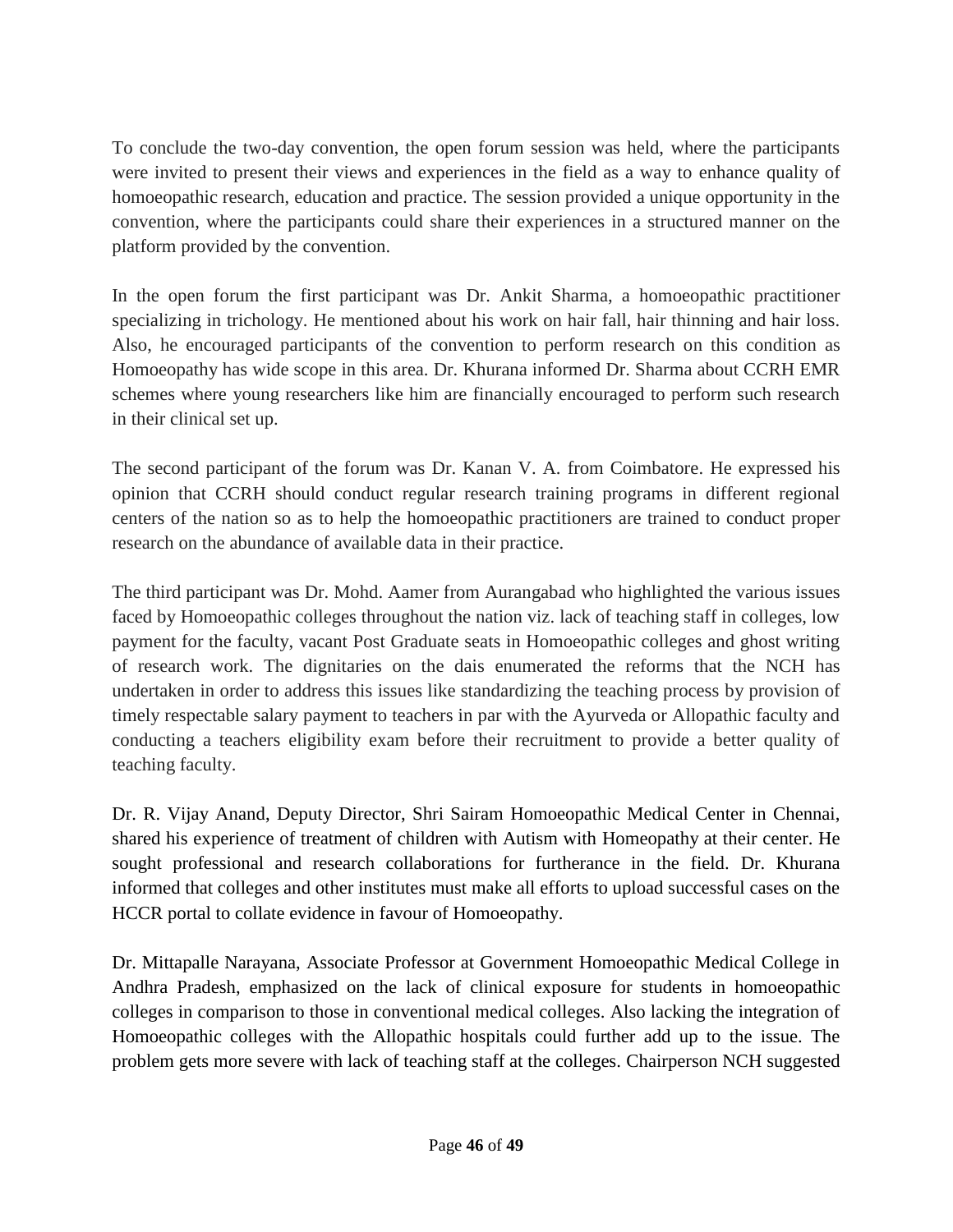homoeopathic colleges to undertake measures to increase the patient's footfall in their hospital's OPD and IPD.

Another participant Dr. Satish Kumar from Kolhapur requested that the government should increase employment opportunities for the homoeopaths in the primary health centers and Ayush wellness clinic.

Dr. Shilpi Rastogi from Mangalore presented the work done by her on simulation-based teaching in Homoeopathy. She emphasized on the use of simulation teaching techniques along with vertical and horizontal induction of homoeopathic subjects. The dignitaries on the dais affirmed the utilization of digital technologies in promoting high quality teaching in homoeopathic colleges.

Dr. Mahendra Gaushal from S. K. Homoeopathic Medical College, Beed, Maharashtra suggested to undertake different research projects to demonstrate the effect of Homoeopathic medicines and validate it with the help of biomedical aspect of engineering, physics and statistics.

Dr. Kanwal Sethi, former advisor of Homoeopathy, Ministry of Ayush discussed that CCRH can collaborate with the CGHS and Ayush wellness clinic for accessibility of the clinical data available in their Homoeopathic OPD's for research publication purpose. Chairpersons appreciated the suggestion and ensured council will work ahead in this direction.

Dr. Dhananjay Dubey, Professor of Organon of Medicine at Bhopal Homoeopathic Medical College suggested initiation of research projects to validate presence of immaterial vital force in being, to which Dr. Subhas Singh, Director NIH discussed that vital force action is the base of homoeopathic philosophy.

Dr Subhash Kaushik, Director General, CCRH, presented the conference proceedings in brief highlighting the two very successful days of interaction with eminent researchers, academicians and practitioners as well as many budding scientists and teaching faculty. Dr Kaushik thanked all the special guests for their presence and contributions. He further said that over these two days, there were 10 sessions with more than 50 speakers. Resource person comprised of eminent physicians, researchers and academicians as well as young scientists, teachers and new practitioners. The presence of the various experiences was what made the convention a new learning zone beyond the boundaries of ages, designation, places and practices.

Dr Subhas Singh, Director NIH thanked all the audience and the team of CCRH for making the World Homoeopathy Day scientific convention a successful event. Dr Sangeeta Duggal, Advisor Homoeopathy, Ministry of Ayush said that there were elaborated and extensive deliberations over these two days. The interactions held in World Homoeopathy Day a scientific convention,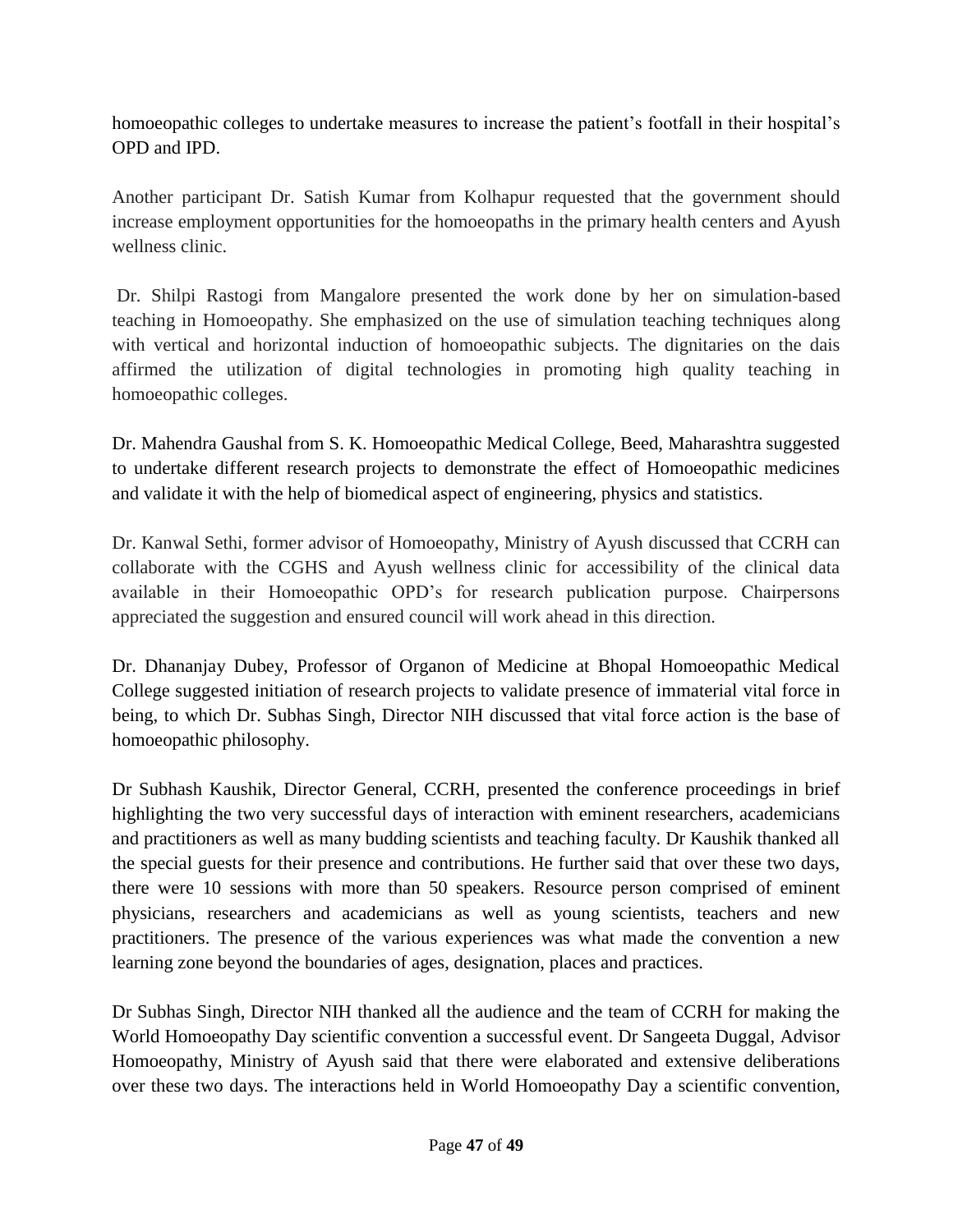would be fruitful and in the coming time, would be able to see productive changes happening in the quality of education, so that the graduates and postgraduates from all homoeopathic institutions are more competent and can render their services more effectively. She further explained the importance of research in education as well as in clinical practice. The case studies presented in the scientific convention and others, can be added to clinical case repository or Ayush repository as per the choice of physician. The data generated through this, would be of immense use by generating more research evidences.

Dr Praveen Oberai, Deputy Director General I/C, CCRH gave the vote of thanks.She mentioned that we got an opportunity to make ourselves aware of the advancements, developments and challenges in Homoeopathy. Organizing such an event was challenging task and this was not possible without the encouragement, guidance, support and helping hands from all quarters. Dr Oberai convey the gratitude on the behalf of CCRH to the Ministry of Ayush, all dignitaries, resource persons, heads of the organizations, and scientists of CCRH, participants, Director of ICAR Pusa, technical sponsors and other staff of CCRH.

To conclude the convention, Dr. Anil Khurana, Chairman, National Commission for Homoeopathy, congratulated everyone for the successful completion of World Homoeopathy Day scientific convention and thanked all the homoeopathic fraternity for participating actively. He further said that Homoeopathy will go forward, and it will get all kind of recognition, which is due to it. Three organizations have worked together this time to make World Homoeopathy Day a grand success.

# **Moderators:**

- Dr Shaji Kumar, RO(H)/ S- III, CCRH, Delhi
- Dr. Renu Mittal RO(H)/ S- III, CCRH, Delhi
- **Rapporteurs**: Dr. Babita Rani Kondle SRF(H), CCRH and Dr. Vinay Sharma SRF(H), **CCRH**

# <span id="page-48-0"></span>EXHIBITION OF CENTRAL COUNCIL FOR RESEARCH IN HOMOEOPATHY

Stall displaying the Council's activities and publications was set up on the ground floor for the two-day convention. The priced and non-priced publications of the Council were on display and drew the attention of the attending delegates. The dignitaries and professionals who visited the stall praised the Council's work as well as the method of disseminating the results of the research work for the benefit of the fraternity and the public.